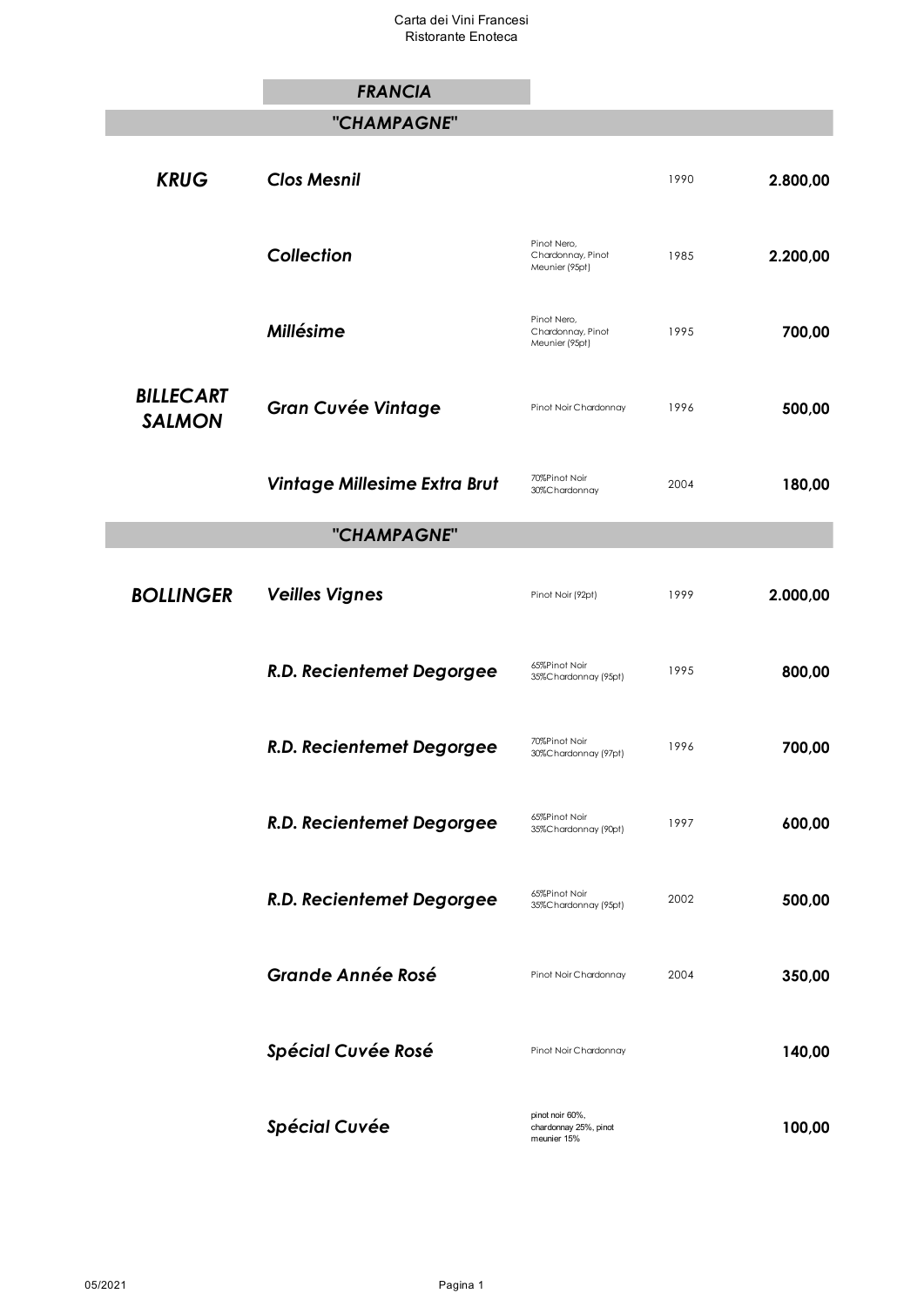#### Carta dei Vini Francesi Ristorante Enoteca

|                               | "CHAMPAGNE"                          |                                                        |      |        |
|-------------------------------|--------------------------------------|--------------------------------------------------------|------|--------|
| <b>DOM</b><br><b>PERIGNON</b> | Dom Pérignon                         | Pinot Noir Chardonnay<br>(95pt)                        | 2010 | 300,00 |
| <b>EGLY OURIET</b>            | <b>Brut Grand Cru Millésime</b>      | 70%Pinot Noir<br>30%Chardonnay (92pt)                  | 1999 | 400,00 |
|                               | <b>Brut Grand Cru Millésime</b>      | 70%Pinot Noir<br>30%Chardonnay (92pt)                  | 2000 | 400,00 |
|                               | <b>Blanc de Noirs W</b>              | 100%Pinot Noir                                         |      | 240,00 |
|                               | <b>PHILIPPONNAT</b> Clos des Goisses | 70%Pinot Noir<br>30%Chardonnay                         | 1991 | 500,00 |
|                               | <b>Clos des Goisses</b>              | 70%Pinot Noir<br>30%Chardonnay (90pt)                  | 1997 | 500,00 |
|                               | <b>Clos des Goisses</b>              | 70%Pinot Noir<br>30%Chardonnay (88pt)                  | 2004 | 430,00 |
|                               | <b>Grand Blanc Millésime</b>         | 100%Chardonnay (90pt)                                  | 2009 | 140,00 |
|                               | <b>Royal Reserve Brut</b>            | pinot noir 65%,<br>chardonnay 30%, pinot<br>meunier 5% |      | 80,00  |
|                               | Rosé                                 | pinot noir 75%,<br>chardonnay 20%, pinot<br>meunier 5% |      | 110,00 |
| <b>ROEDERER</b>               | <b>Cristal Brut Mill.</b>            | 55%Pinot Noir<br>45%Chardonnay                         | 2009 | 300,00 |
|                               | <b>Collection 242</b>                | Chardonnay, Pinot<br>nero, Pinot meunier               |      | 95,00  |
| <b>RUINART</b>                | <b>Dom Ruinart Rosé</b>              | 84%Chardonnay<br>16%Pinot Noir                         | 1996 | 600,00 |
|                               | <b>Dom Ruinart B/Blancs</b>          | 100% Chardonnay                                        | 1990 | 700,00 |
|                               | <b>Dom Ruinart B/Blancs</b>          | 100% Chardonnay                                        | 2002 | 600,00 |
|                               | <b>Brut</b>                          | 100% Chardonnay                                        |      | 95,00  |
| <b>POL ROGER</b>              | <b>Brut Reserve</b>                  | 42%Pinot Noir<br>43%Chardonnay<br>15%Pinot Meunier     |      | 94,00  |
| <b>POL GOERG</b>              | <b>Brut Tradition</b>                | 40%Pinot Noir<br>60%Chardonnay                         |      | 68,00  |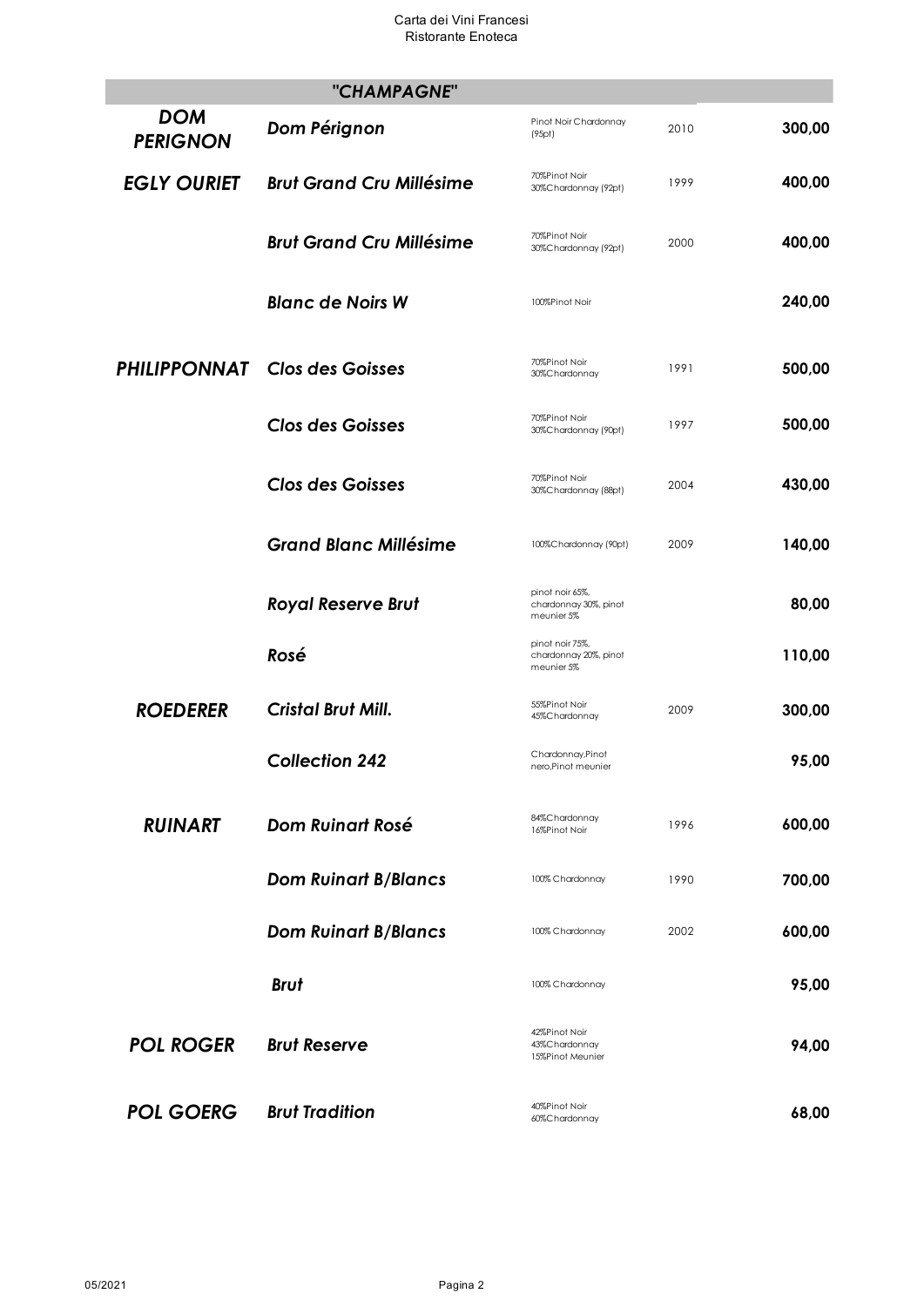### *"CHAMPAGNE" Cuvée Paradis Rosé Grand Cru Brut* 50%Chardonnay 50%Chardonnay<br>50%Pinot Noir **230,00** *PERRIER-JOUET Grand Brut* 42%Pinot Noir 43%Chardonnay 15%Pinot Meunier **95,00**

*ALFRED GRATIEN*

**Blanc de blanc** 100%Chardonnay **140,00 GOSSET** Brut Grand Reservè 43%Chardonnay 15%Pinot Meunier **90,00**  *Extra Brut*  Pinot Noir, Chardonnay, Pinot Meunier **75,00**

*DELOUVIN-***NOWACK Carte Noir Carte Algebra 100%Pinot Meunier <b>65,00** 

| <b>ALLOUCHERY-</b><br><b>PERSEVAL</b>             | La réserve                                          | Pinot Nero, chardonnay                                | 70,00 |
|---------------------------------------------------|-----------------------------------------------------|-------------------------------------------------------|-------|
|                                                   | Le Tradition blanc de noir                          | 100%Pinot Nero                                        | 65,00 |
| <b>BAILLETTE-</b><br><b>PRUDHOMME</b>             | <b>Brut Réserve</b>                                 | Pinot Nero, Pinot<br>meunier, Chardonnay              | 65,00 |
| <b>DOMAINE</b><br><b>HENRI</b><br><b>GOUTORBE</b> | <b>Brut 1er Cru Cuvée Blanc de</b><br><b>Blancs</b> | 100%Chardonnay                                        | 90,00 |
|                                                   | <b>Brut "Cuvée Tradition"</b>                       | 70%Pinot Noir<br>25%Chardonnay<br>5%Pinot Meunier     | 70,00 |
|                                                   | <b>Rosè Grand cru</b>                               | 75%Pinot Noir<br>25%Chardonnay                        | 90,00 |
| <b>CASTELNAU</b>                                  | <b>Brut Réserve</b>                                 | 20%Pinot Nero, 40%<br>Chardonnay, 40%Pinot<br>Meunier | 70,00 |
|                                                   | Rosè                                                | 20%Pinot Nero,30%<br>Chardonnay, 50%Pinot<br>Meunier  | 85,00 |
|                                                   | <b>Extra Brut</b>                                   | 20%Pinot Nero, 40%<br>Chardonnay, 40%Pinot<br>Meunier | 75,00 |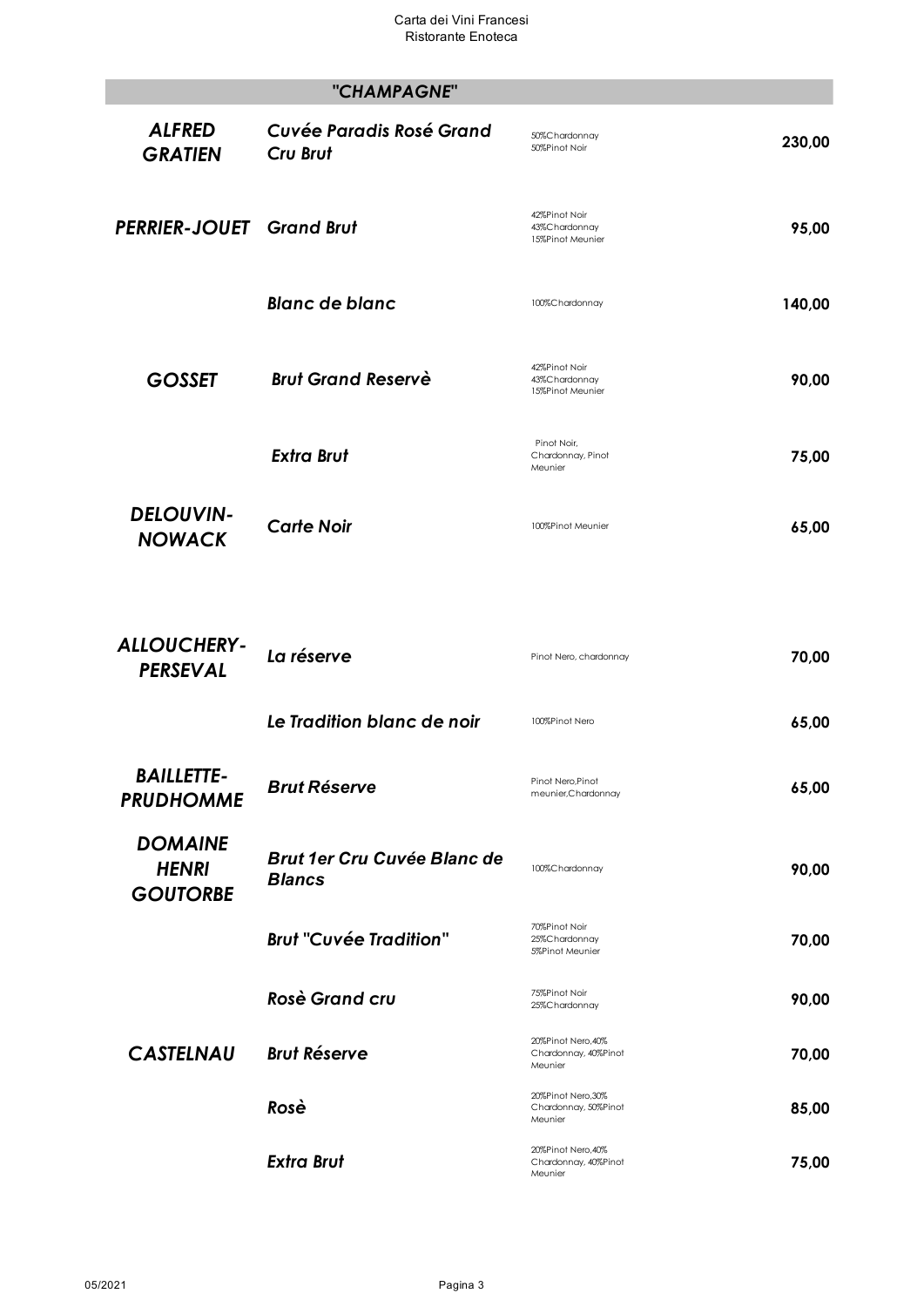Carta dei Vini Francesi Ristorante Enoteca

|                                                         | <b>FRANCIA</b>                                 |                                        |      |       |
|---------------------------------------------------------|------------------------------------------------|----------------------------------------|------|-------|
|                                                         | "VINI BIANCHI"                                 |                                        |      |       |
|                                                         | <b>ALSAZIA</b>                                 |                                        |      |       |
| <b>Domaine ZIND-</b><br><b>HUMBRECHT</b>                | <b>Riesling Roche Calcaire</b>                 | 100%Riesling                           | 2020 | 54,00 |
|                                                         | <b>Zind</b>                                    | Chardonnay (70%) et<br>Auxerrois (30%) | 2016 | 40,00 |
|                                                         | <b>Pinot-Gris</b>                              | 100%Pinot-grigio                       | 2017 | 50,00 |
|                                                         | Gewürztraminer V.V.                            | 100%Gewürztraminer                     | 2018 | 35,00 |
|                                                         | <b>BORGOGNA</b>                                |                                        |      |       |
| <b>Domaine LA</b><br><b>CHABLISIENNE</b>                | <b>Chablis Vieilles Vignes</b><br>"Venerables" | 100%Chardonnay                         | 2019 | 50,00 |
|                                                         | <b>Chablis 1er cru Mont de Milieu</b>          | 100%Chardonnay                         | 2019 | 79,00 |
| <b>Domaine</b><br><b>ALBERT PIC</b>                     | <b>Chablis Saint Pierre</b>                    | 100%Chardonnay                         | 2020 | 49,00 |
| <b>Domanine</b><br><b>LOUIS LATOUR</b>                  | <b>Macon Lugny</b>                             | 100%Chardonnay                         | 2020 | 44,00 |
|                                                         | <b>Bourgogne Chardonnay</b>                    | 100%Chardonnay                         | 2020 | 40,00 |
| <b>Domaine</b><br><b>REGNARD</b>                        | <b>Bourgogne blanc Reserve</b>                 | 100%Chardonnay                         | 2020 | 54,00 |
|                                                         | <b>Poully Fuissé</b>                           | 100%Chardonnay                         | 2019 | 60,00 |
| <b>Domaine GROS</b><br><b>FRERES ET</b><br><b>SOEUR</b> | <b>Haut cote de Nuit</b>                       | 100%Chardonnay                         | 2019 | 68,00 |
| <b>Domaine</b><br><b>BRUNO COLIN</b>                    | <b>Bourgogne Chardonnay</b>                    | 100%Chardonnay                         | 2018 | 43,00 |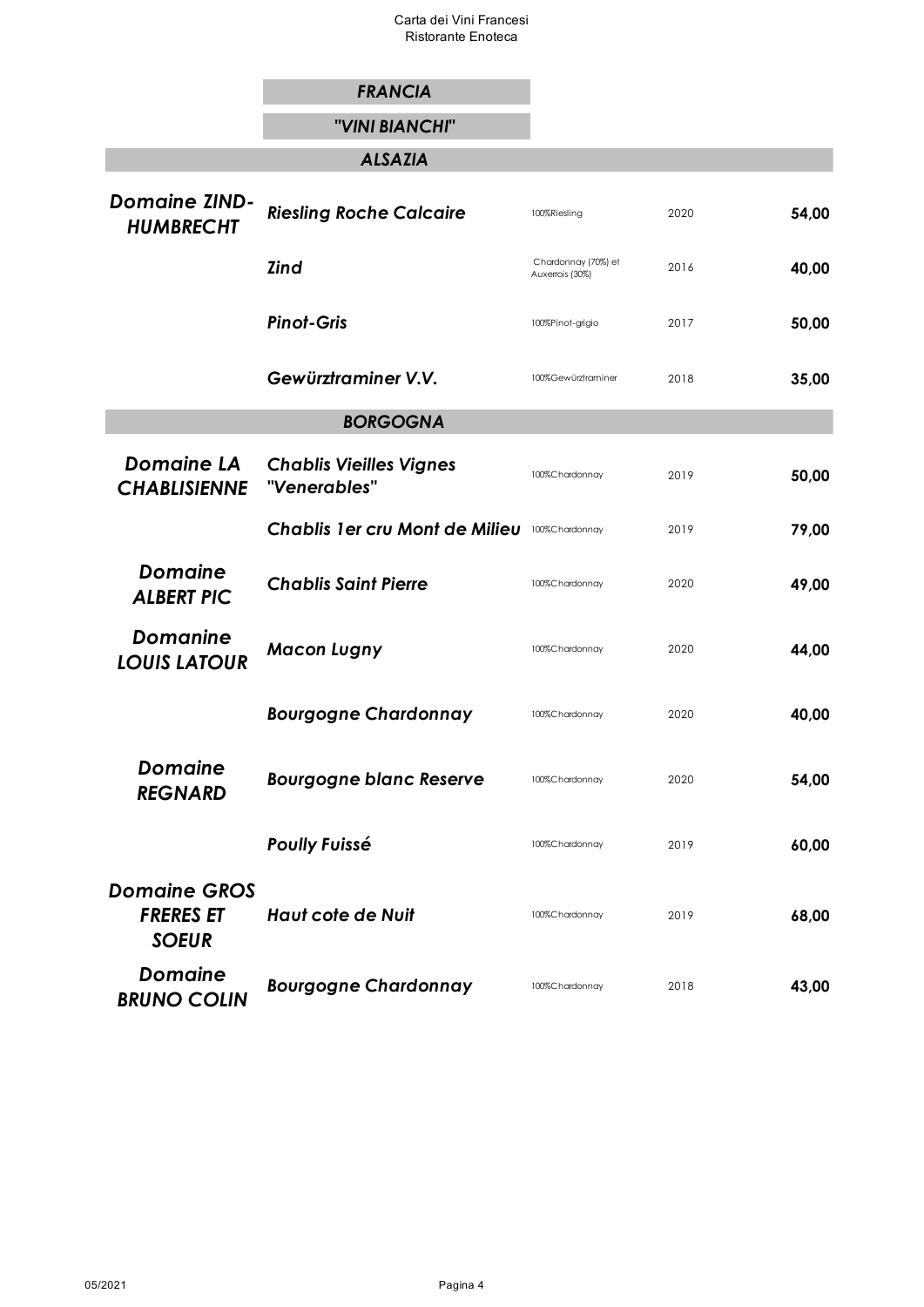|                                                        | <b>BORGOGNA</b>                              |                                                                           |           |        |
|--------------------------------------------------------|----------------------------------------------|---------------------------------------------------------------------------|-----------|--------|
| <b>Domaine JEAN</b><br><b>MICHEL</b><br><b>GAUNOUX</b> | <b>Meursault 1er Cru Les Perrieres</b>       | 100%Chardonnay                                                            | 2006      | 190,00 |
| <b>Domaine</b><br><b>FRANCOIS</b><br><b>MIKULSKY</b>   | <b>Meursault 1er Cru Goutte D'Or</b>         | 100%Chardonnay                                                            | 2006      | 170,00 |
| <b>Domaine</b><br><b>GUFFENS</b><br><b>HEYNEN</b>      | <b>Pouilly Fuisse</b>                        | 100%Chardonnay                                                            | 2008      | 160,00 |
|                                                        | <b>LOIRA</b>                                 |                                                                           |           |        |
| <b>BARON DE LA</b><br><b>DOUCETTE</b>                  | Baron de L                                   | 100%Sauvignon                                                             | 2018      | 130,00 |
|                                                        | <b>Poully Fumé La Doucette</b>               | 100%Sauvignon                                                             | 2018/2020 | 54,00  |
|                                                        | <b>Sancerre Blanc Comte Lafond</b>           | 100%Sauvignon                                                             | 2019/2020 | 53,00  |
| <b>Domaine</b><br><b>GITTON PERE ET</b><br><b>FILS</b> | <b>Sancerre Blanc "Le belle</b><br>dames"    | 100%Sauvignon                                                             | 2019      | 46,00  |
|                                                        | <b>Pouilly Fumé "Clos Joanne</b><br>d'Orien" | 100%Sauvignon                                                             | 2018      | 47,00  |
| <b>CHATEAU DE</b><br><b>VILLENEUVE</b>                 | <b>Saumur Blanc</b>                          | 100%Chenin Blanc                                                          | 2019/2020 | 29,00  |
|                                                        | <b>COTE DU RHONE</b>                         |                                                                           |           |        |
| <b>DELAS FRERES</b>                                    | <b>Saint Esprit Blanc</b>                    | 70% Grenache blanc,<br>10% Clairette, 10%<br>Bourboulenc, 10%<br>Viognier | 2021      | 27,00  |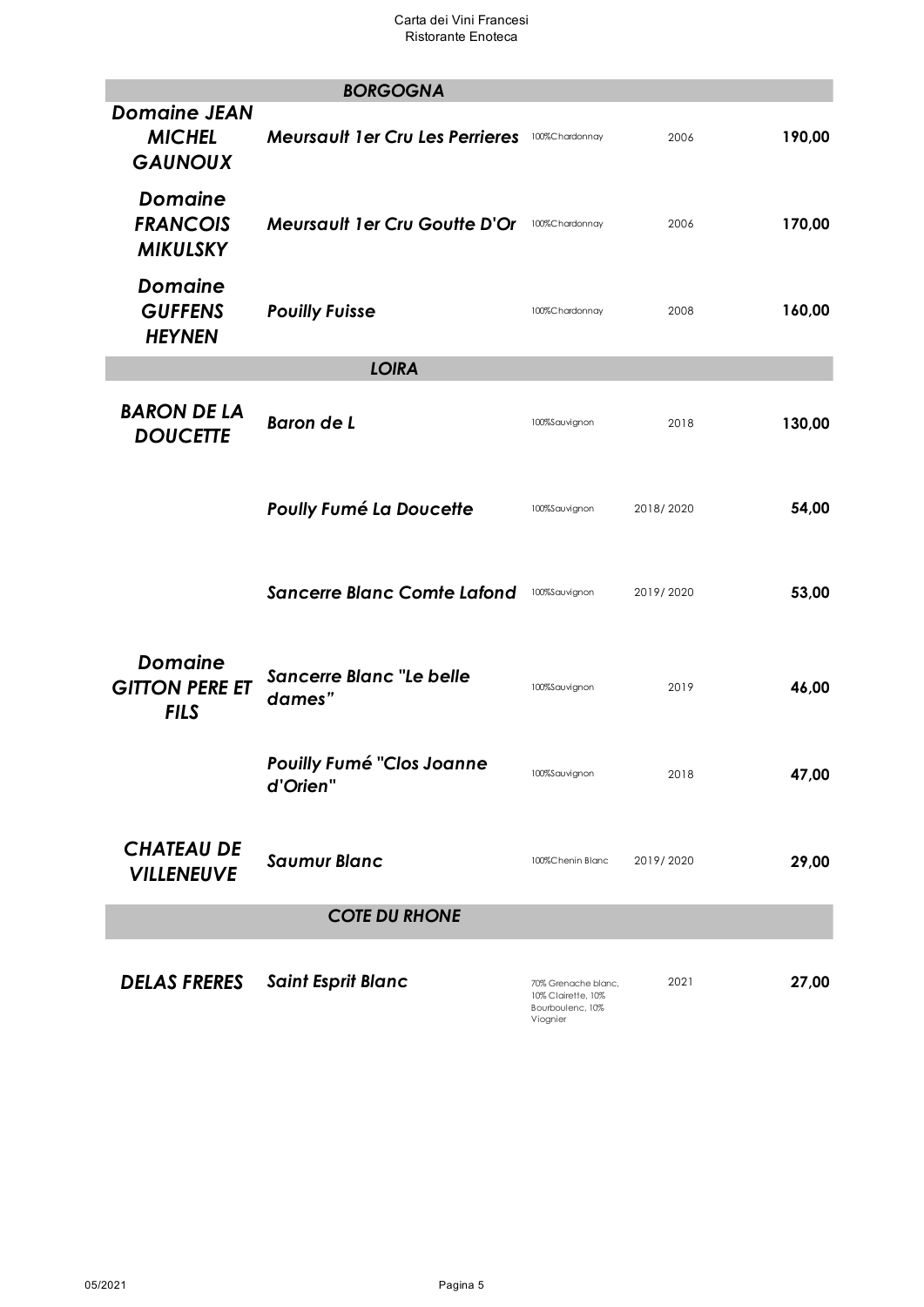Carta dei Vini Francesi Ristorante Enoteca

|                                               | <b>FRANCIA</b>                  |                                                           |      |          |
|-----------------------------------------------|---------------------------------|-----------------------------------------------------------|------|----------|
|                                               | "VINI ROSSI"                    |                                                           |      |          |
|                                               | <b>BORDEAUX</b>                 |                                                           |      |          |
| Château<br><b>PETRUS</b>                      | <b>Grand Vin</b>                | 100%Merlot                                                | 2006 | 4.000,00 |
| Château<br><b>LAFITE</b><br><b>ROTHSCHILD</b> | <b>Premier Cru Classe</b>       | Cabemet-Sauvignon<br>Cabemet-Franc Merlot                 | 2001 | 1.400,00 |
| Château<br><b>LATOUR</b>                      | <b>Premier Cru Classe</b>       | Cabemet-Sauvignon<br>Cabemet-Franc Merlot                 | 1999 | 1.400,00 |
| Château HAUT<br><b>BRION</b>                  | <b>Premier Cru Classe</b>       | Cabemet-Sauvignon<br>Cabemet-Franc Merlot                 | 2001 | 900,00   |
| Château<br><b>MOUTON</b><br><b>ROTHSCHILD</b> | <b>Premier Cru Classe</b>       | Cabemet-Sauvignon<br>Cabemet-Franc Merlot                 | 2004 | 1.400,00 |
| <b>Château Cos</b><br>d'Estournel             | Cos d'Estournel                 | 74%Cabemet-<br>Sauvignon<br>23%Merlot 3%Cabemet-<br>Franc | 2004 | 350,00   |
| Château<br><b>TROPLONG</b><br><b>MONDOT</b>   | <b>Premier Grand Cru Classe</b> | Cabemet-Sauvignon<br>Cabemet-Franc                        | 2007 | 280,00   |
| Château<br><b>PONTET CANET</b>                | <b>Cinquiemes Cru Classe</b>    | Cabemet-Sauvignon<br>Cabemet-Franc Merlot                 | 2004 | 200,00   |
| Château La<br>Grolet                          | La Grolet                       | Cabemet-Sauvignon<br>Cabemet-Franc Merlot                 | 2005 | 40,00    |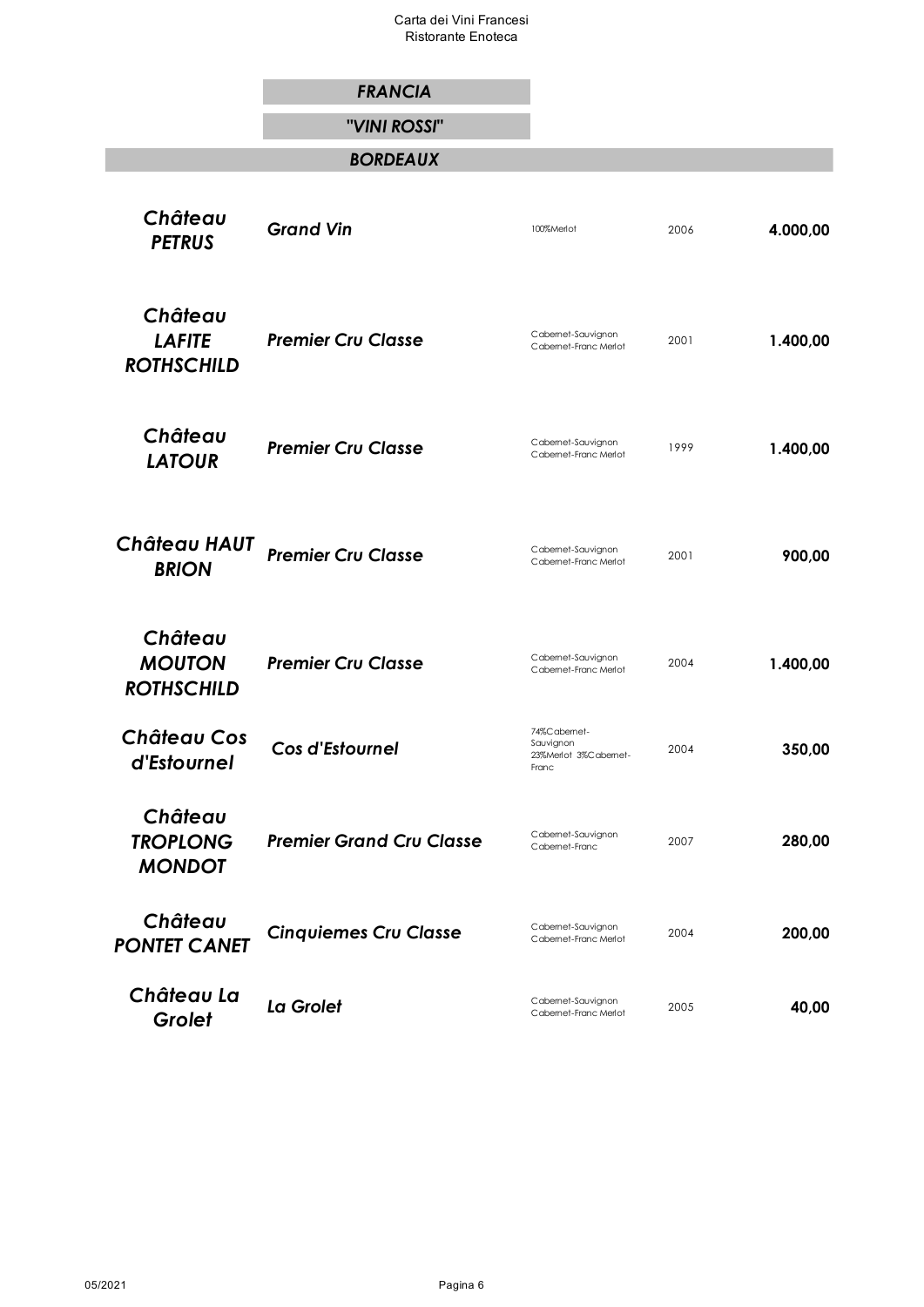*BORGOGNA*

# *Domaine LUIS BOILLOT Pommard Village 1er Cru "Les Fremiers"* 100%Pinot Noir <sup>2005</sup> **190,00** *Domaine LOUIS LATOUR Haut cote de Beaune* 100%Pinot Noir <sup>2020</sup> **70,00** *Domaine LAURANT PERE ET FILS* **Bourgogne "Cuvee MCMXXVI"** 100%Pinot Noir 2020 **64,00** *Domaine ANNE Clos Vougeot Grand Cru GROS "Maupertuis"* 100%Pinot Noir <sup>2001</sup> **420,00** *(Biodinamico) Chambolle Musigny Combe*  **D'Orveau** 100%Pinot Noir 2007 **200,00**<br>**D'Orveau** *Domaine*  **FAIVELEY Bourgogne Pinot Nero** 100%Pinot Noir 2020 **53,00** *BORGOGNA Domaine DROUHIN-LAROZE Gevrey-Chambertin 1er Cru Lavaut St-Jacques* 100%Pinot Noir <sup>2007</sup> **200,00**  *(Biologico) Gevrey-Chambertin 1er Cru Clos Prieur* 100%Pinot Noir <sup>2006</sup> **190,00** *Domaine SYLVIE ESMONIN Gevrey-Chambertin Village Veilles Vignes* 100%Pinot Noir <sup>2006</sup> **190,00** *COTE DU RHONE DELAS FRERES Saint Esprit Rouge* 75%Syrah 25%Grenache <sup>2021</sup> **23,00**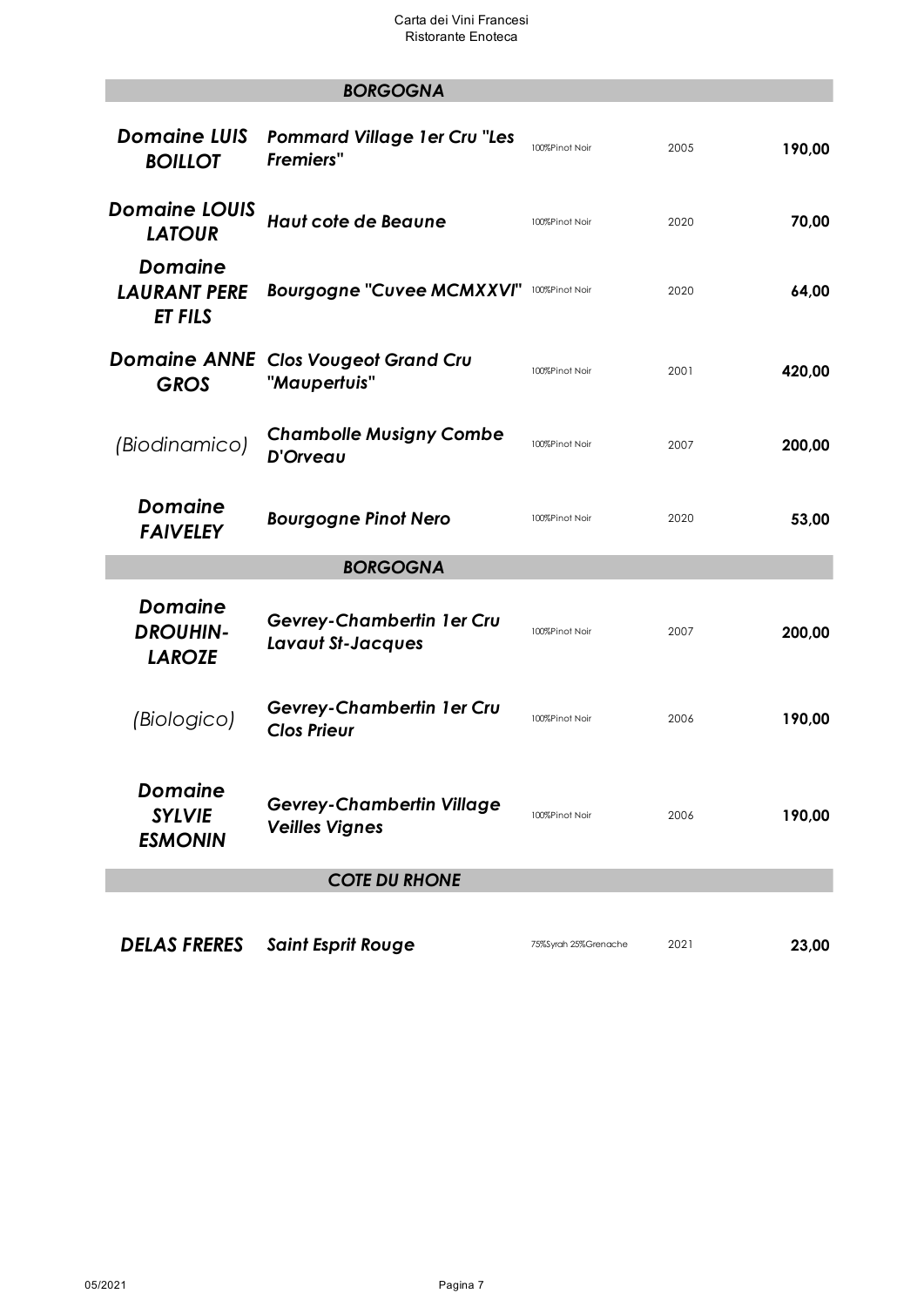# *ITALIA*

*"BOLLICINE"*

*LOMBARDIA*

| CA' DEL BOSCO | <b>Franciacorta Cuvée</b><br>"Annamaria Clementi" Rosé       | 100%Pinot Nero                                          | 2010 | 240,00 |
|---------------|--------------------------------------------------------------|---------------------------------------------------------|------|--------|
|               | <b>Franciacorta Cuvée</b><br>"Annamaria Clementi"            | Chardonnay 55%, Pinot<br>Bianco 25%, Pinot Nero<br>20%. | 2010 | 150,00 |
|               | <b>Franciacorta Vintage</b><br>Collection dosaggio zero Noir | 100%Pinot Nero                                          | 2013 | 130,00 |
|               | <b>Franciacorta Vintage</b><br><b>Collection Satèn</b>       | 85%Chardonnay<br>15%Pinot Bianco                        | 2016 | 80,00  |
|               | <b>Franciacorta Vintage</b><br><b>Collection Satèn</b>       | 85%Chardonnay<br>15%Pinot Bianco                        | 2017 | 75,00  |
|               | <b>Franciacorta Vintage</b><br><b>Collection Dosage Zéro</b> | 85%Chardonnay<br>15%Pinot Bianco                        | 2016 | 80,00  |
|               | <b>Franciacorta Vintage</b><br><b>Collection Dosage Zéro</b> | 85%Chardonnay<br>15%Pinot Bianco                        | 2017 | 75,00  |
|               | <b>Franciacorta Vintage</b><br><b>Collection Brut</b>        | 55%Chardonnay<br>30%Pinot Nero 15%Pinot<br>Bianco       | 2016 | 80,00  |
|               | <b>Franciacorta Vintage</b><br><b>Collection Extra Brut</b>  | 55%Chardonnay<br>30%Pinot Nero 15%Pinot<br>Bianco       | 2017 | 75,00  |
|               | Franciacorta Cuvée Prestige<br>Rosé                          | 75%Pinot Nero<br>25%Chardonnay                          |      | 65,00  |
|               | <b>Franciacorta Cuvée Prestige</b>                           | 75%Chardonnay<br>15%Pinot Nero 10%Pinot<br>Bianco       |      | 50,00  |
|               | <b>Franciacorta Cuvée Prestige</b><br>Magnum 1,5 It          | 75%Chardonnay<br>15%Pinot Nero 10%Pinot<br>Bianco       |      | 100,00 |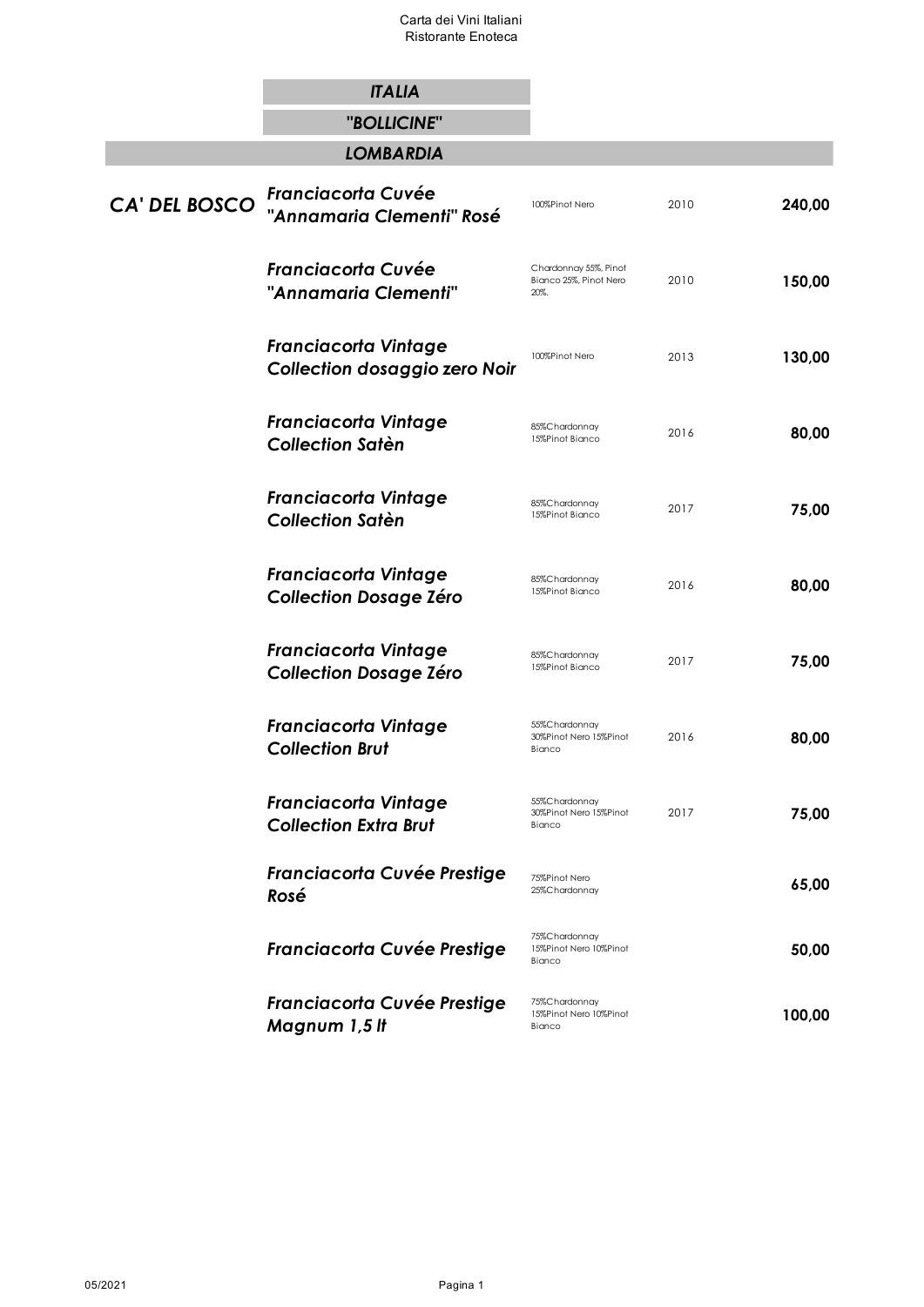# *LOMBARDIA*

| <b>BELLAVISTA</b> | <b>Brut</b>                                                 | 11%Pinot Nero<br>88%Chardonnay<br>1%Pinot Bianco |      | 55,00  |
|-------------------|-------------------------------------------------------------|--------------------------------------------------|------|--------|
| <b>CVCG</b>       | D.o.c.g. Riserva dosaggio zero<br><b>Millesimato</b>        | 100%Chardonnay                                   | 2015 | 40,00  |
|                   | D.o.c.g. Saten Millesimato                                  | 100%Chardonnay                                   | 2016 | 35,00  |
|                   | D.o.c.g. Saten                                              | 100%Chardonnay                                   |      | 30,00  |
|                   | D.o.c.g. Brut                                               | 100%Chardonnay                                   |      | 29,00  |
| <b>MONOGRAM</b>   | <b>Brut Blanc de Blanc</b>                                  | 80%Chardonnay<br>20%Pinot Bianco                 |      | 40,00  |
|                   | <b>Saten Millesimato</b>                                    | 90%Chardonnay<br>10%Pinot Bianco                 | 2015 | 55,00  |
|                   | Saten                                                       | 90%Chardonnay<br>10%Pinot Bianco                 |      | 50,00  |
|                   | Rosè                                                        | 70%Chardonnay<br>30%Pinot Nero                   |      | 50,00  |
|                   | <b>TRENTINO</b>                                             |                                                  |      |        |
| <b>FERRARI</b>    | Giulio Ferrari "Riserva del<br><b>Fondatore" Trento Doc</b> | 100%Chardonnay                                   | 2009 | 230,00 |
|                   | Giulio Ferrari "Riserva del<br><b>Fondatore" Trento Doc</b> | 100%Chardonnay                                   | 2008 | 190,00 |
|                   | Perlè Nero Trento Doc                                       | 100%Pinot Nero                                   | 2013 | 110,00 |
|                   | <b>Riserva Lunelli</b>                                      | 100%Pinot Nero                                   | 2012 | 90,00  |
|                   | Perlè Rosè Trento Doc                                       | 80%Pinot Nero<br>20%Chardonnay                   | 2016 | 80,00  |
|                   | Perlè Trento Doc                                            | 100%Chardonnay                                   | 2016 | 60,00  |
| <b>ABATE NERO</b> | <b>Domini Nero brut Millesimato</b>                         | 100%Pinot nero                                   | 2015 | 51,00  |
|                   | <b>Domini brut Millesimato</b>                              | 100%Chardonnay                                   | 2016 | 47,00  |
|                   | Rosè                                                        | 100%Pinot nero                                   |      | 36,00  |
|                   | <b>Brut</b>                                                 | 100%Chardonnay                                   |      | 34,00  |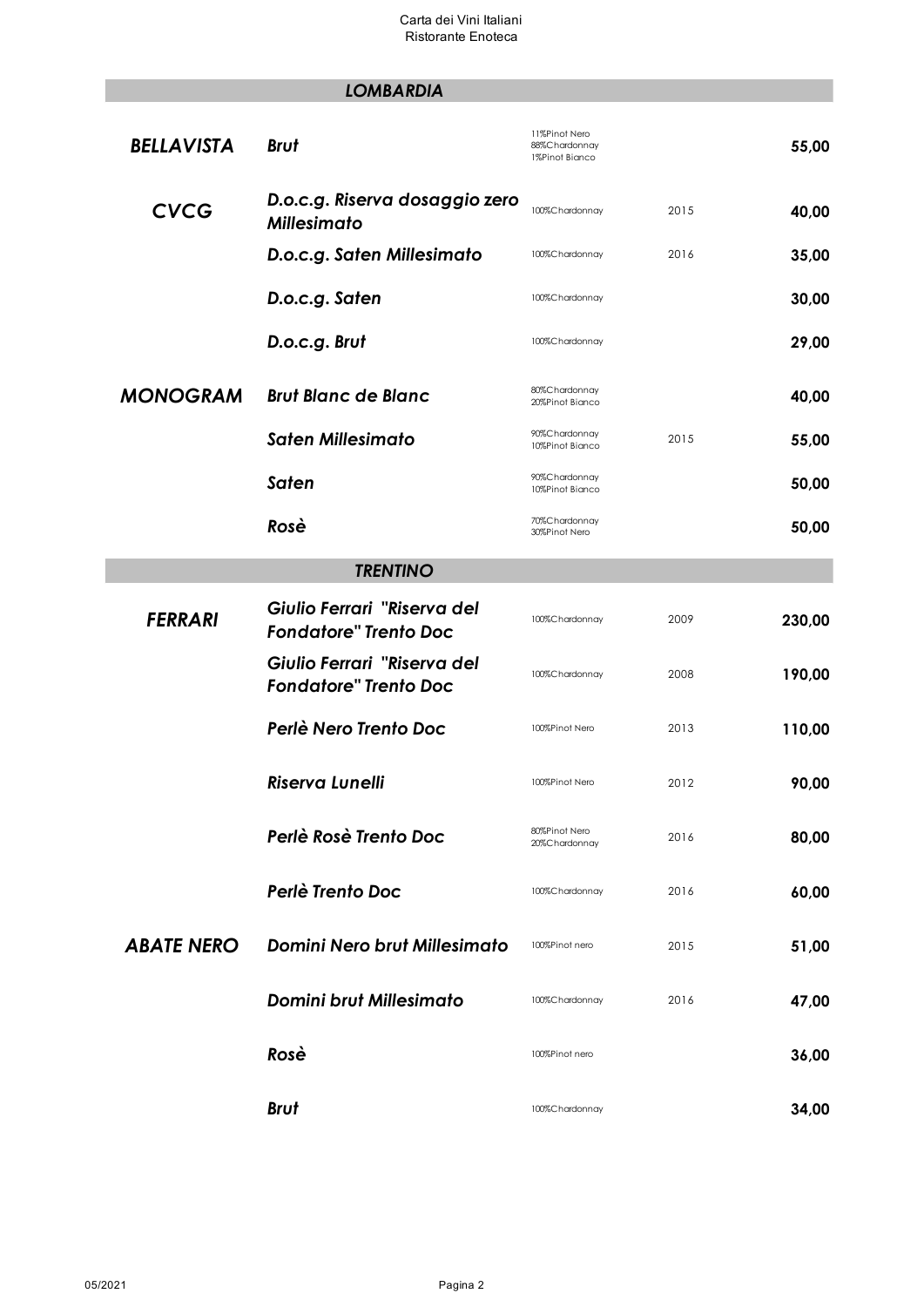|                                 | <b>VENETO</b>                                            |                                              |               |
|---------------------------------|----------------------------------------------------------|----------------------------------------------|---------------|
| <b>ADAMI</b>                    | Prosecco di Valdobbiadene<br>Cartizze                    | 100%Prosecco<br>Valdobbiadene                | 36,00         |
|                                 | Prosecco di Valdobbiadene<br><b>Brut "Bosco di Gica"</b> | 95%Prosecco<br>Valdobbiadene<br>5%Chardonnay | 26,00         |
| <b>BISOL 1542</b>               | Prosecco di Valdobbiadene<br><b>Brut</b>                 | 100%Prosecco<br>Valdobbiadene                | 22,00         |
|                                 | <b>FRIULI VENEZIA GIULIA</b>                             |                                              |               |
| <b>PUIATTI</b>                  | Ribolla gialla metodo classico<br>extra brut 1,5 lt      | 100%Ribolla Gialla                           | 100,00        |
|                                 | <b>TOSCANA</b>                                           |                                              |               |
| <b>TENUTA</b><br><b>MARIANI</b> | <b>Fut de Chene brut</b>                                 | 50%Pinot Nero<br>50%Chardonnay               | 2017<br>30,00 |
|                                 | <b>EMILIA ROMAGNA</b>                                    |                                              |               |
| <b>LINI 910</b>                 | <b>Metodo Classico Pas Dosé</b>                          | 100%Pinot Nero                               | 2013<br>32,00 |
|                                 | <b>Metodo Classico Rose Mgm</b>                          | 100%Pinot Nero                               | 2016<br>76,00 |
|                                 | <b>Metodo Classico Rosé</b>                              | 100%Pinot Nero                               | 2016<br>32,00 |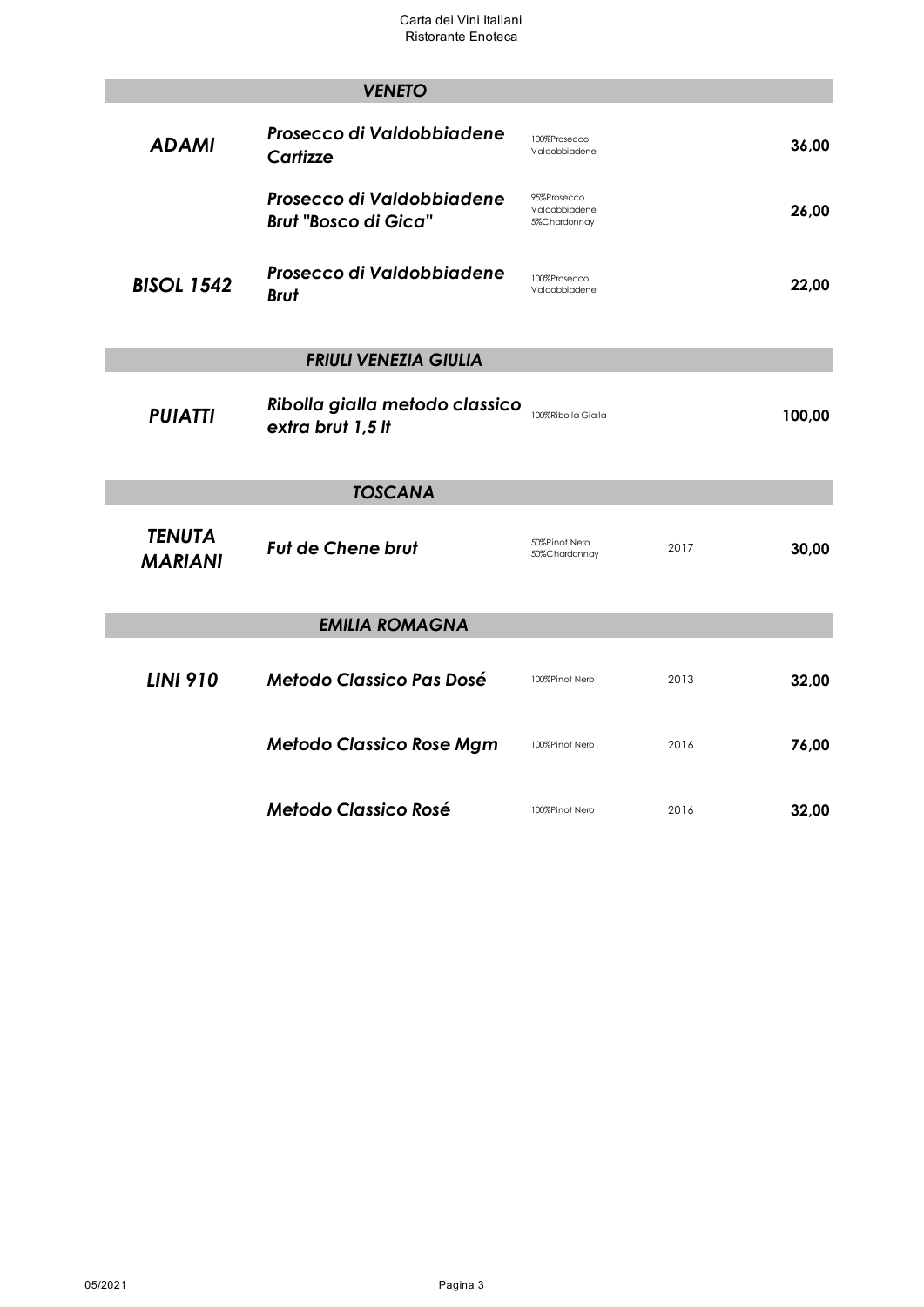|                                    | <b>ITALIA</b><br>"VINI BIANCHI"           |                   |      |        |
|------------------------------------|-------------------------------------------|-------------------|------|--------|
|                                    | <b>VALLE D'AOSTA</b>                      |                   |      |        |
| <b>LES CRETES</b>                  | <b>Chardonnay Cuvee Bois</b>              | 100%Chardonnay    | 2020 | 65,00  |
|                                    | Chardonnay                                | 100%Chardonnay    | 2021 | 27,00  |
|                                    | <b>Petite Arvine Vigne</b><br>Champorette | 100%Petite Arvine | 2021 | 26,00  |
|                                    | <b>PIEMONTE</b>                           |                   |      |        |
| <b>GAJA</b>                        | Gaja e Rey                                | 100%Chardonnay    | 2019 | 300,00 |
|                                    | Alteni di Brassica                        | 100%Sauvignon     | 2019 | 170,00 |
|                                    | "Rossj-Bass" Langhe                       | 100%Chardonnay    | 2019 | 90,00  |
|                                    | "Rossj-Bass" Langhe                       | 100%Chardonnay    | 2021 | 95,00  |
| <b>BRAIDA</b>                      | Re di fiori langhe doc                    | 100%Riesling      | 2020 | 25,00  |
| <b>CA DEL BAIO</b>                 | Langhe doc Chardonnay<br>"Sermine"        | 100%Chardonnay    | 2020 | 28,00  |
|                                    | Langhe doc Chardonnay<br>"Luna d'Agosto"  | 100%Chardonnay    | 2021 | 25,00  |
| LA SCOLCA                          | "Gavi dei Gavi Etichetta nera"            | 100%Cortese       | 2021 | 40,00  |
| <b>MARCHESI DI</b><br><b>GRESY</b> | Chardonnay langhe doc                     | 100%Chardonnay    | 2019 | 47,00  |
|                                    | Sauvignon langhe doc                      | 100%Sauvignon     | 2020 | 28,00  |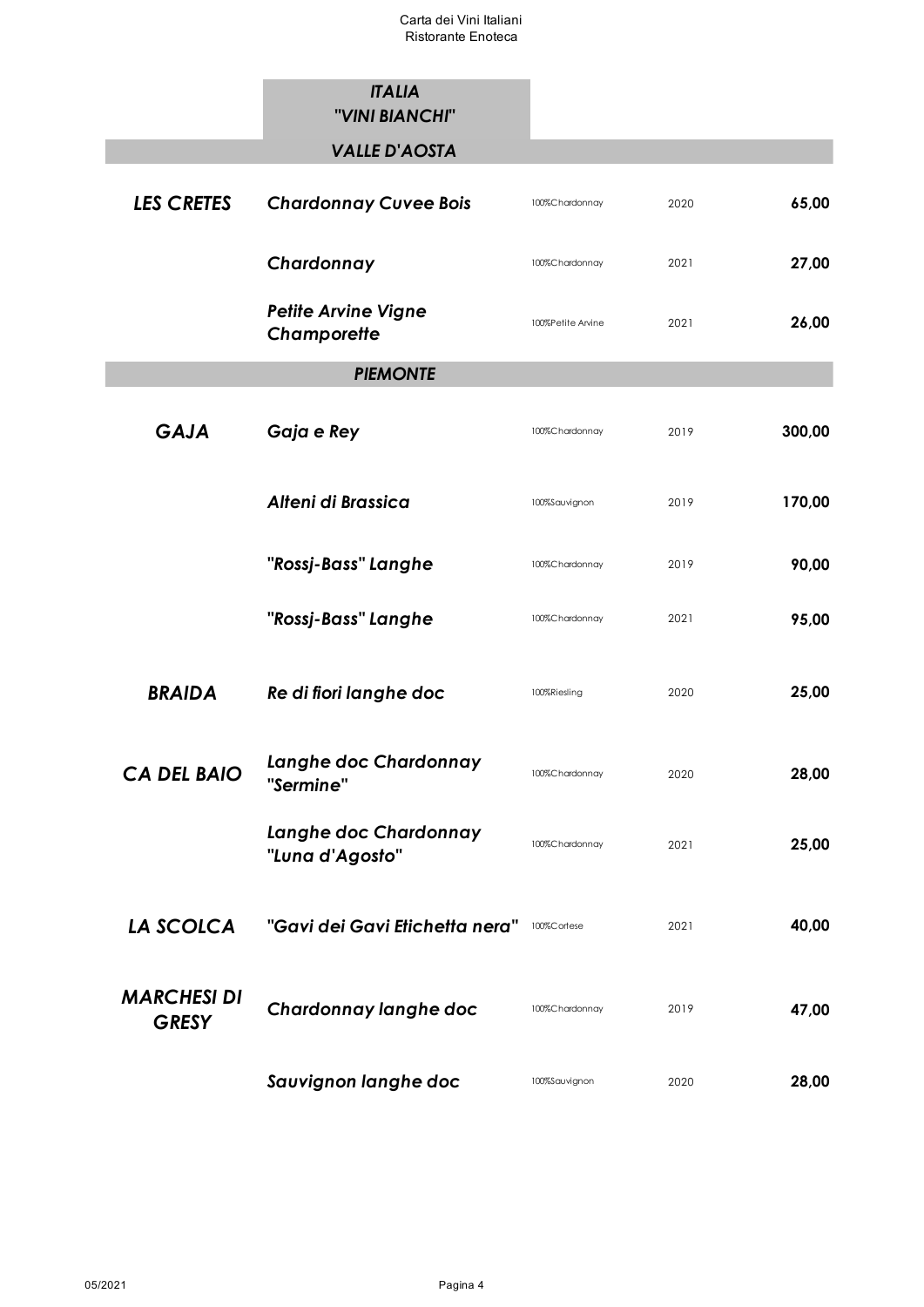|                                    | <b>LOMBARDIA</b>                  |                     |      |        |
|------------------------------------|-----------------------------------|---------------------|------|--------|
| <b>CA' DEL BOSCO Chardonnay</b>    |                                   | 100% Chardonnay     | 2014 | 120,00 |
|                                    | Chardonnay                        | 100% Chardonnay     | 2017 | 100,00 |
|                                    | Corte del lupo                    | 100% Chardonnay     | 2020 | 45,00  |
|                                    | <b>ALTO ADIGE</b>                 |                     |      |        |
| <b>MANNI</b><br><b>NOSSING</b>     | <b>Veltriner</b>                  | 100%Veltriner       | 2020 | 30,00  |
|                                    | Kerner                            | 100%Kemer           | 2020 | 30,00  |
|                                    | <b>Sylvaner</b>                   | 100%Silvaner        | 2020 | 30,00  |
| <b>ALOIS LAGEDER Lowengang</b>     |                                   | 100%Chardonnay      | 2018 | 75,00  |
|                                    | Am Sand                           | 100%Gewurztraminer  | 2019 | 39,00  |
|                                    | Gaun                              | 100%Chardonnay      | 2020 | 30,00  |
|                                    | Lagrain Rosè                      | 100%Lagrain         | 2021 | 22,00  |
| <b>TERLANO</b>                     | <b>Sauvingnon "Quarz"</b>         | 100%Sauvignon Blanc | 2019 | 75,00  |
| <b>TIEFENBRUNNER Feldmarschall</b> |                                   | 100%Müller Thurgau  | 2018 | 60,00  |
|                                    | <b>Anna Pinot bianco Turmhof</b>  | 100%Pinot bianco    | 2020 | 28,00  |
|                                    | <b>Sauvignon Turmhof</b>          | 100%sauvignon       | 2019 | 30,00  |
|                                    | Gewurztraminer                    | 100%Gewurztraminer  | 2021 | 25,00  |
| <b>HOFSTATTER</b>                  | <b>Barthenau Vigna S. Michele</b> | 100%Pinot Bianco    | 2020 | 52,00  |
|                                    | Vigna Kolbenhof                   | 100%Gewurztraminer  | 2020 | 52,00  |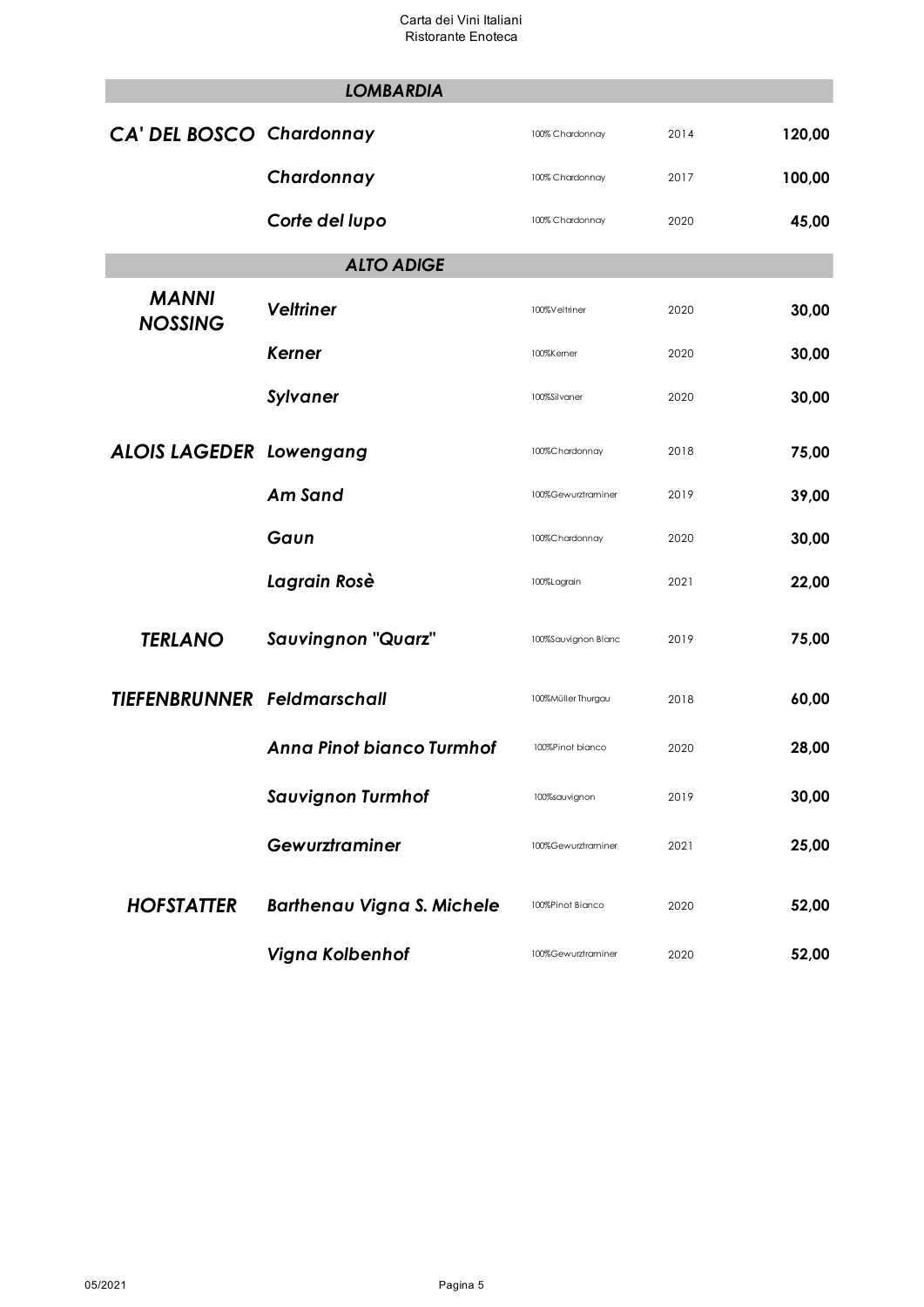# *ALTO ADIGE*

| <b>TRAMIN</b> | Gewürztraminer<br>"Nussbaumer" | 100%Gewürztraminer                                                   | 2020      | 48,00 |
|---------------|--------------------------------|----------------------------------------------------------------------|-----------|-------|
|               | <b>Stoan Cuvée</b>             | 65%Chardonnay<br>20%Sauvignon<br>10%Gewürztraminer<br>5%Pinot Bianco | 2019      | 40,00 |
|               | Pinot grigio "Unterebner"      | 100%Pinot Grigio                                                     | 2019/2020 | 43,00 |
|               | Sauvignon "Pepi"               | 100%Sauvignon                                                        | 2020      | 27,00 |
|               | Gewürztraminer "Selida" 1,5Lt  | 100%Gewürztraminer                                                   | 2020      | 50,00 |
|               | Gewürztraminer "Selida"        | 100%Gewürztraminer                                                   | 2021      | 26,00 |
|               | <b>Pinot bianco "Moriz"</b>    | 100%Pinot Bianco                                                     | 2021      | 27,00 |
|               | Müller Thurgau                 | 100%Müller Thurgau                                                   | 2021      | 24,00 |
|               | Chardonnay                     | 100%Chardonnay                                                       | 2021      | 24,00 |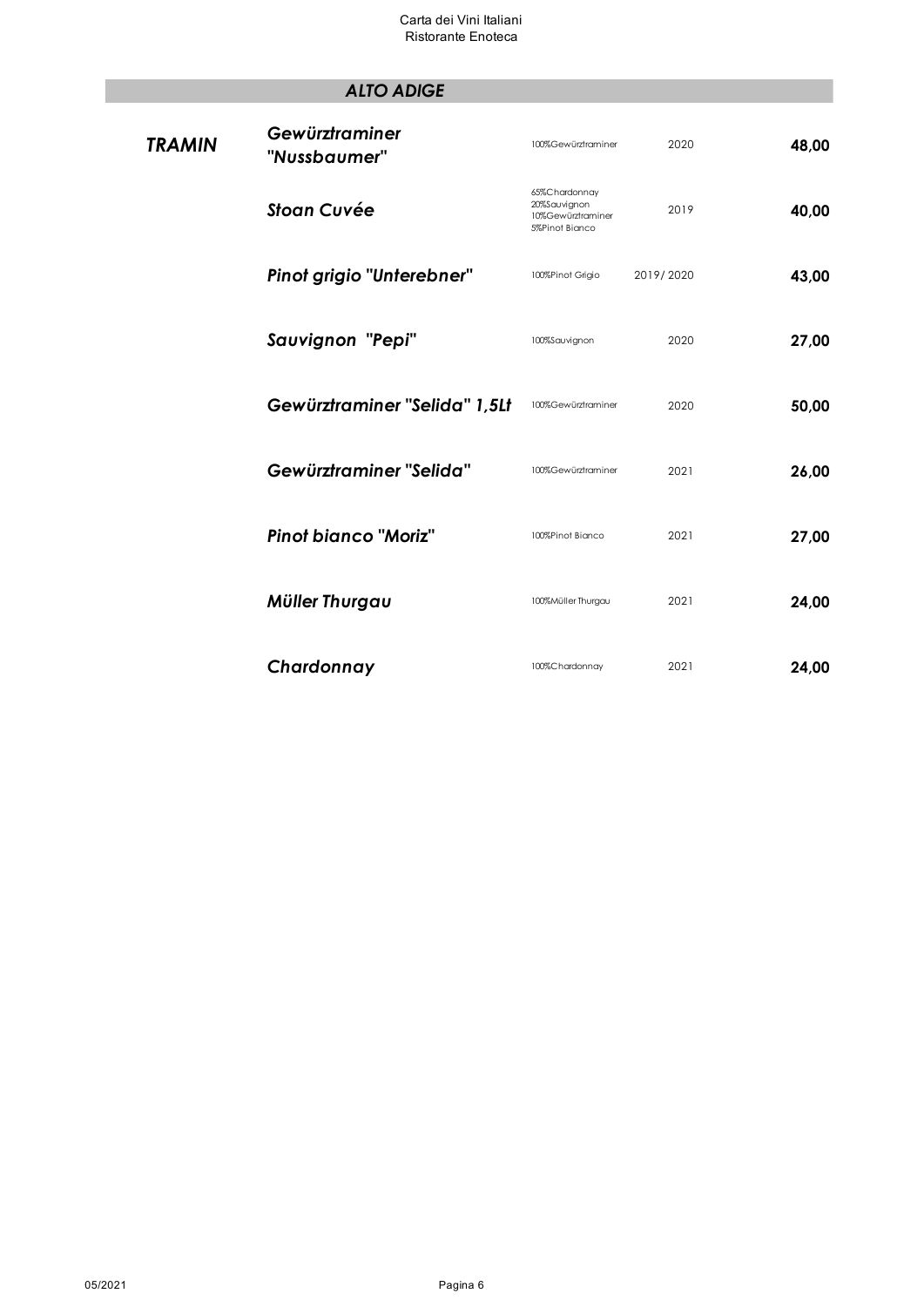# *FRIULI VENEZIA GIULIA*

| <b>LIVIO FELLUGA Terre Alte</b>   |                       | Friulano - Pinot Bianco -<br>Sauvignon                                      | 2019 | 86,00 |
|-----------------------------------|-----------------------|-----------------------------------------------------------------------------|------|-------|
|                                   | Abbazia di Rosazzo    | Friulano, Sauvignon, Pin<br>ot bianco, Malvasia<br>Istriana, Ribolla gialla | 2018 | 65,00 |
|                                   | Friulano Sigar        | 100%Friulano                                                                | 2018 | 47,00 |
|                                   | illivio               | Pinot Bianco -<br>Chardonnay - Picolit                                      | 2019 | 45,00 |
|                                   | Sauvignon             | 100%Sauvignon                                                               | 2020 | 32,00 |
|                                   | <b>Ribolla Gialla</b> | 100%Ribolla Gialla                                                          | 2020 | 32,00 |
| <b>CONTI</b><br><b>FORMENTINI</b> | Chardonnay            | Chardonnay 100%                                                             | 2021 | 26,00 |
|                                   | <b>Pinot Grigio</b>   | Pinot Grigio 100%                                                           | 2021 | 26,00 |
|                                   | Sauvignon             | Sauvignon 100%                                                              | 2021 | 26,00 |
|                                   | <b>Ribolla Gialla</b> | Ribolla Gialla 100%                                                         | 2021 | 27,00 |
|                                   | <b>Friulano</b>       | Friulano 100%                                                               | 2021 | 26,00 |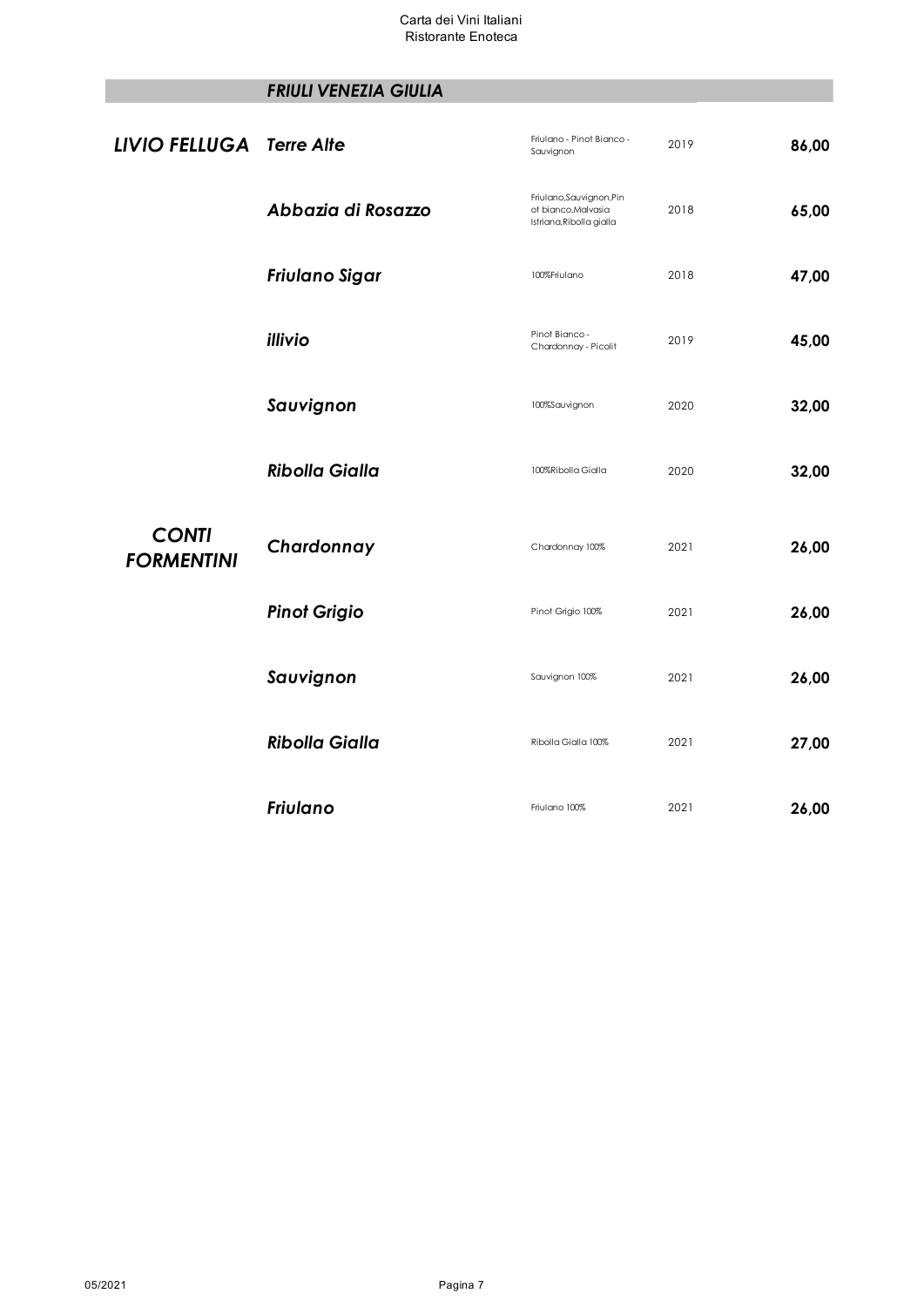# *FRIULI VENEZIA GIULIA*

| <b>PUIATTI</b>      | Sauvignon                                   | 100%Sauvignon      | 2020 | 26,00  |
|---------------------|---------------------------------------------|--------------------|------|--------|
|                     | <b>Friulano</b>                             | 100%Friulano       | 2020 | 26,00  |
|                     | <b>Ribolla Gialla</b>                       | 100%Ribolla Gialla | 2020 | 26,00  |
|                     | <b>Pinot Grigio</b>                         | 100%Pinot Grigio   | 2020 | 26,00  |
|                     | <b>Traminer</b>                             | 100%Traminer       | 2020 | 26,00  |
|                     | Chradonnay                                  | 100%Chardonnay     | 2020 | 26,00  |
| <b>VENICA</b>       | Ronco delle Mele 1,5 It                     | 100%Sauvignon      | 2015 | 130,00 |
|                     | <b>Ronco delle Mele</b>                     | 100%Sauvignon      | 2021 | 57,00  |
|                     | <b>Ronco delle Cime</b>                     | 100%Friulano       | 2021 | 41,00  |
|                     | Ronco del Cerò                              | 100%Sauvignon      | 2021 | 36,00  |
|                     | <b>L'Adelchi</b>                            | 100%Ribolla Gialla | 2021 | 34,00  |
| <b>VILLA RUSSIZ</b> | Chardonnay Gräfin de La Tour 100%Chardonnay |                    | 2015 | 65,00  |
|                     | <b>Ribolla Gialla</b>                       | 100%Ribolla Gialla | 2021 | 33,00  |
|                     | Sauvignon                                   | 100%Sauvignon      | 2021 | 33,00  |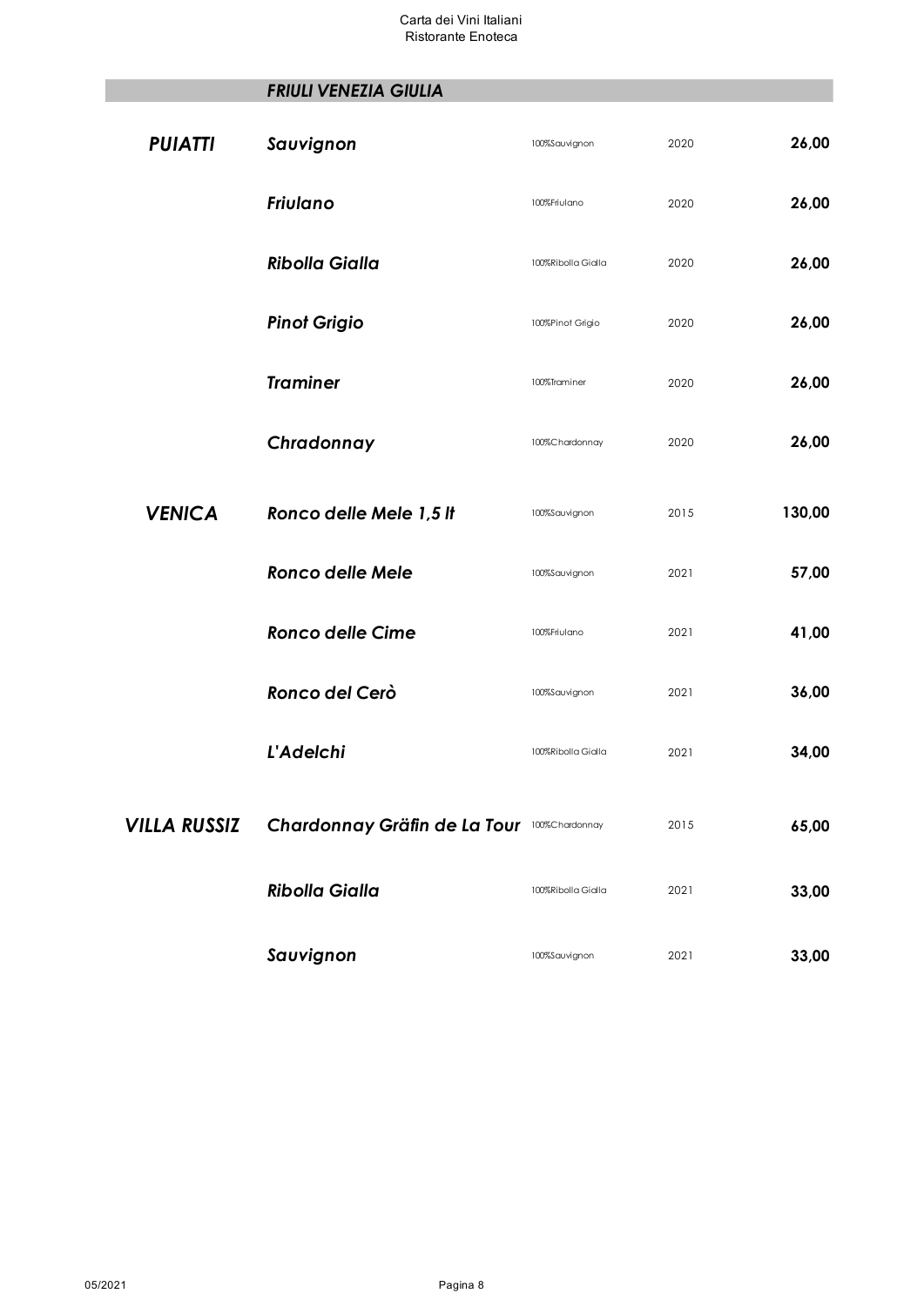|                 | <b>VENETO</b>                                     |                                       |           |       |
|-----------------|---------------------------------------------------|---------------------------------------|-----------|-------|
|                 |                                                   |                                       |           |       |
| <b>MACULAN</b>  | Ferrata chardonnay                                | 100%Chardonnay                        | 2019      | 35,00 |
|                 | Ferrata sauvignon                                 | 100%Sauvignon                         | 2021      | 31,00 |
|                 | Le Tufaie Soave Classico                          |                                       |           |       |
| <b>BOLLA</b>    | <b>Superiore Docg</b>                             | 100%Garganega                         | 2020      | 26,00 |
|                 | <b>Soave Classico doc Linea</b><br>Retro'         | 100%Garganega                         | 2021      | 24,00 |
|                 |                                                   |                                       |           |       |
| <b>PIEROPAN</b> | <b>Soave Classico Vigneto</b><br><b>Calvarino</b> | 75%Garganega<br>25%Trebbiano di Soave | 2018      | 35,00 |
|                 | <b>Soave Classico Vigneto</b><br>Calvarino        | 75%Garganega<br>25%Trebbiano di Soave | 2020      | 37,00 |
|                 | Soave Classico Vigneto La<br>Rocca                | 75%Garganega<br>25%Trebbiano di Soave | 2018      | 44.00 |
|                 | Soave Classico Vigneto La<br>Rocca                | 75%Garganega<br>25%Trebbiano di Soave | 2020      | 49,00 |
|                 | <b>Soave Classico</b>                             | 90%Garganega<br>10%Trebbiano di Soave | 2021      | 22,00 |
|                 |                                                   |                                       |           |       |
| <b>SANTI</b>    | <b>Lugana Doc Folar</b>                           | 100%Trebbiano di<br>Lugana            | 2019/2021 | 22,00 |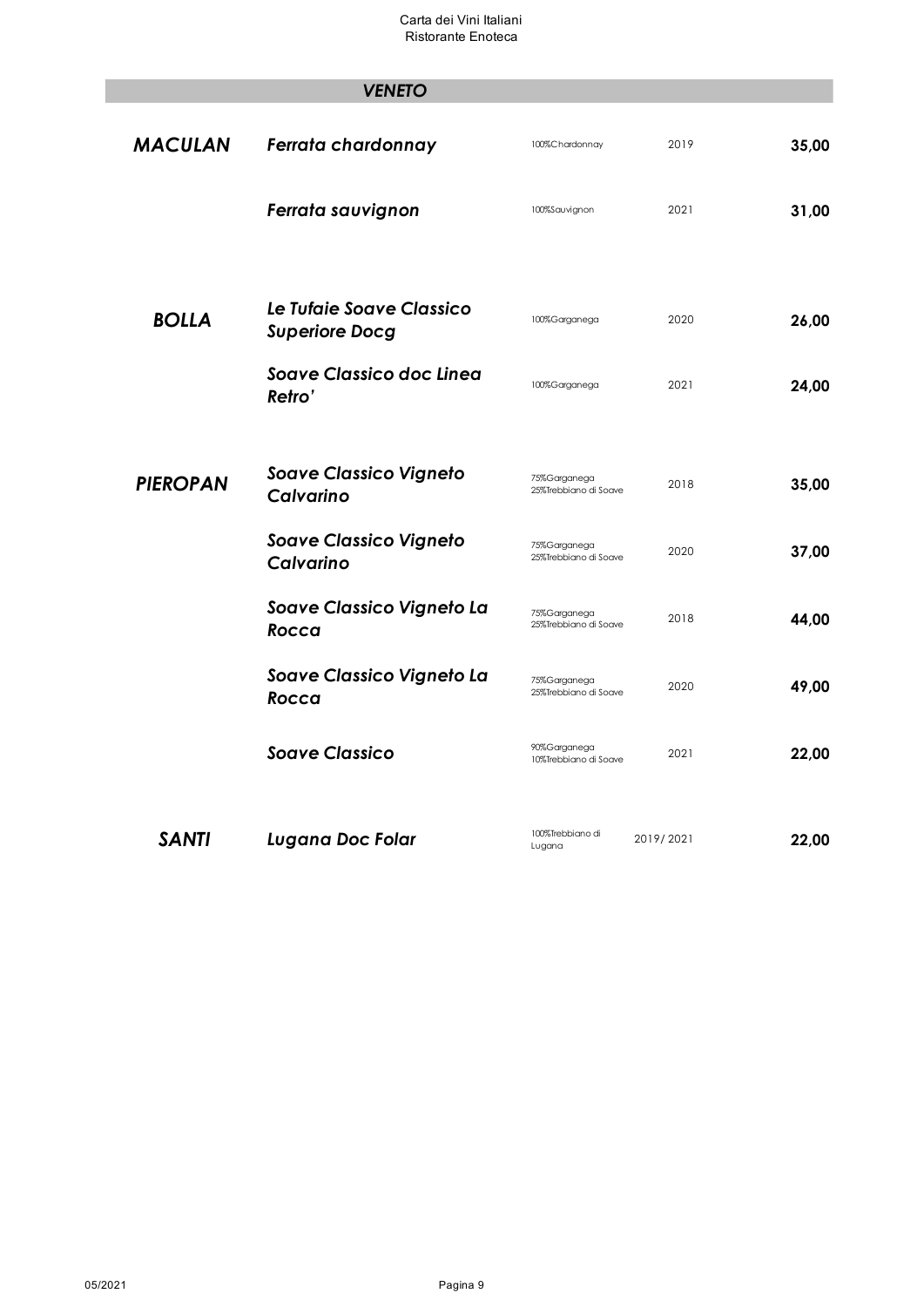|                                       | <b>LIGURIA</b>                               |                                |           |       |  |
|---------------------------------------|----------------------------------------------|--------------------------------|-----------|-------|--|
| <b>TERENZUOLA</b>                     | Colli di Luni Vermentino<br>"Corsano"        | 100% Vermentino                | 2021      | 26,00 |  |
|                                       | Colli di Luni Vermentino<br>"Corsano" 1,5 It | 100% Vermentino                | 2021      | 60,00 |  |
| <b>OTTAVIANO</b><br><b>LAMBRUSCHI</b> | Colli di Luni Vermentino<br>"Maggiore"       | 100%Vermentino                 | 2021      | 38,00 |  |
|                                       | Colli di Luni Vermentino<br>"Costa Marina"   | 100% Vermentino                | 2021      | 33,00 |  |
| LA<br><b>COLOMBIERA</b>               | Colli di Luni Vermentino<br>"Celsus"         | 100% Vermentino                | 2021      | 27,00 |  |
|                                       | Colli di Luni Vermentino                     | 100% Vermentino                | 2020/2021 | 25,00 |  |
|                                       | Colli di Luni Vermentino 1,5 lt              | 100% Vermentino                | 2019      | 48,00 |  |
| <b>TOSCANA</b>                        |                                              |                                |           |       |  |
| <b>CAPANNELLE</b>                     | Chardonnay                                   | 100%Chardonnay                 | 2017      | 60,00 |  |
| LE MACCHIOLE Paleo Bianco             |                                              | 70%Sauvignon<br>30%Chardonnay  | 2018/2020 | 65,00 |  |
| CA'<br><b>MARCANDA</b><br><b>GAJA</b> | <b>Vistamare</b>                             | 60% Vermentino,<br>40%Viognier | 2021      | 55,00 |  |
| <b>ISOLE E OLENA</b>                  | <b>Chardonnay 'Collezione</b><br>privata'    | 100%Chardonnay                 | 2020      | 90,00 |  |
| <b>MICHELE SATTA</b>                  | <b>Giovin Re</b>                             | 100%Viognier                   | 2018      | 55,00 |  |
|                                       | "Costa di Giulia" Bolgheri<br><b>Bianco</b>  | 65%Vermentino<br>35%Sauvignon  | 2021      | 27,00 |  |
|                                       | <b>Bolgheri Vermentino</b>                   | 100%Vermentino                 | 2021      | 24,00 |  |
| <b>CASTELLO DI</b><br><b>AMA</b>      | Al Poggio                                    | Chardonnay e Pinot<br>Grigio   | 2021      | 38,00 |  |
|                                       | <b>Purple Rose</b>                           | 90%Sangiovese<br>10%Merlot     | 2020/2021 | 30,00 |  |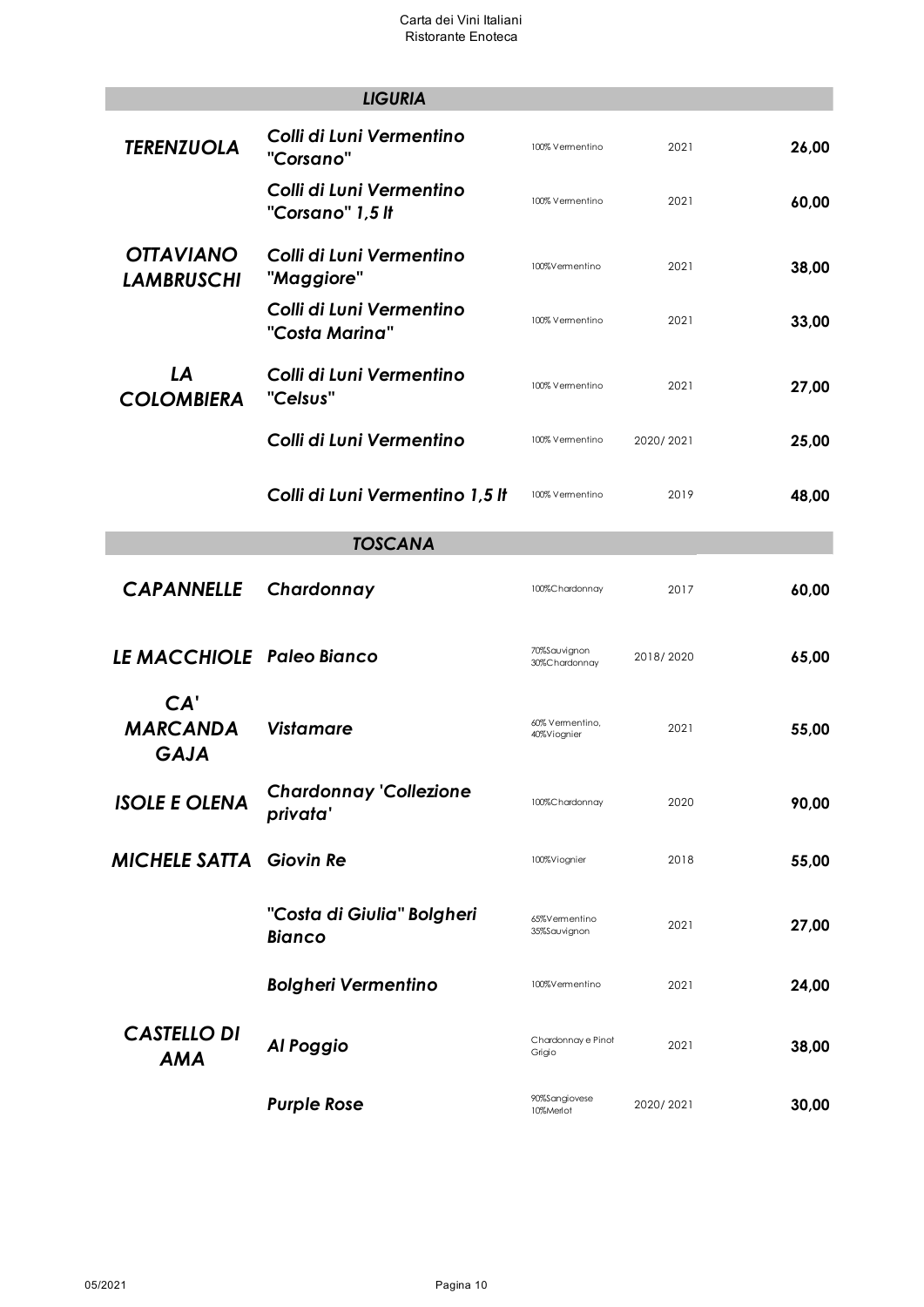|                                       | <b>TOSCANA</b>                                       |                                                                                     |           |       |
|---------------------------------------|------------------------------------------------------|-------------------------------------------------------------------------------------|-----------|-------|
| <b>TENUTA GUADO</b><br><b>ALTASSO</b> | Vermentino "Bolgheri"                                | 100%Vermentino                                                                      | 2021      | 28,00 |
|                                       | Vermentino "Bolgheri" 0,375It                        | 100%Vermentino                                                                      | 2021      | 15,00 |
|                                       | "Scalabrone" Rosato                                  | 40%Cabemet-<br>Sauvignon 30%Merlot<br>30%Syrah                                      | 2021      | 28,00 |
| <b>MELINI</b>                         | Vernaccia di San Gimignano<br><b>Le Grillaie</b>     | 100%Vemaccia                                                                        | 2021      | 24,00 |
| <b>MORIS FARM</b>                     | Vermentino igt                                       | 100%Vermentino                                                                      | 2021      | 24,00 |
|                                       | Vermentino igt 0,375Lt                               | 100%Vermentino                                                                      | 2021      | 13,00 |
| <b>AIA VECCHIA</b>                    | Vermentino Igt                                       | Vermentino Viognier                                                                 | 2020      | 22,00 |
| <b>TENUTA</b><br><b>TREROSE</b>       | Vermentino Igt                                       | 100%Vermentino                                                                      | 2020      | 25,00 |
| <b>ARGENTIERA</b>                     | Poggio ai ginepri                                    | 100%Vermentino                                                                      | 2021      | 26,00 |
|                                       | Poggio ai ginepri Rosè                               | 50%Cabemet<br>Sauvignon 50% Syrah                                                   | 2021      | 23,00 |
| TENUTA DI<br><b>BISERNO</b>           | Occhione                                             | 100%Vermentino                                                                      | 2020/2021 | 33,00 |
| <b>COL D'ORCIA</b>                    | <b>Pinot Grigio "Sant'Antimo"</b><br>Biologico       | 100% Pinot Grigio                                                                   | 2021      | 23,00 |
| <b>FATTORIA IL</b><br><b>POGGIO</b>   | <b>Montecarlo Bianco</b>                             | Trebbiano Toscano 50%,<br>Vermentino, Roussanne<br>, Sauvignon, Pinot<br>bianco 50% | 2020      | 22,00 |
| <b>MAZZEI</b>                         | <b>Bianco Belguardo</b>                              | 95%Vermentino<br>15%Viognier                                                        | 2019      | 26,00 |
| <b>FATTORIA</b><br><b>DIANELLA</b>    | All'aria aperta rosè                                 | 100%Sangiovese                                                                      | 2019      | 23,00 |
| <b>FATTORIA SARDI</b>                 | <b>Bianco colline lucchesi doc</b><br>bio Sottovilla | 100%Vermentino                                                                      | 2021      | 25,00 |
|                                       | Rosè 11 Primavere                                    | Sangiovese, syrah, verme<br>ntino                                                   | 2021      | 25,00 |
| I GIUSTI E<br><b>ZANZA</b>            | Nemorino bianco                                      | Trebbiano e Semillon                                                                | 2020      | 22,00 |

 $\overline{\phantom{a}}$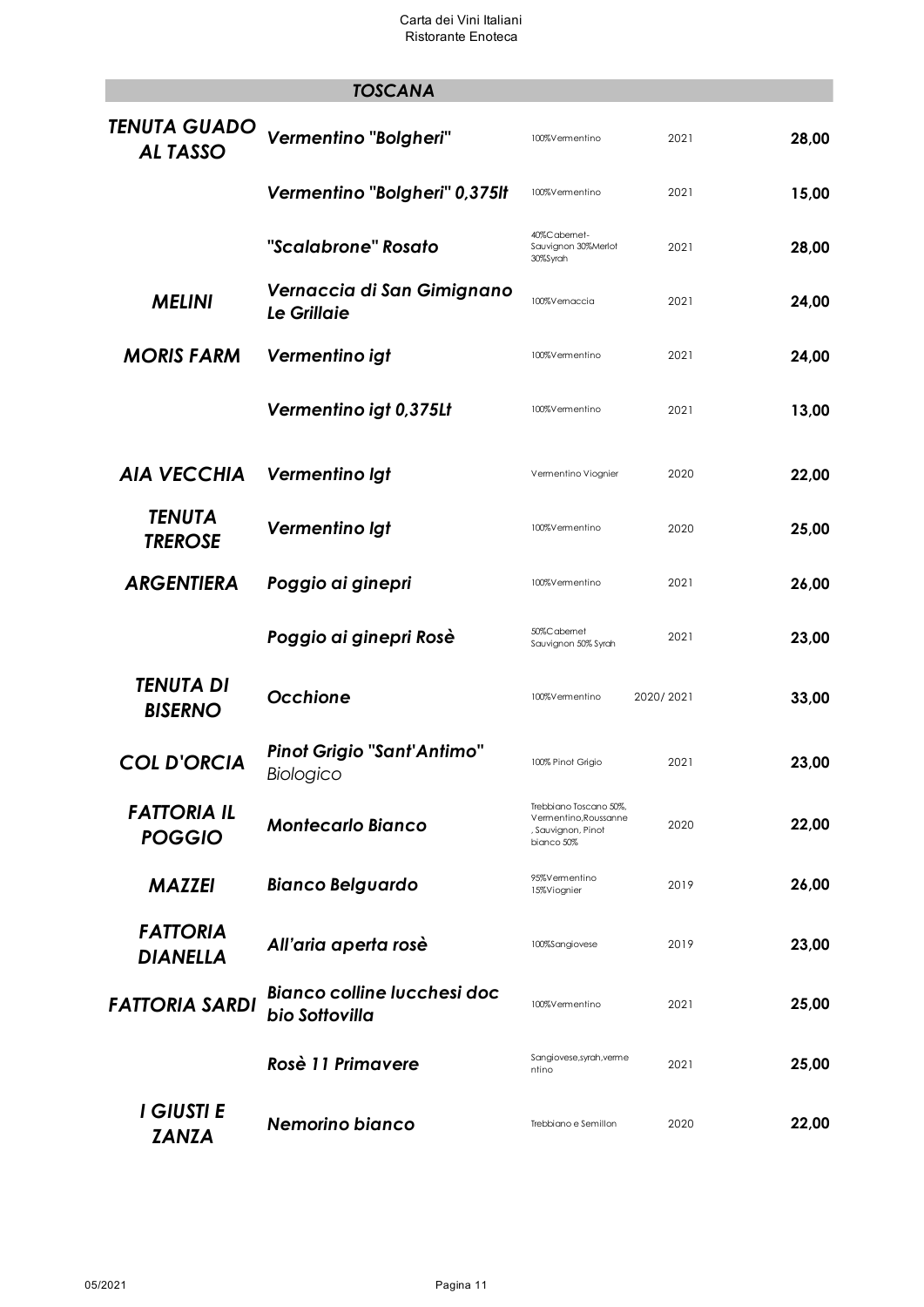|                                      | <b>MARCHE</b>                                                     |                               |           |        |  |  |  |
|--------------------------------------|-------------------------------------------------------------------|-------------------------------|-----------|--------|--|--|--|
| <b>VILLA BUCCI</b>                   | Verdicchio dei Castelli di Jesi<br><b>Riserva Classico</b>        | 100%Verdicchio                | 2017      | 75,00  |  |  |  |
|                                      | Verdicchio dei Castelli di Jesi<br><b>Riserva Classico 1,5 It</b> | 100%Verdicchio                | 2017      | 155,00 |  |  |  |
|                                      | Verdicchio dei Castelli di Jesi<br><b>Classico Superiore</b>      | 100%Verdicchio                | 2019      | 27,00  |  |  |  |
|                                      | Verdicchio dei Castelli di Jesi<br><b>Classico Superiore</b>      | 100%Verdicchio                | 2020      | 30,00  |  |  |  |
| <b>FAZI BATTAGLIA</b>                | Verdicchio dei Castelli di Jesi<br>Riserva doc "San Sisto"        | 100%Verdicchio                | 2018      | 33,00  |  |  |  |
|                                      | Verdicchio dei Castelli di Jesi<br>doc "Massaccio"                | 100%Verdicchio                | 2018/2020 | 25,00  |  |  |  |
|                                      | <b>UMBRIA</b>                                                     |                               |           |        |  |  |  |
| <b>CASTELLO</b><br><b>DELLA SALA</b> | Cervaro della Sala                                                | 85%Chardonnay<br>15%Grechetto | 2020      | 85,00  |  |  |  |
|                                      | Cervaro della Sala<br>Magnum 1,5 lt                               | 85%Chardonnay<br>15%Grechetto | 2020      | 190,00 |  |  |  |
|                                      | Corte della Vipera                                                | Sauvignon<br>blanc,Semillon   | 2021      | 39,00  |  |  |  |
|                                      | <b>Bramito del Cervo</b>                                          | 100%Chardonnay                | 2021      | 28,00  |  |  |  |
|                                      | <b>ABRUZZO</b>                                                    |                               |           |        |  |  |  |
| <b>MASCIARELLI</b>                   | <b>Chardonnay "Marina Cvetic"</b>                                 | 100%Chardonnay                | 2020      | 48,00  |  |  |  |
|                                      | <b>Trebbiano "Marina Cvetic"</b>                                  | 100%Trebbiano<br>d'Abruzzo    | 2018      | 50,00  |  |  |  |
|                                      | <b>Trebbiano "Marina Cvetic"</b>                                  | 100%Trebbiano<br>d'Abruzzo    | 2020      | 48,00  |  |  |  |
|                                      | Castello di Semivicoli<br>Trebbiano d'Abruzzo doc                 | 100%Trebbiano<br>d'Abruzzo    | 2018/2019 | 35,00  |  |  |  |
|                                      | <b>Villa Gemma cerasuolo</b><br>d'Abruzzo                         | 100%Trebbiano<br>d'Abruzzo    | 2021      | 25,00  |  |  |  |
|                                      | Trebbiano d'Abruzzo "Gianni<br><b>Masciarelli</b> "               | 100%Trebbiano<br>d'Abruzzo    | 2020      | 22,00  |  |  |  |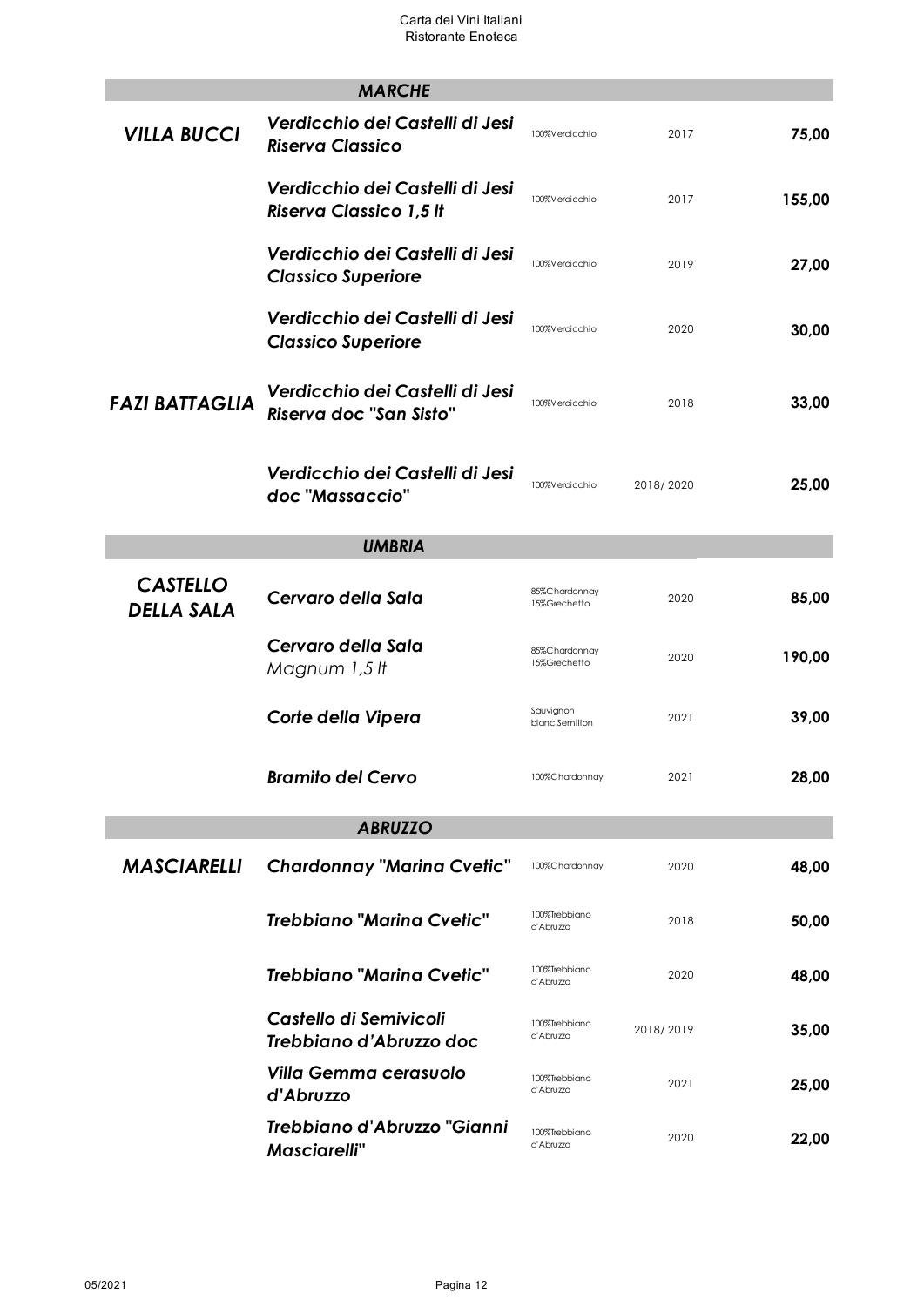|                                        | <b>CAMPANIA</b>                          |                                          |           |       |
|----------------------------------------|------------------------------------------|------------------------------------------|-----------|-------|
| <b>FEUDI DI SAN</b><br><b>GREGORIO</b> | Cutizzi Greco di tufi docg               | 100%Greco                                | 2021      | 26,00 |
|                                        | Pietracalda Fiano di Avellino<br>docg    | 100%Fiano                                | 2021      | 26,00 |
|                                        | Falanghina                               | 100%Falanghina                           | 2021      | 26,00 |
|                                        | Visione Aglianico Rosè                   | 100%Aglianico                            | 2021      | 25,00 |
|                                        | <b>PUGLIA</b>                            |                                          |           |       |
| <b>TORMARESCA</b>                      | Pietrabianca Castel del<br>Monte doc bio | 95%Chardonnay<br>5%Fiano                 | 2020      | 30,00 |
|                                        | <b>Furia di Calafuria</b>                | Negroamaro, Syrah, Cab<br>emet Sauvignon | 2021      | 36,00 |
|                                        | "Calafuria" Rosé                         | 100%Negroamaro                           | 2021      | 24,00 |
|                                        | Chardonnay                               | 100%Chardonnay                           | 2020/2021 | 22,00 |
|                                        | <b>SICILIA</b>                           |                                          |           |       |
| <b>PLANETA</b>                         | Chardonnay                               | 100%Chardonnay                           | 2020      | 40,00 |
|                                        | Cometa                                   | 100%Fiano                                | 2020      | 36,00 |
|                                        | <b>Terebinto</b>                         | 100%Grillo                               | 2021      | 23,00 |
| <b>GAJA</b>                            | <b>Idda Bianco</b>                       | 100%Carricante                           | 2020      | 47,00 |
| <b>BENANTI</b>                         | <b>Contrada Cavaliere bianco</b>         | 100%Carricante                           | 2019      | 54,00 |
|                                        | <b>Etna Bianco</b>                       | 100%Carricante                           | 2021      | 31,00 |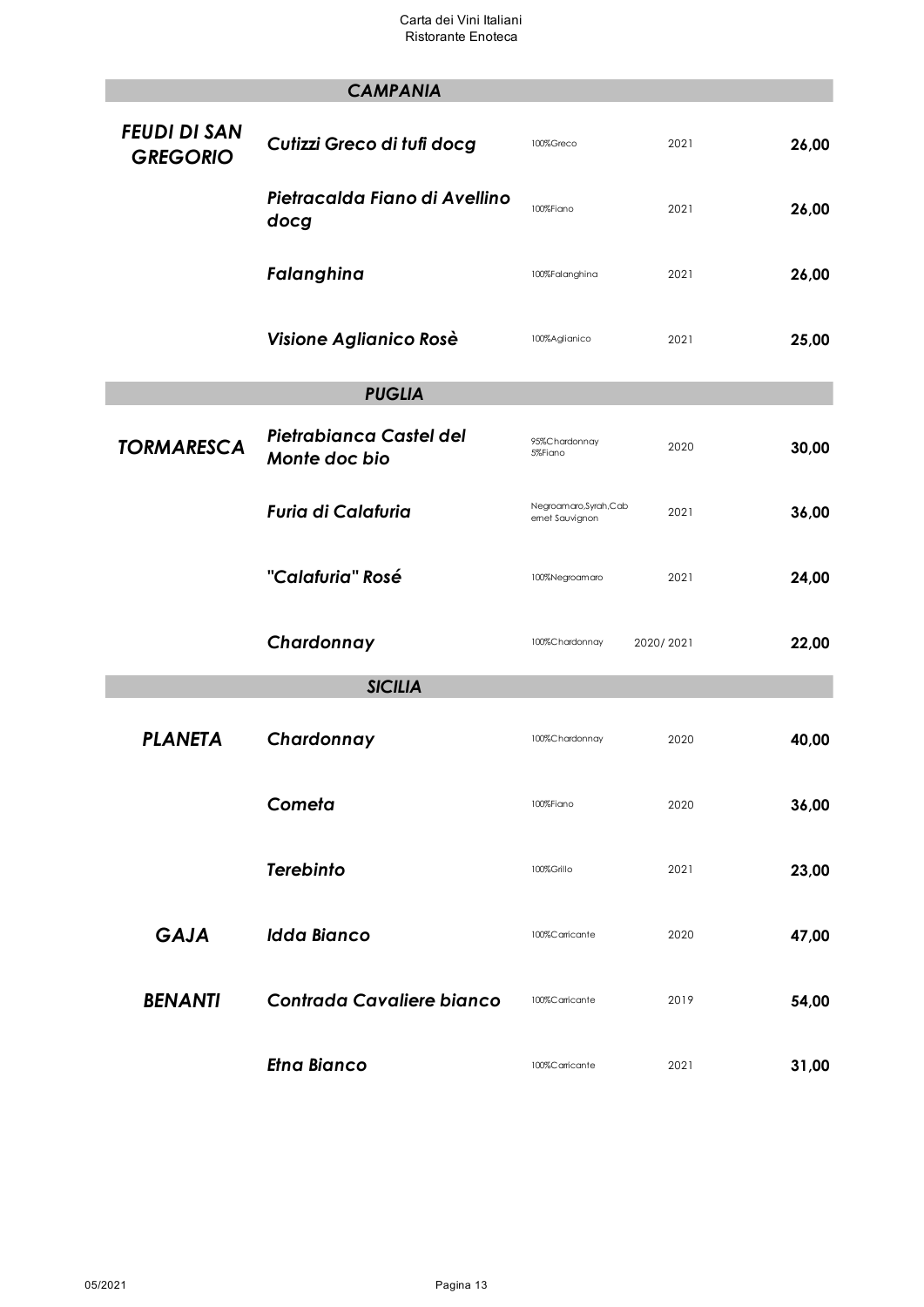|                                     | <b>SICILIA</b>                        |                              |           |       |
|-------------------------------------|---------------------------------------|------------------------------|-----------|-------|
| <b>DONNA</b><br><b>FUGATA</b>       | 'Sul Vulcano' Etna bianco<br>doc      | 100%Carricante               | 2019      | 35,00 |
|                                     | Chiarandà                             | 100%Chardonnay               | 2018      | 42,00 |
|                                     | La Fuga Contessa Entellina<br>doc     | 100%Chardonnay               | 2021      | 25,00 |
| <b>CANTINE</b><br><b>PELLEGRINO</b> | Il Salinaro                           | 100%Grillo                   | 2020/2021 | 24,00 |
|                                     | Kelbi                                 | 100%Catarratto               | 2020/2021 | 24,00 |
|                                     | <b>Gazzerotta Grillo Superiore</b>    | 100%Grillo                   | 2018/2020 | 28,00 |
|                                     | Diantha'                              | Blend uve Siciliane          | 2021      | 22,00 |
|                                     | Gibelè                                | 100%Zibibbo                  | 2021      | 25,00 |
|                                     | <b>SARDEGNA</b>                       |                              |           |       |
| <b>ARGIOLAS</b>                     | Is Argiolas                           | 100%Vermentino               | 2021      | 28,00 |
|                                     | Costamolino                           | 100%Vermentino               | 2021      | 22,00 |
| <b>CAPICHERA</b>                    | Capichera Vendemmia<br>Tardiva        | 100%Vermentino               | 2017      | 90,00 |
|                                     | Capichera Vendemmia<br><b>Tardiva</b> | 100%Vermentino               | 2020      | 83,00 |
|                                     | Capichera                             | 100%Vermentino               | 2020      | 58,00 |
|                                     | Vigna 'ngena                          | 100%Vermentino di<br>Gallura | 2019/2021 | 45,00 |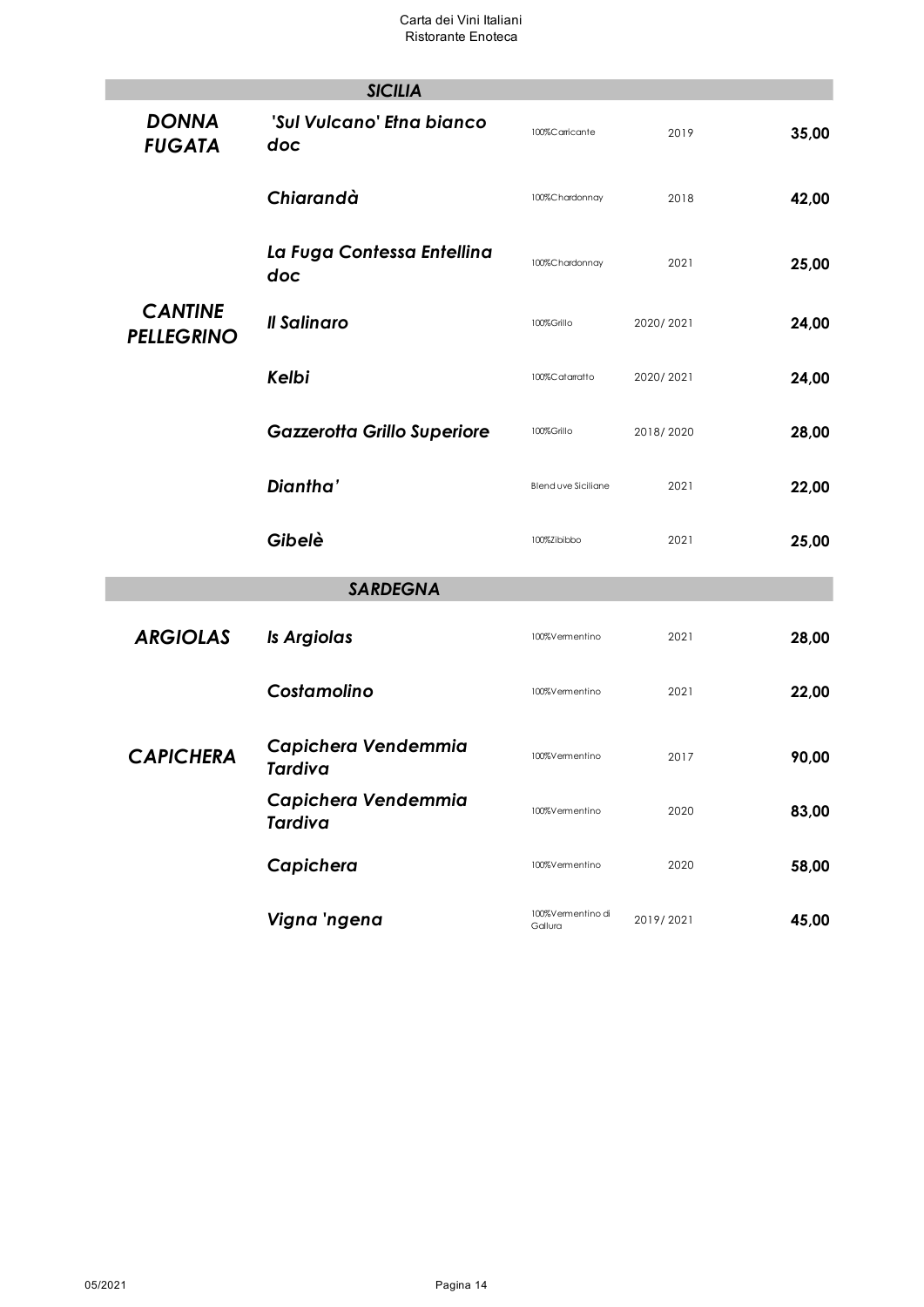|                    | <b>ITALIA</b>                                       |                                 |      |        |
|--------------------|-----------------------------------------------------|---------------------------------|------|--------|
|                    | "VINI ROSSI"                                        |                                 |      |        |
|                    | <b>PIEMONTE</b>                                     |                                 |      |        |
| <b>GAJA</b>        | "Sorì Tildin" Langhe<br><b>Nebbiolo</b>             | 95%Nebbiolo 5%Barbera<br>(93pt) | 2004 | 800,00 |
|                    | "Sorì San Lorenzo" Langhe<br><b>Nebbiolo</b>        | 95%Nebbiolo 5%Barbera<br>(93pt) | 2004 | 800,00 |
|                    | "Costa Russi" Langhe<br><b>Nebbiolo</b>             | 95%Nebbiolo 5%Barbera<br>(93pt) | 2004 | 800,00 |
|                    | "Sperss" Langhe Nebbiolo                            | 95%Nebbiolo 5%Barbera<br>(96pt) | 2001 | 550,00 |
|                    | "Sperss" Langhe Nebbiolo                            | 94%Nebbiolo 6%Barbera<br>(93pt) | 2004 | 460,00 |
|                    | "Sperss" Langhe Nebbiolo                            | 94%Nebbiolo 6%Barbera<br>(93pt) | 2005 | 450,00 |
|                    | <b>Barbaresco</b>                                   | 100%Nebbiolo (92pt)             | 1998 | 650,00 |
|                    | <b>Barbaresco</b>                                   | 100%Nebbiolo (90pt)             | 2000 | 600,00 |
|                    | <b>Barbaresco</b>                                   | 100%Nebbiolo (90pt)             | 2008 | 500,00 |
| <b>BRAIDA</b>      | <b>Bricco dell'Uccellone barbera</b><br>d'Asti docg | 100%Barbera                     | 2018 | 76,00  |
|                    | Limonte Grignolino d'Asti doc                       | 100%Grignolino                  | 2021 | 22,00  |
| <b>LA SPINETTA</b> | <b>Barbaresco "Starderi"</b>                        | 100%Nebbiolo (90pt)             | 2008 | 300,00 |
|                    | <b>Barbaresco "Valeirano"</b>                       | 100%Nebbiolo (90pt)             | 2008 | 300,00 |
| <b>CERETTO</b>     | <b>Barolo "Brunate"</b>                             | 100%Nebbiolo                    | 2011 | 150,00 |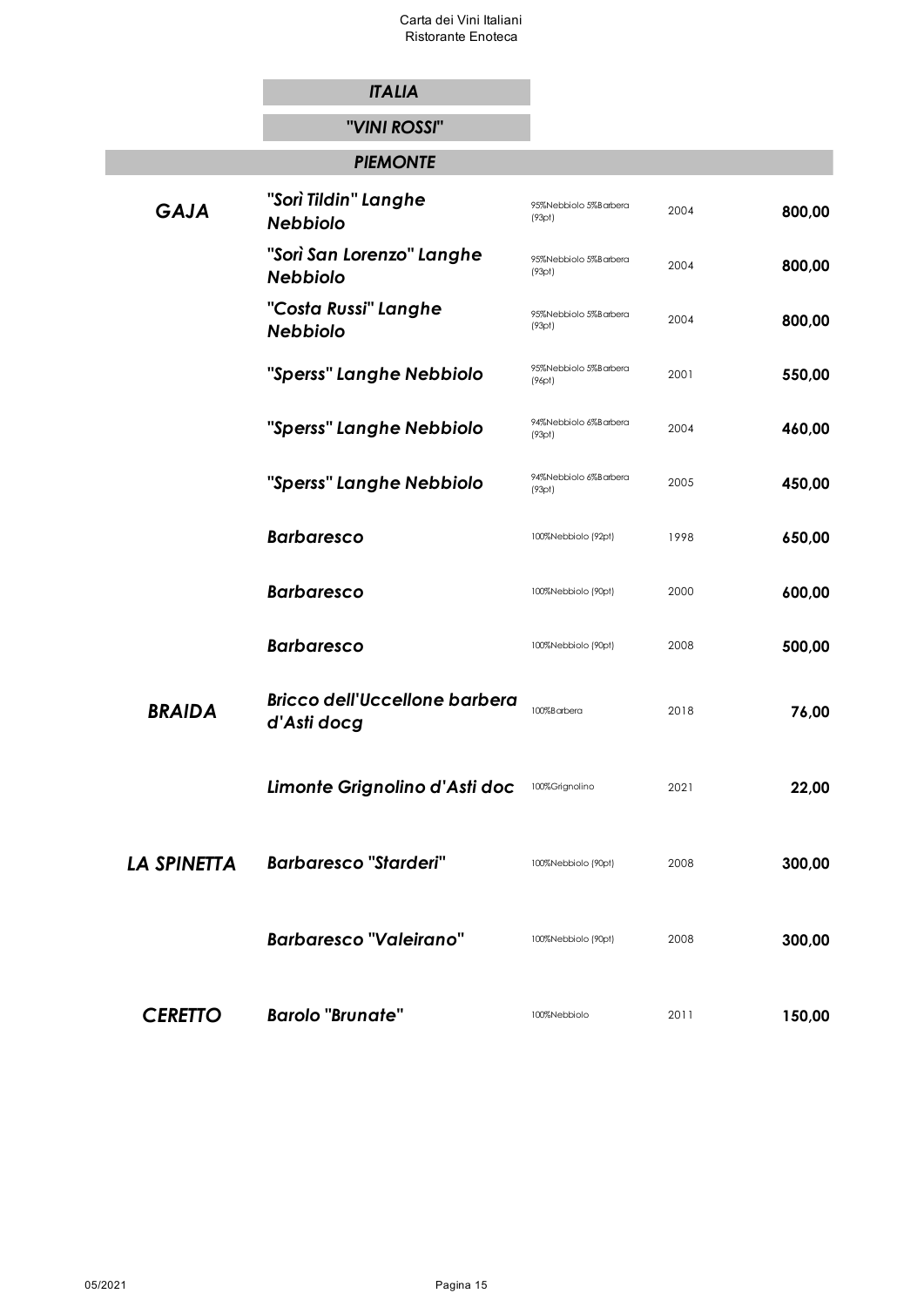|                                     | <b>ALTO ADIGE</b>                       |                                                         |           |        |
|-------------------------------------|-----------------------------------------|---------------------------------------------------------|-----------|--------|
|                                     | <b>ALOIS LAGEDER Mimuet Pinot nero</b>  | 100%Pinot Nero                                          | 2019      | 35,00  |
|                                     | Pinot nero                              | 100%Pinot Nero                                          | 2020      | 25,00  |
|                                     | <b>Romigberg Schiava</b>                | 100%Schiava                                             | 2020      | 25,00  |
|                                     | <b>Conus Lagrain</b>                    | 100%Lagrain                                             | 2018      | 35,00  |
| <b>TERLANO</b>                      | Lagrein "Porphyr"                       | 100%Lagrein                                             | 2006      | 90,00  |
|                                     | <b>TIEFENBRUNNER</b> Pinot Nero Turmhof | 100%Pinot Nero                                          | 2020      | 30,00  |
|                                     | <b>Cabernet Sauvignon Turmhof</b>       | 100%Cabernet<br>Sauvignon                               | 2018      | 30,00  |
| <b>HOFSTATTER</b>                   | <b>Barthenau Vigna S. Urbano</b>        | 100%Pinot Nero                                          | 2017      | 100,00 |
|                                     | <b>Meczan</b>                           | 100%Pinot Nero                                          | 2021      | 28,00  |
|                                     | <b>TRENTINO</b>                         |                                                         |           |        |
| <b>TRAMIN</b>                       | <b>Pinot Nero "Maglen"</b>              | 100%Pinot Nero                                          | 2016      | 60,00  |
|                                     | <b>Pinot Nero "Maglen"</b>              | 100%Pinot Nero                                          | 2018/2019 | 50,00  |
|                                     | Schiava doc "Freisinger"                | 100%Schiava                                             | 2020      | 28,00  |
|                                     | <b>Pinot Nero</b>                       | 100%Pinot Nero                                          | 2021      | 26,00  |
| <b>CESCONI</b>                      | <b>Pivier</b>                           | 100%Merlot                                              | 2002      | 55,00  |
| <b>POJER &amp;</b><br><b>SANDRI</b> | <b>Rosso Faye</b>                       | 50%Cab.Sauvignon<br>50%Cabemet Franc-<br>Merlot-Lagrein | 2005      | 65,00  |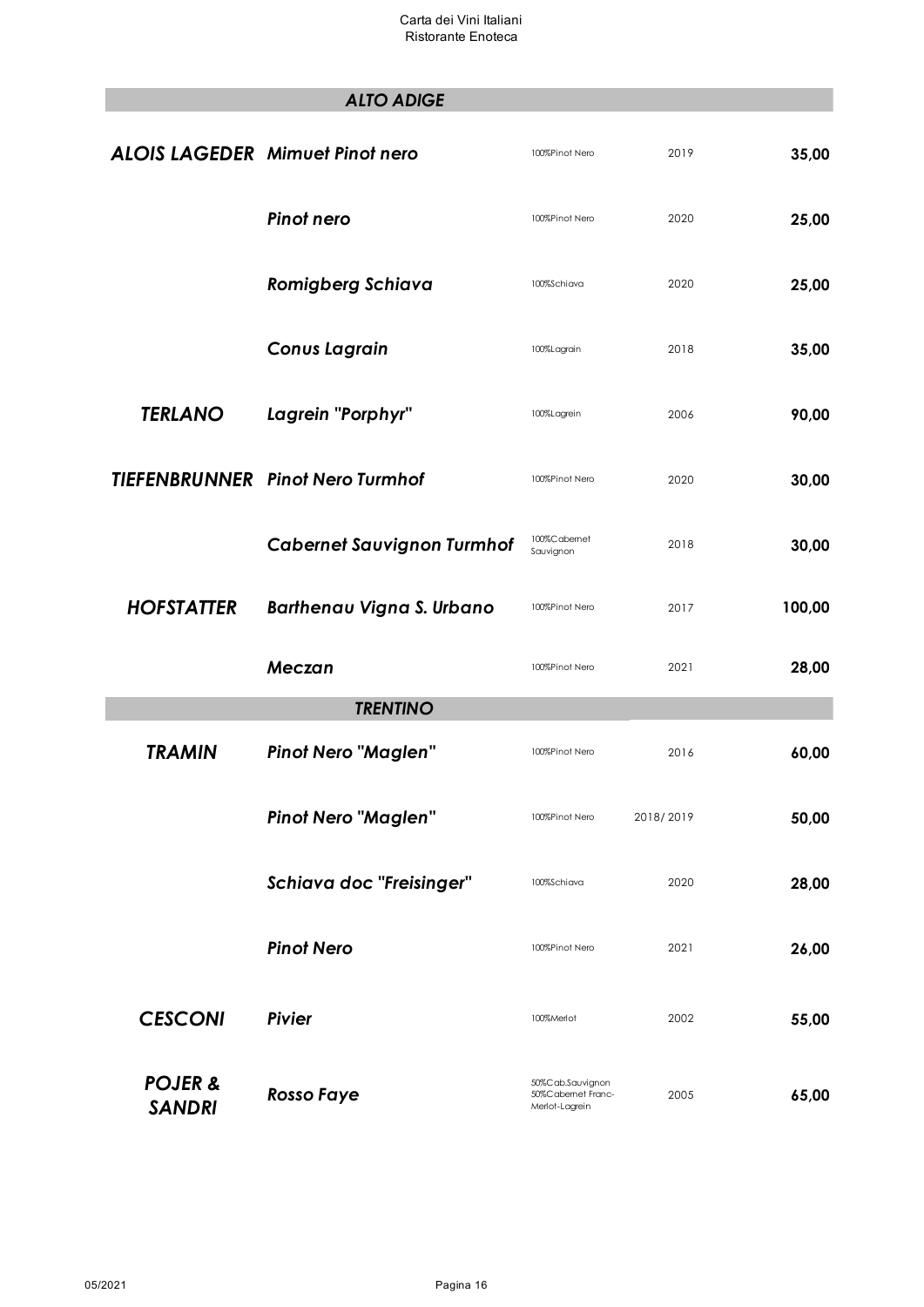|                  | <b>VENETO</b>                                    |                                                           |      |        |
|------------------|--------------------------------------------------|-----------------------------------------------------------|------|--------|
| <b>ALLEGRINI</b> | La Poja                                          | 100%Corvina Veronese                                      | 2000 | 600,00 |
|                  | La Poja                                          | 100%Corvina Veronese                                      | 2001 | 500,00 |
| <b>MACULAN</b>   | Fratta                                           | 68%C abemet-<br>Sauvignon 32%Merlot                       | 2003 | 250,00 |
|                  | Fratta                                           | 68%Cabemet-<br>Sauvignon 32%Merlot                        | 2004 | 200,00 |
| <b>ANERI</b>     | <b>Amarone Stella</b>                            | 80%Corvina<br>15%Rondinella<br>5%Sangiovese<br>5%Molinara | 2000 | 250,00 |
| <b>BERTANI</b>   | Amarone della Valpolicella<br>Valpantena         | 80%Corvina<br>20%Rondinella                               | 2018 | 61,00  |
|                  | Valpolicella Classico Le<br><b>Miniere</b>       | 70%Corvina<br>20%Corvinone<br>10%Rondinella               | 2019 | 42,00  |
| <b>ZENATO</b>    | <b>Amarone Riserva "Sergio</b><br><b>Zenato"</b> | 80%Corvina<br>15%Rondinella<br>5%Sangiovese<br>5%Molinara | 2011 | 120,00 |
|                  | <b>Amarone "Sergio Zenato"</b>                   | 80%Corvina<br>15%Rondinella<br>5%Sangiovese<br>5%Molinara | 2013 | 70,00  |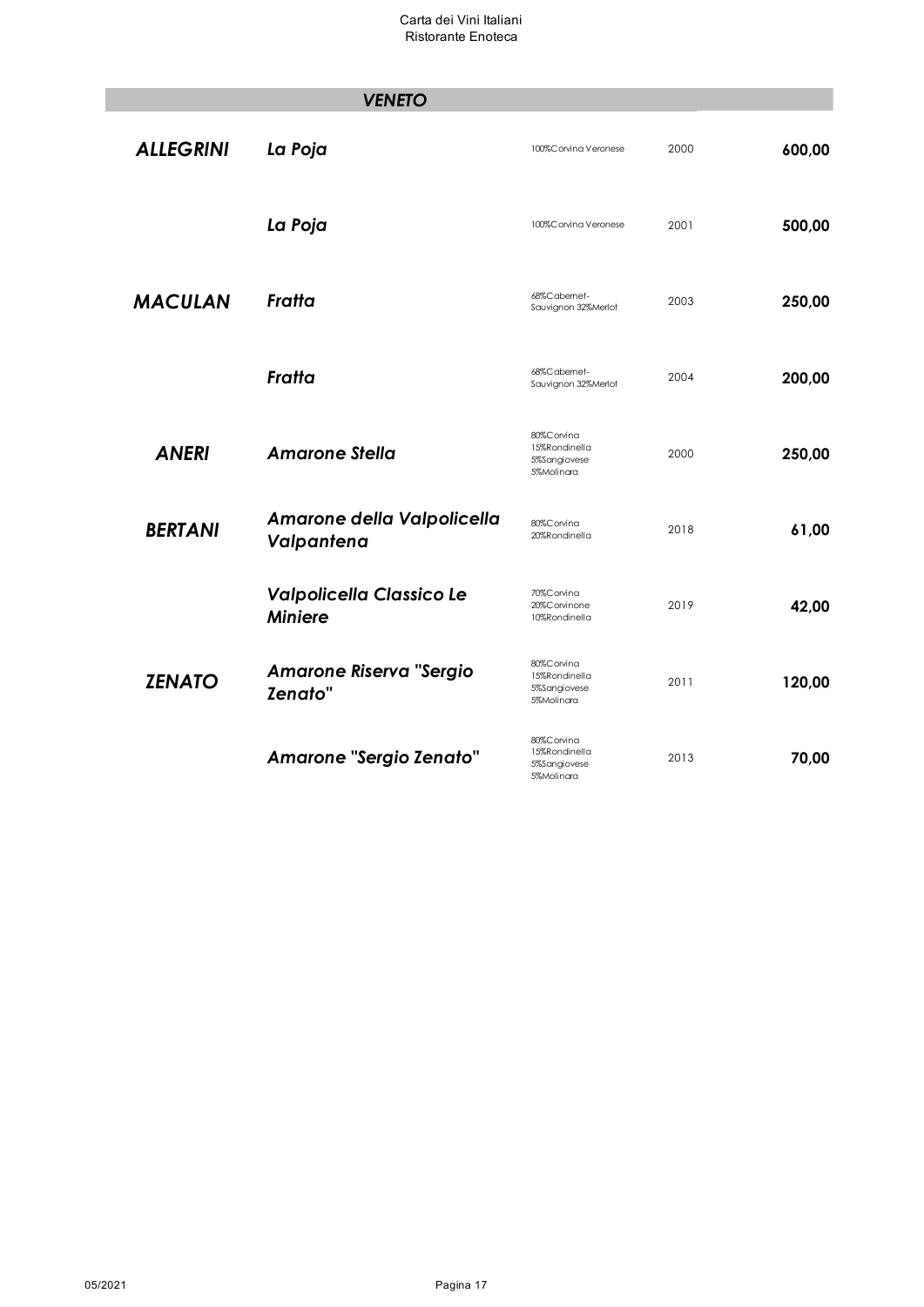|                   | <b>LIGURIA</b>                                            |                                                                                 |      |        |
|-------------------|-----------------------------------------------------------|---------------------------------------------------------------------------------|------|--------|
| <b>TERENZUOLA</b> | Vermentino nero                                           | 95%Vermentino nero,<br>5%Pollera                                                | 2020 | 22,00  |
|                   | <b>TOSCANA</b>                                            |                                                                                 |      |        |
| <b>ANTINORI</b>   | Solaia                                                    | 75%C abemet-<br>Sauvignon<br>20%Sangiovese<br>5%C abernet-Franc<br>(90pt)       | 2008 | 400,00 |
|                   | Solaia                                                    | 75%Cabemet-<br>Sauvignon<br>20%Sangiovese<br>5%C abernet-Franc<br>(92pt)        | 2009 | 390,00 |
|                   | <b>Tignanello</b>                                         | 80%Sangiovese<br>15%Cabemet-<br>Sauvignon 5%Cabemet-<br>Franc                   | 2017 | 135,00 |
|                   | <b>Tignanello</b>                                         | 80%Sangiovese<br>15%Cabemet-<br>Sauvignon 5%Cabemet-<br>Franc                   | 2018 | 130,00 |
|                   | <b>Tignanello</b>                                         | 80%Sangiovese<br>15%Cabemet-<br>Sauvignon 5%Cabemet-<br>Franc                   | 2019 | 120,00 |
|                   | <b>Tenuta Tignanello Chiante</b><br>Classico Riserva docg | 100%Sangiovese                                                                  | 2019 | 48,00  |
|                   | <b>TOSCANA</b>                                            |                                                                                 |      |        |
| <b>ALTASSO</b>    | TENUTA GUADO Bolgheri Superiore "Guado al<br>Tasso"       | 65%Cabemet-<br>Sauvignon 20%Merlot<br>12%Cabemet-Franc<br>3%Petit-Verdot (92pt) | 2019 | 170,00 |
|                   | <b>Bolgheri Superiore "Guado al</b><br>Tasso"             | 65%Cabemet-<br>Sauvignon 20%Merlot<br>12%Cabemet-Franc<br>3%Petit-Verdot (92pt) | 2018 | 180,00 |
|                   | "Cont'Ugo"                                                | 100%Merlot                                                                      | 2020 | 55,00  |
|                   | "Il Bruciato" Mgm 1,5 Lt                                  | 65%Cabemet-<br>Sauvignon 20%Merlot<br>15%Syrah                                  | 2002 | 100,00 |
|                   | "Il Bruciato" 0,75 Lt                                     | 65%Cabemet-<br>Sauvignon 20%Merlot<br>15%Syrah                                  | 2020 | 38,00  |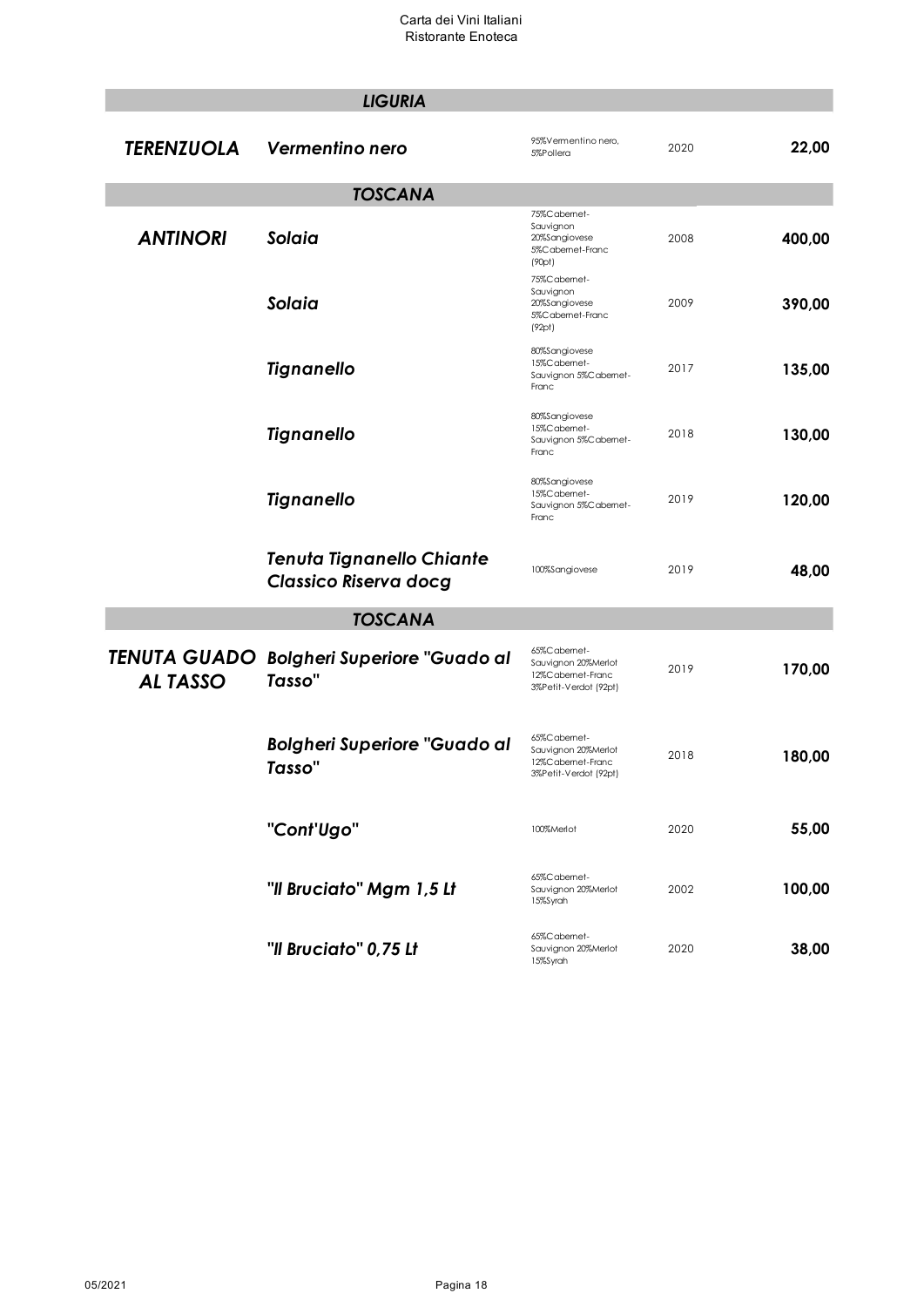|                                        | <b>TOSCANA</b>                        |                                                                                  |      |          |
|----------------------------------------|---------------------------------------|----------------------------------------------------------------------------------|------|----------|
| TENUTA SAN<br><b>GUIDO</b>             | <b>Bolgheri "Sassicaia"</b>           | 85%Cabemet-<br>Sauvignon<br>15%Cabemet-Franc<br>(90pt)                           | 2015 | 500,00   |
|                                        | <b>Bolgheri "Sassicaia"</b>           | 85%Cabemet-<br>Sauvignon<br>15%Cabemet-Franc<br>(90pt)                           | 2019 | 300,00   |
|                                        | Guidalberto                           | 60%Cabemet-<br>Sauvignon 40%Merlot                                               | 2020 | 70,00    |
|                                        | Le Difese                             | 70%Cabemet-<br>Sauvignon<br>30%Sangiovese                                        | 2020 | 40,00    |
| <b>TENUTA</b><br><b>DELL'ORNELLAIA</b> | <b>Masseto</b>                        | 100%Merlot                                                                       | 2011 | 1.000,00 |
| <b>TENUTA</b><br><b>DELL'ORNELLAIA</b> | <b>Bolgheri Superiore "Ornellaia"</b> | 53%Cabemet-<br>Sauvignon 39%Merlot<br>4%C abernet-Franc<br>4%Petit-Verdot (88pt) | 2011 | 300,00   |
|                                        | <b>Bolgheri Superiore "Ornellaia"</b> | 53%Cabemet-<br>Sauvignon 39%Merlot<br>4%C abernet-Franc<br>4%Petit-Verdot (90pt) | 2012 | 300,00   |
| <b>TUA RITA</b>                        | Syrah                                 | 100%Syrah                                                                        | 2007 | 300,00   |
|                                        | Giusto di Notri                       | 55%Cabemet-<br>Sauvignon 35%Merlot<br>10%Cabemet-Franc                           | 2002 | 150,00   |
|                                        | Perlato del bosco                     | 70%Sangiovese<br>25%C abemet-<br>Sauvignon 5%Syrah                               | 2007 | 70,00    |
| <b>ARGENTIERA</b>                      | Giorgio Bartholomäus                  | 100%Merlot (92pt)                                                                | 2008 | 260,00   |
|                                        | Giorgio Bartholomäus                  | 100%Merlot (88pt)                                                                | 2011 | 250,00   |
|                                        | Poggio ai ginepri                     | 40%Cabemet<br>Sauvignon 30%Merlot<br>30%Altri                                    | 2020 | 30,00    |
|                                        | Poggio ai ginepri                     | 40%Cabemet<br>Sauvignon 30%Merlot<br>30%Altri                                    | 2019 | 28,00    |
|                                        | Poggio ai ginepri 1,5It               | 40%Cabemet<br>Sauvignon 30%Merlot<br>30%Altri                                    | 2019 | 60,00    |
|                                        | <b>TOSCANA</b>                        |                                                                                  |      |          |
| <b>PETRA</b>                           | Petra                                 | 60%Cabemet-<br>Sauvignon 40%Merlot                                               | 2011 | 82,00    |
|                                        | Quercegobbe                           | 100% Merlot                                                                      | 2005 | 55,00    |
|                                        | Quercegobbe                           | 100% Merlot                                                                      | 2011 | 50,00    |
|                                        | Quercegobbe                           | 100% Merlot                                                                      | 2012 | 48,00    |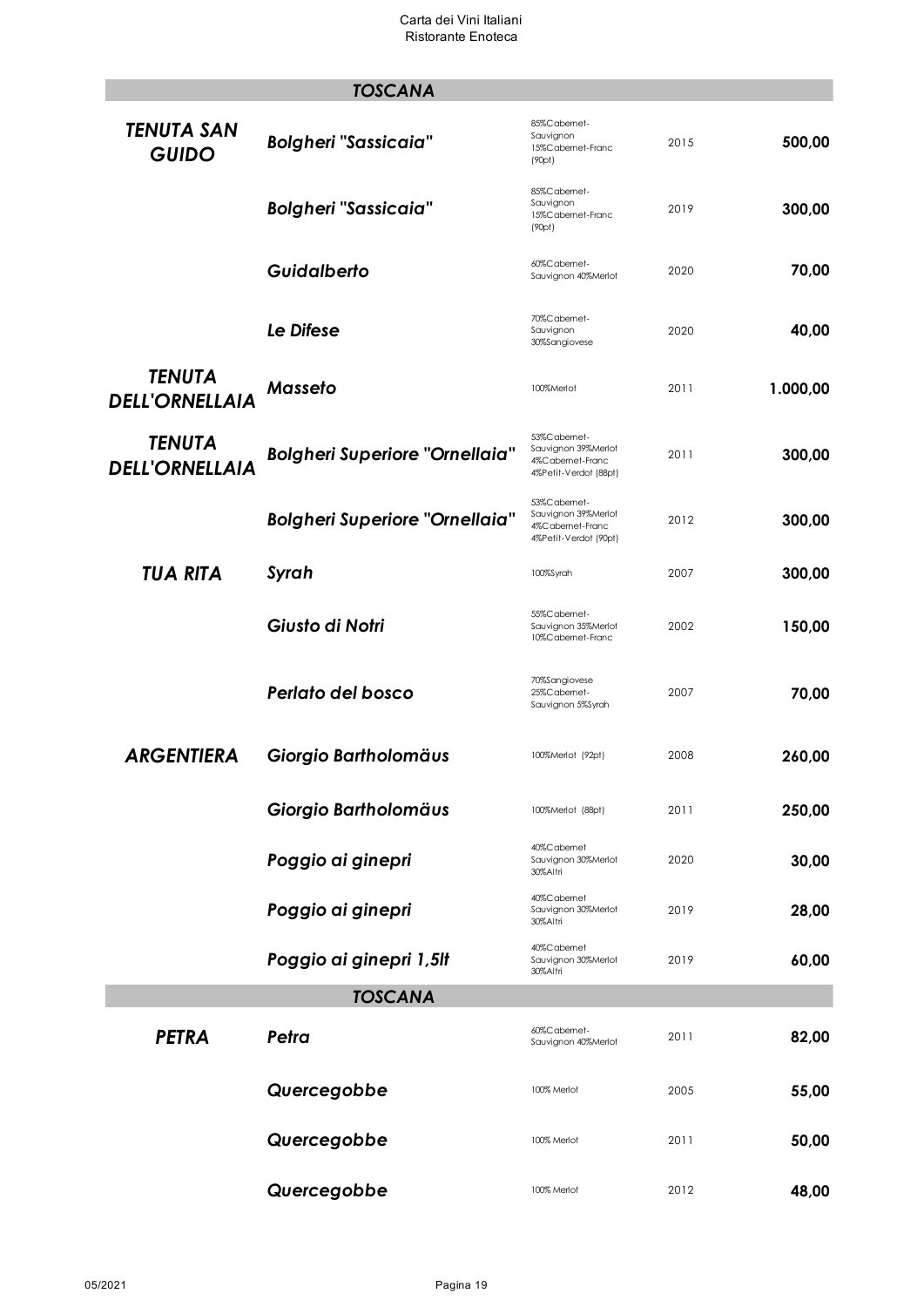# *TOSCANA*

| CA<br><b>MARCANDA</b><br><b>GAJA</b> | Magari                 | 50%Merlot,25%Caberne<br>Sauvignon, 25%C aberne<br>t Franc      | 2019 | 85,00  |
|--------------------------------------|------------------------|----------------------------------------------------------------|------|--------|
|                                      | <b>Promis</b>          | 55%Merlot, 35%, Syrah, 10<br>%Sangiovese                       | 2020 | 55,00  |
| LE MACCHIOLE Messorio                |                        | 100%Merlot (89pt)                                              | 2000 | 400,00 |
|                                      | <b>Messorio</b>        | 100%Merlot (93pt)                                              | 2007 | 360,00 |
|                                      | <b>Messorio</b>        | 100%Merlot (97pt)                                              | 2009 | 340,00 |
|                                      | <b>Messorio</b>        | 100%Merlot (94pt)                                              | 2010 | 320,00 |
|                                      | <b>Messorio</b>        | 100%Merlot (88pt)                                              | 2011 | 300,00 |
|                                      | <b>Scrio</b>           | 100%Syrah (97pt)                                               | 2006 | 280,00 |
|                                      | <b>Scrio</b>           | 100%Syrah (92pt)                                               | 2008 | 220,00 |
|                                      | <b>Scrio</b>           | 100%Syrah (97pt)                                               | 2009 | 200,00 |
|                                      | <b>Scrio</b>           | 100%Syrah (94pt)                                               | 2010 | 190,00 |
|                                      | Paleo                  | 100%Cabernet Franc<br>(94pt)                                   | 2001 | 400,00 |
|                                      | Paleo                  | 100%Cabernet Franc<br>(92pt)                                   | 2018 | 140,00 |
|                                      | <b>Bolgheri Rosso</b>  | Merlot, Cabernet e<br>Syrah                                    | 2020 | 36,00  |
| <b>AIA VECCHIA</b>                   | Sorugo                 | Cabernet Sauvignon,<br>Merlot, Cabernet Franc,<br>Petit Verdot | 2018 | 48,00  |
|                                      | Lagone                 | Merlot, Cabernet<br>Sauvignon, Cabemet<br>Franc                | 2018 | 24,00  |
|                                      | Lagone 1,5 It          | Merlot, Cabernet<br>Sauvignon, Cabemet<br>Franc                | 2018 | 50,00  |
| <b>TENUTA DI</b><br><b>BISERNO</b>   | Insoglio del cinghiale | Cabemet<br>sauvignon, merlot, petit<br>verdot, syrah           | 2020 | 38,00  |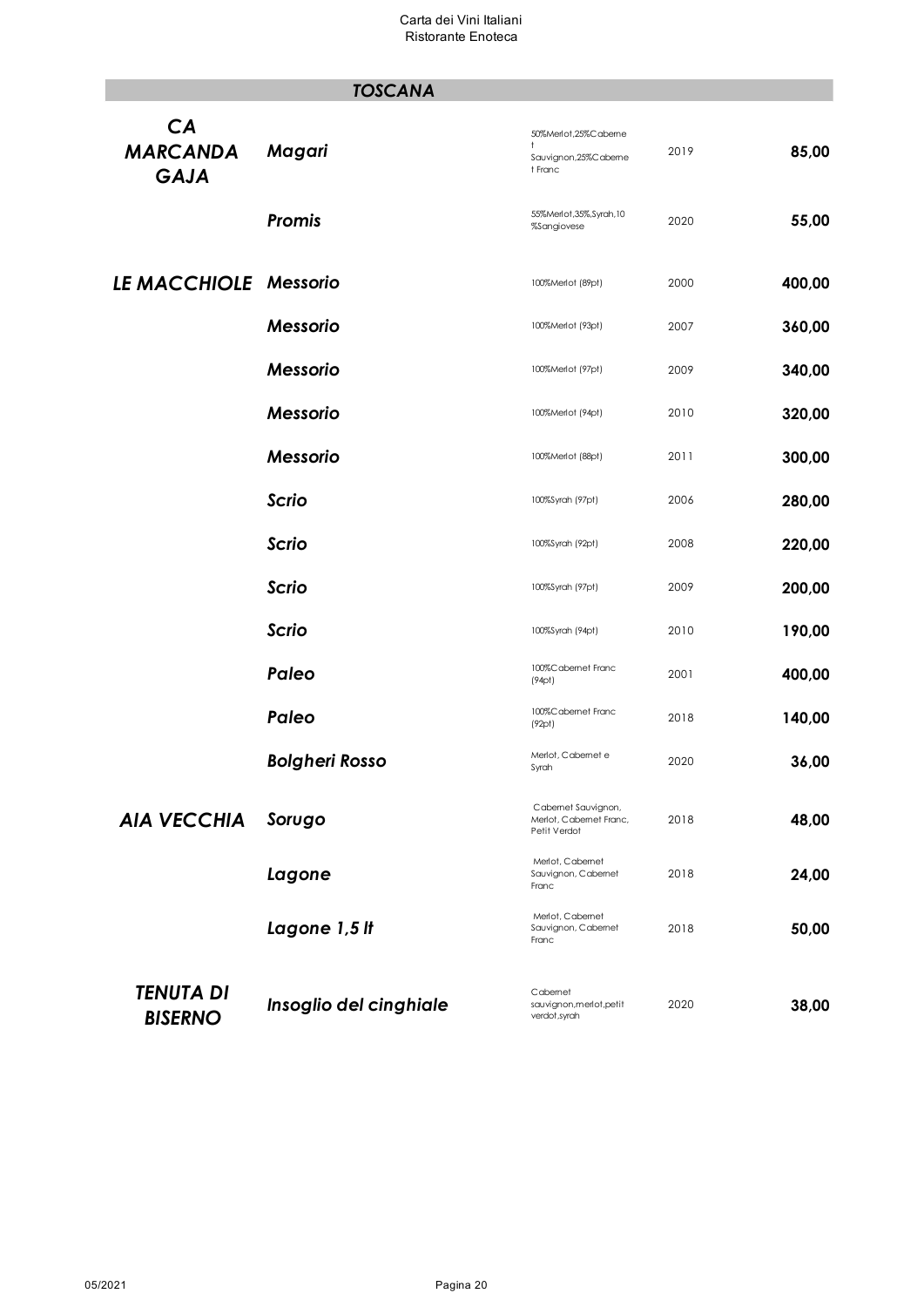|                                           | <b>TOSCANA</b>                                    |                                                                                 |           |        |
|-------------------------------------------|---------------------------------------------------|---------------------------------------------------------------------------------|-----------|--------|
| <b>MICHELE SATTA Cavaliere</b>            |                                                   | 100% Sangiovese                                                                 | 2006      | 90,00  |
|                                           | <b>Cavaliere</b>                                  | 100% Sangiovese                                                                 | 2017      | 70,00  |
|                                           | Piastraia                                         | 25%Cabemet<br>25%Merlot 25%Syrah<br>25%Sangiovese                               | 2018      | 55,00  |
|                                           | <b>Bolgheri Rosso</b>                             | 30%Cabemet-<br>Sauvignon<br>30%Sangiovese<br>20%Merlot 10%Syrah<br>10%TeroIdego | 2019/2020 | 30,00  |
| <b>BIBI GRAETZ</b>                        | <b>Testamatta</b>                                 | 70%Sangiovese<br>15%Colorino<br>12%Canaiolo 3%Malv.-<br>mos. nero               | 2002      | 300,00 |
|                                           | <b>Testamatta</b>                                 | 70%Sangiovese<br>15%Colorino<br>12%Canaiolo 3%Malv.-<br>mos. nero               | 2011      | 200,00 |
|                                           | Soffocone di Vincigliata                          | 90%Sangiovese<br>7%C anaiolo<br>3%C olorino                                     | 2011      | 48,00  |
| <b>ANTINORI</b>                           | Pian delle Vigne Brunello di<br><b>Montalcino</b> | 100%Sangiovese Grosso                                                           | 2017      | 70,00  |
| <b>MARCHESI DE'</b><br><b>FRESCOBALDI</b> | Luce - Igt Montalcino                             | Sangiovese e Merlot                                                             | 2012      | 140,00 |
| <b>COL D'ORCIA</b>                        | <b>Brunello di Montalcino</b>                     | 100%Sangiovese Grosso                                                           | 2017      | 56,00  |
|                                           | <b>Banditella</b>                                 | 100%Sangiovese Grosso 2018/2019                                                 |           | 33,00  |
|                                           | Rosso di Montalcino bio                           | 100%Sangiovese Grosso 2019/2020                                                 |           | 25,00  |
| <b>CASANOVA DI</b><br><b>NERI</b>         | <b>Brunello di Montalcino</b><br>"Cerretalto"     | 100%Sangiovese Grosso                                                           | 2008      | 250,00 |
|                                           | S. Antimo Rosso "Pietradonice"                    | 90%Cabemet<br>Sauvignon<br>10%Sangiovese                                        | 2001      | 200,00 |
|                                           | S. Antimo Rosso "Pietradonice"                    | 90%Cabemet<br>Sauvignon<br>10%Sangiovese                                        | 2005      | 150,00 |
|                                           | S. Antimo Rosso "Pietradonice"                    | 90%Cabemet<br>Sauvignon<br>10%Sangiovese                                        | 2006      | 140,00 |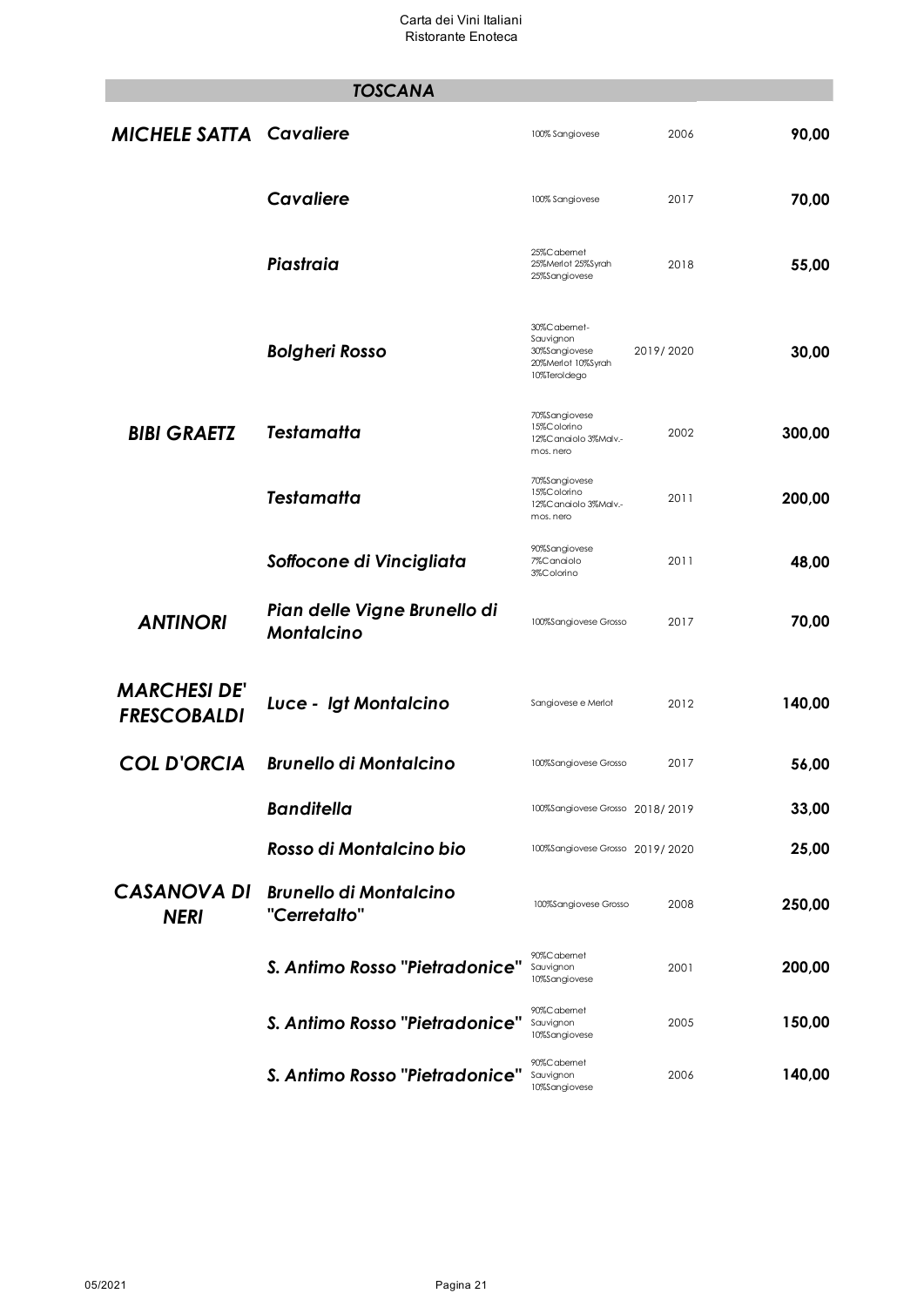|                                  | <b>TOSCANA</b>                                       |                                                |      |        |
|----------------------------------|------------------------------------------------------|------------------------------------------------|------|--------|
| <b>CASTELLO DI</b><br><b>AMA</b> | L'Apparita                                           | 100%Merlot (92pt)                              | 2003 | 500,00 |
|                                  | L'Apparita                                           | 100%Merlot (96pt)                              | 2006 | 350,00 |
|                                  | L'Apparita                                           | 100%Merlot (95pt)                              | 2009 | 320,00 |
|                                  | Vigneto "La Casuccia" Chianti<br><b>Classico</b>     | 90%Sangiovese<br>10%Merlot (89pt)              | 1995 | 700,00 |
|                                  | Vigneto "La Casuccia" Chianti<br><b>Classico</b>     | 90%Sangiovese<br>10%Merlot (89pt)              | 1997 | 600,00 |
|                                  | Vigneto "La Casuccia" Chianti<br><b>Classico</b>     | 90%Sangiovese<br>10%Merlot (93pt)              | 2001 | 600,00 |
|                                  | Vigneto "La Casuccia" Chianti<br><b>Classico</b>     | 90%Sangiovese<br>10%Merlot (96pt)              | 2004 | 580,00 |
|                                  | Vigneto "La Casuccia" Chianti<br><b>Classico</b>     | 90%Sangiovese<br>10%Merlot (96pt)              | 2006 | 400,00 |
|                                  | Vigneto "La Casuccia" Chianti<br><b>Classico</b>     | 90%Sangiovese<br>10%Merlot (93pt)              | 2007 | 390,00 |
|                                  | "Ama" Chianti Classico                               | 85% Sangiovese<br>10%Merlot 5%Malvasia<br>Nera | 2019 | 35,00  |
| <b>QUERCIABELLA</b> Camartina    |                                                      | 70%Cabemet-<br>Sauvignon<br>30%Sangiovese      | 1999 | 180,00 |
|                                  | Camartina                                            | 70%C abemet-<br>Sauvignon<br>30%Sangiovese     | 2001 | 180,00 |
| <b>MAZZEI</b>                    | "Siepi" Fonterutoli                                  | 50%Merlot<br>50%Sangiovese (93pt)              | 2007 | 190,00 |
|                                  | "Siepi" Fonterutoli                                  | 50%Merlot<br>50%Sangiovese (93pt)              | 2008 | 180,00 |
|                                  | "Castello di Fonterutoli"<br><b>Chianti Classico</b> | 80%Sangiovese<br>20%Cabemet-<br>Sauvignon      | 2003 | 90,00  |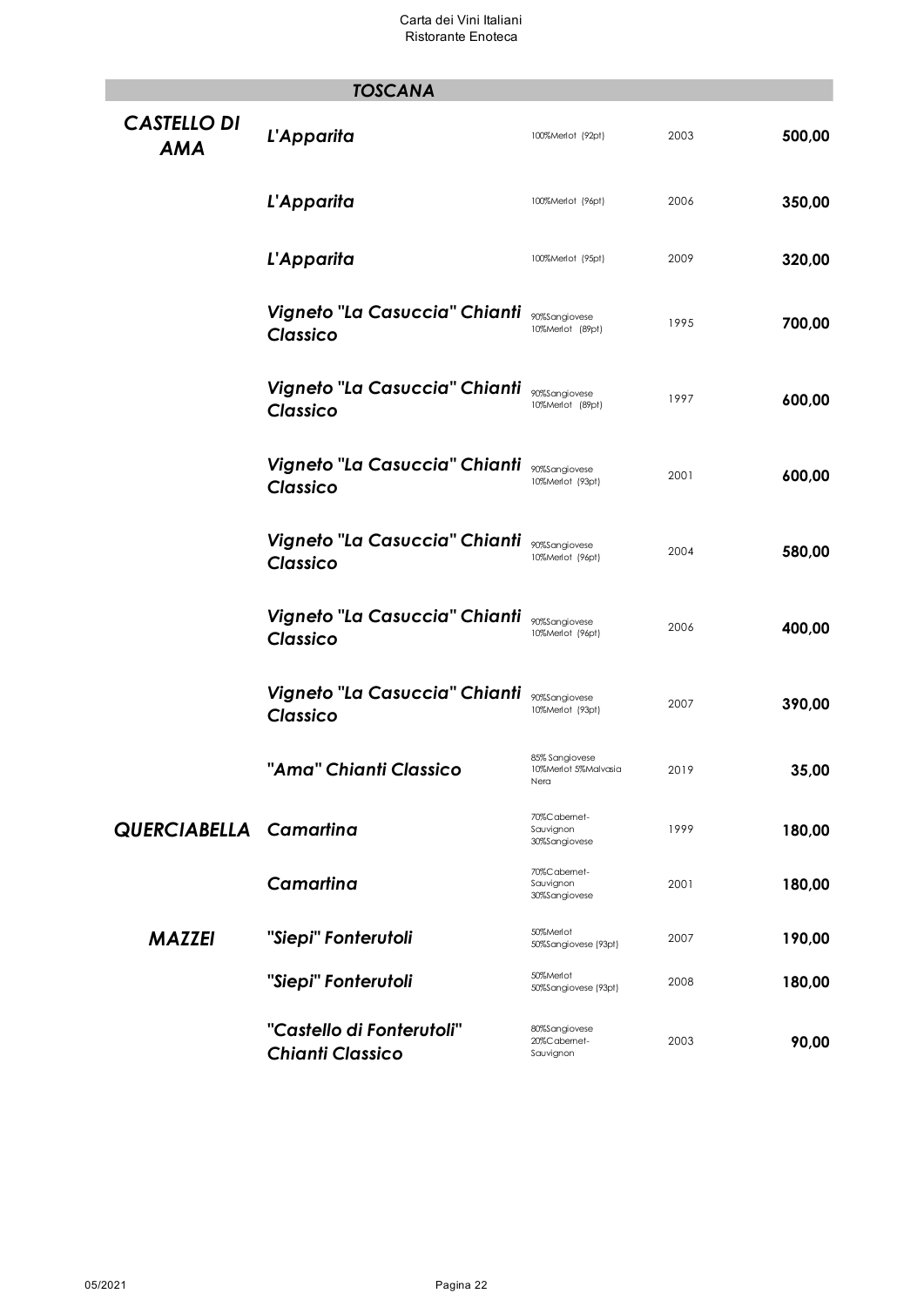|                                      | <b>TOSCANA</b>                                      |                                                                |           |        |
|--------------------------------------|-----------------------------------------------------|----------------------------------------------------------------|-----------|--------|
| <b>COLOMBAIO DI</b><br><b>CENCIO</b> | Il Futuro                                           | 40%Sangiovese<br>40%Cabemet-<br>Sauvignon 20%Merlot            | 2001      | 120,00 |
| <b>TOLAINI</b>                       | Valdisanti                                          | 75%Cabemet-<br>Sauvignon<br>20%Sangiovese<br>5%C abernet-Franc | 2008      | 60,00  |
| <b>SAN LEONINO</b>                   | <b>Chianti Classico Riserva</b><br>Monsenese        | 100%Sangiovese                                                 | 2016      | 35,00  |
|                                      | <b>Chianti Classico Riserva</b><br><b>Monsenese</b> | 100%Sangiovese                                                 | 2017      | 33,00  |
|                                      | <b>Chianti Classico "Al limite"</b><br>Mgm 1,5lt    | 100%Sangiovese                                                 | 2017      | 60,00  |
|                                      | <b>Chianti Classico "Al limite"</b>                 | 100%Sangiovese                                                 | 2017/2018 | 26,00  |
| <b>ISOLE E OLENA</b>                 | Cepparello                                          | 100%Sangiovese                                                 | 2008      | 120,00 |
|                                      | Cepparello                                          | 100%Sangiovese                                                 | 2011      | 110,00 |
|                                      | Chianti classico                                    | 100%Sangiovese                                                 | 2018      | 37,00  |
| <b>PIAGGIA</b>                       | Poggio de' Colli                                    | 100%Cabernet Franc                                             | 2005      | 120,00 |
| I GIUSTI E<br><b>ZANZA</b>           | <b>Belcore</b>                                      | 80%Sangiovese<br>20%Merlot                                     | 2019      | 25,00  |
| TENUTA DI<br><b>VALGIANO</b>         | Colline Lucchesi "Tenuta di<br>Valgiano"            | 60%Sangiovese<br>20%Syrah 20%Merlot                            | 2002      | 190,00 |
|                                      | Colline Lucchesi "Tenuta di<br>Valgiano"            | 60%Sangiovese<br>20%Syrah 20%Merlot                            | 2005      | 170,00 |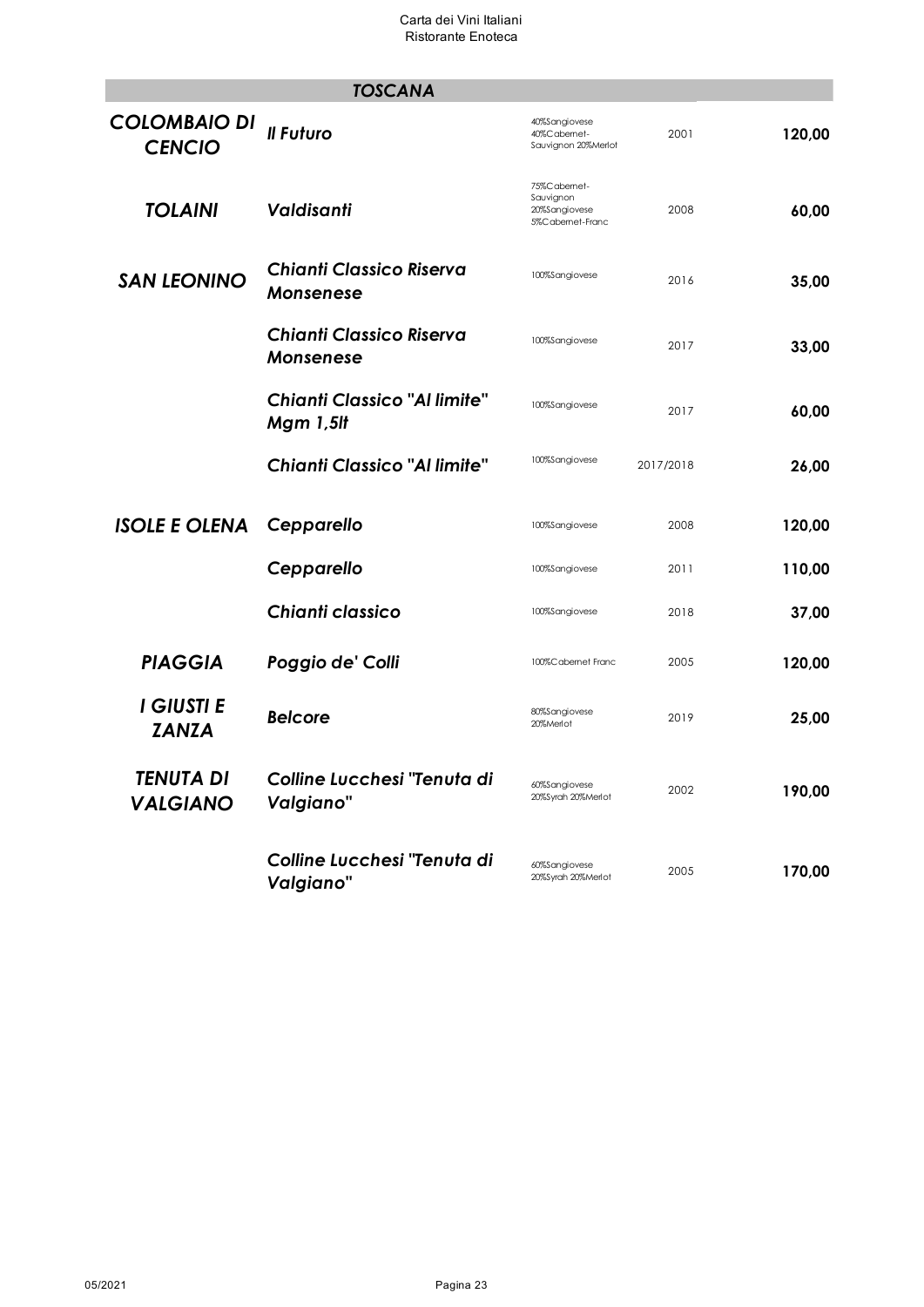|                                       | <b>TOSCANA</b>                                       |                                                         |               |        |
|---------------------------------------|------------------------------------------------------|---------------------------------------------------------|---------------|--------|
| <b>MORIS FARM</b>                     | Avvoltore                                            | 75%Sangiovese<br>20%Cabemet-<br>Sauvignon 5%Syrah       | 2009-2010     | 80,00  |
|                                       | Avvoltore                                            | 75%Sangiovese<br>20%Cabemet-<br>Sauvignon 5%Syrah       | 2016          | 55,00  |
|                                       | Morellino di Scansano                                | 90%Sangiovese<br>10%Merlot e Syrah                      | 2018/<br>2020 | 24,00  |
| <b>FATTORIA DI</b><br><b>MAGLIANO</b> | Morellino di Scansano<br>"Heba"1,5Lt                 | 85%Sangiovese<br>15%Syrah                               | 2005          | 80,00  |
| <b>TENUTA</b><br><b>TREROSE</b>       | Nobile di Montepulciano<br><b>Riserva "Simposio"</b> | 100%Sangiovese                                          | 2016          | 51,00  |
|                                       | Nobile di Montepulciano<br><b>Santa Caterina</b>     | 100%Prugnolo Gentile                                    | 2018          | 33,00  |
|                                       | Rosso di Montepulciano<br>"Salterio"                 | Merlot-(Avignonesi),<br>Sangiovese-<br>(Capannelle)     | 2019          | 22,00  |
|                                       | LA BRACCESCA Nobile di Montepulciano                 | Sangiovese, Merlot                                      | 2018          | 30,00  |
|                                       | Sabazio Rosso di<br>Montepulciano                    | Sangiovese, Merlot                                      | 2021          | 22,00  |
|                                       | <b>TOSCANA</b>                                       |                                                         |               |        |
| AVIGNONESI                            | 50&50                                                | Merlot-(Avignonesi),<br>Sangiovese-<br>(Capannelle)     | 2006          | 250,00 |
|                                       | 50&50                                                | Merlot-(Avignonesi),<br>Sangiovese-<br>(Capannelle)     | 2007          | 220,00 |
|                                       | 50&50                                                | Merlot-(Avignonesi),<br>Sangiovese-<br>(Capannelle)     | 2008          | 200,00 |
|                                       | <b>Desiderio</b>                                     | 85%Merlot<br>15%Cabemet-<br>Sauvignon                   | 2012          | 80,00  |
| <b>POLIZIANO</b>                      | Le Stanze del Poliziano                              | 65%Cabemet-<br>Sauvignon 30%Merlot<br>5%Sangiovese      | 2002          | 110,00 |
|                                       | Nobile di Montepulciano<br>"ASINONE"                 | 90%Prugnolo Gentile<br>10%Colorino-Merlot               | 2010          | 90,00  |
|                                       | Nobile di Montepulciano<br>Mgm                       | 85%Prugnolo Gentile<br>15% Merlot-Canaiolo-<br>Colorino | 2003          | 110,00 |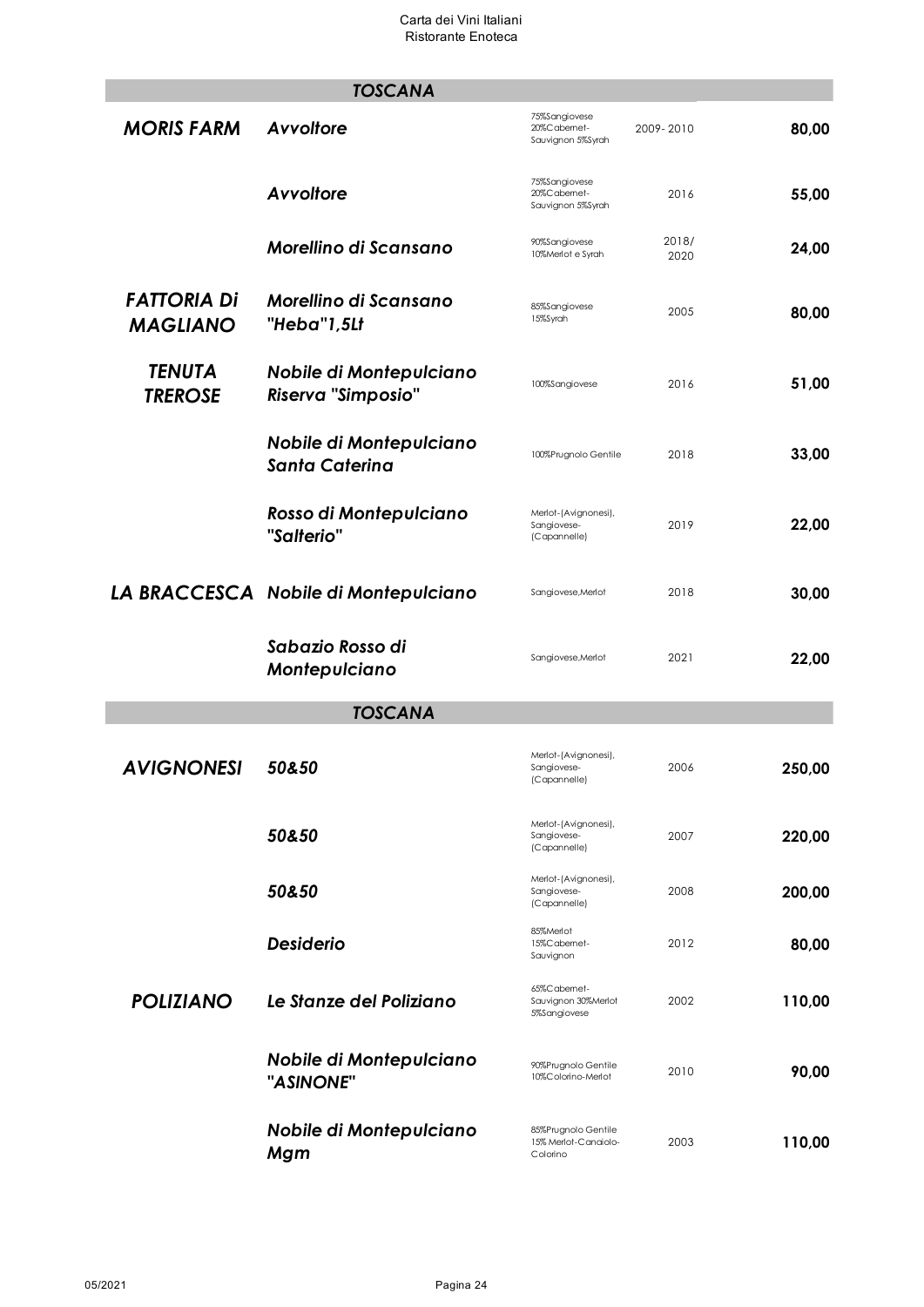|                                  | <b>UMBRIA</b>                             |                                                   |      |        |
|----------------------------------|-------------------------------------------|---------------------------------------------------|------|--------|
| <b>CAPRAI</b><br><b>ARNALDO</b>  | <b>Montefalco Sagrantino "25</b><br>anni" | 100%Sagrantino                                    | 2001 | 120,00 |
|                                  | <b>ABRUZZO</b>                            |                                                   |      |        |
| <b>MASCIARELLI</b>               | Montepulciano d'Abruzzo<br>"Villa Gemma"  | 100%Montepulciano<br>d'Abruzzo                    | 2000 | 140,00 |
|                                  | Montepulciano d'Abruzzo<br>"Villa Gemma"  | 100%Montepulciano<br>d'Abruzzo                    | 2001 | 120,00 |
|                                  | <b>CAMPANIA</b>                           |                                                   |      |        |
| <b>MONTEVETRANO Montevetrano</b> |                                           | 60%Cabemet<br>Sauvignon 30%Merlot<br>10%Aglianico | 2004 | 110,00 |
| <b>PIETRACUPA</b>                | <b>Taurasi</b>                            | 100%Aglianico                                     | 2000 | 100,00 |
|                                  | <b>Taurasi</b>                            | 100%Aglianico                                     | 2001 | 90,00  |
|                                  | <b>PUGLIA</b>                             |                                                   |      |        |
| <b>TORMARESCA</b>                | Bocca di Lupo                             | 100%Aglianico                                     | 2003 | 90,00  |
|                                  | <b>Bocca di Lupo</b>                      | 100%Aglianico                                     | 2008 | 80,00  |
|                                  | <b>Bocca di Lupo</b>                      | 100%Aglianico                                     | 2017 | 65,00  |
|                                  | <b>Masseria Maime</b>                     | 100%Negroamaro                                    | 2008 | 60,00  |
|                                  | <b>Masseria Maime</b>                     | 100%Negroamaro                                    | 2011 | 50,00  |
|                                  | <b>Masseria Maime</b>                     | 100%Negroamaro                                    | 2016 | 40,00  |
|                                  | <b>Torcicoda</b>                          | 100%Primitivo                                     | 2017 | 29,00  |
|                                  | <b>Torcicoda</b>                          | 100%Primitivo                                     | 2019 | 26,00  |
|                                  | <b>Fichimori</b>                          | Negroamaro, Syrah                                 | 2021 | 26,00  |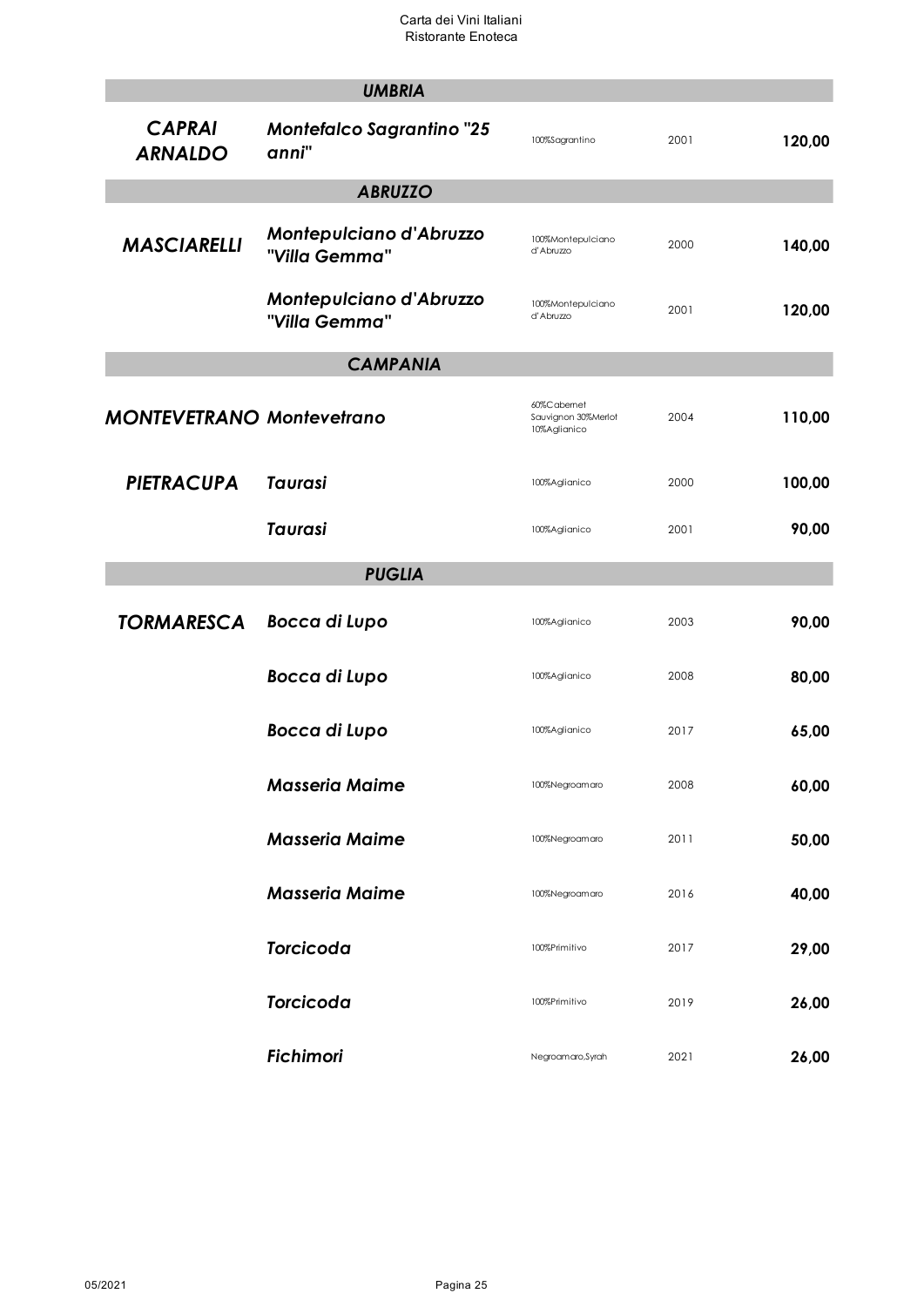|                                      | <b>BASILICATA</b>                    |                                                 |      |        |
|--------------------------------------|--------------------------------------|-------------------------------------------------|------|--------|
| <b>CANTINA DEL</b><br><b>NOTAIO</b>  | La Firma                             | 100%Aglianico                                   | 2003 | 60,00  |
|                                      | <b>CALABRIA</b>                      |                                                 |      |        |
| <b>VENICA &amp;</b><br><b>VENICA</b> | <b>Montino 101 Terre di Balbia</b>   | 100%Magliocco                                   | 2004 | 35,00  |
|                                      | <b>SICILIA</b>                       |                                                 |      |        |
| <b>GAJA</b>                          | Idda Etna rosso dop                  | 100%Nerello Mascalese                           | 2019 | 47,00  |
| <b>DONNA</b><br><b>FUGATA</b>        | <b>Mille e una Notte</b>             | Nero d'Avola, Petit<br>verdot, syrah            | 2018 | 90,00  |
|                                      | <b>Tancredi</b>                      | Nero d'Avola cabernet<br>sauvignon Tannat altro | 2017 | 43,00  |
| <b>BENANTI</b>                       | Etna Rosso "Serra della<br>Contessa" | 80%Nerello Mascalese<br>20%Nerello Cappuccio    | 2000 | 100,00 |
|                                      | <b>Etna Rosso "Rovitello"</b>        | 80%Nerello Mascalese<br>20%Nerello Cappuccio    | 2004 | 80,00  |
| <b>CUSUMANO</b>                      | Sagana                               | 100%Nero d'Avola                                | 2003 | 50,00  |
| <b>PLANETA</b>                       | <b>Santa Cecilia</b>                 | 100%Nero d'Avola                                | 2006 | 50,00  |
|                                      | <b>Burdese</b>                       | 100%Cabernet<br>Sauvignon                       | 2003 | 50,00  |
|                                      | <b>Burdese</b>                       | 100%Cabernet<br>Sauvignon                       | 2005 | 55,00  |
|                                      | Syrah                                | 100%Syrah                                       | 2006 | 55,00  |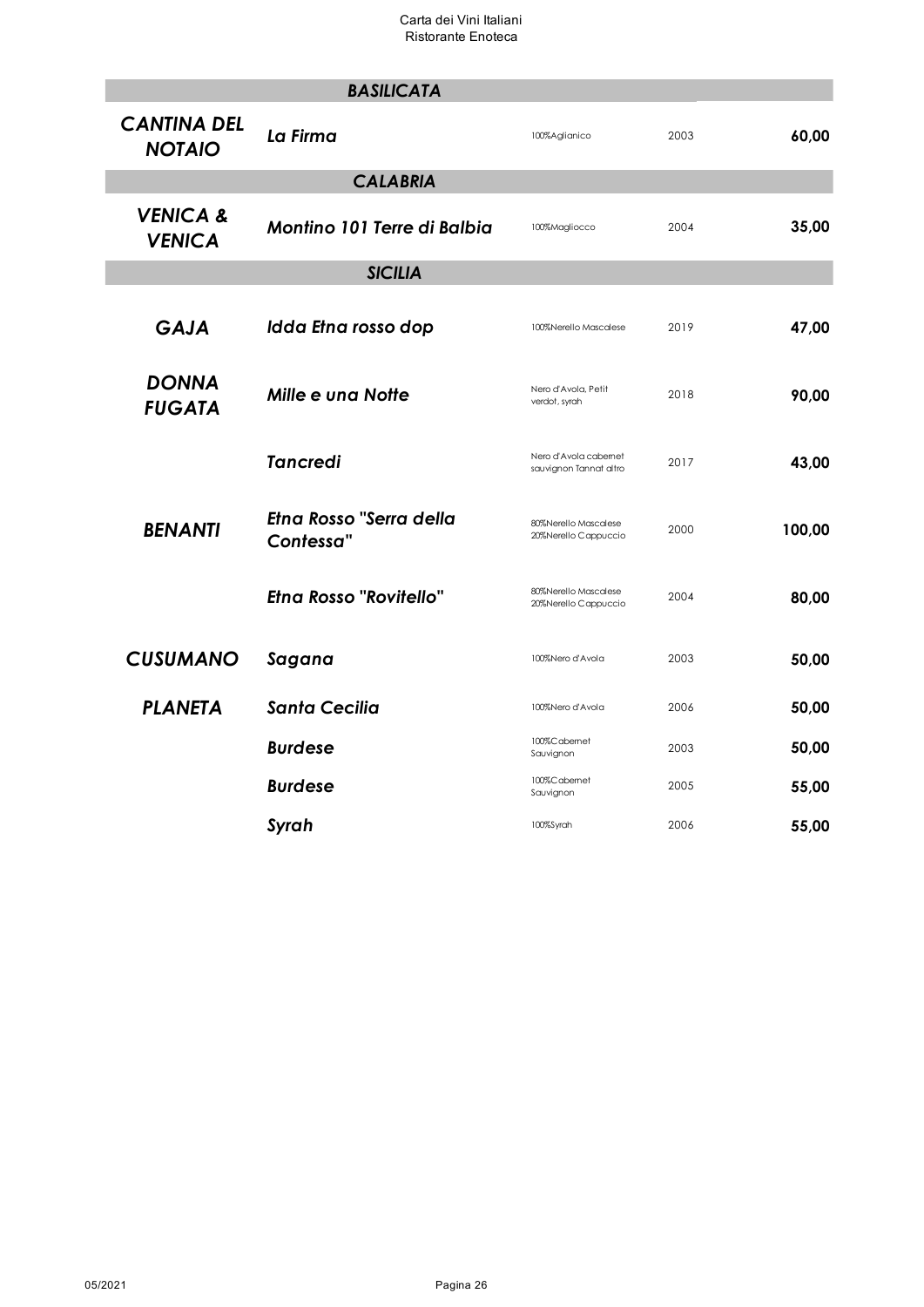|                    | <b>ITALIA</b>                                                            |                                                    |                           |        |
|--------------------|--------------------------------------------------------------------------|----------------------------------------------------|---------------------------|--------|
|                    | "VINI DOLCI"                                                             |                                                    |                           |        |
|                    | <b>PIEMONTE</b>                                                          |                                                    |                           |        |
| <b>BRAIDA</b>      | Vigna senza nome moscato<br>d'Asti docg                                  | 100%Moscato d'Asti                                 | 2021                      | 45,00  |
| <b>CERETTO</b>     | <b>Barolo Chinato</b> 500ml.                                             | 100%Nebbiolo                                       |                           | 65,00  |
|                    | <b>ALTO ADIGE</b>                                                        |                                                    |                           |        |
| <b>HOFSTATTER</b>  | <b>Eiswein Maria</b> 375ml.                                              | 100%Gewürztraminer                                 | 2005                      | 90,00  |
| <b>TRAMIN</b>      | ROAN Cuvée 375ml.                                                        | 100%Gewurztraminer                                 | 2003-2004-<br>2005 - 2009 | 65,00  |
|                    | <b>VENETO</b>                                                            |                                                    |                           |        |
| <b>ALLEGRINI</b>   | Recioto della Valpolicella<br>500ml.                                     | 75%Corvina Veronese<br>20%Rondinella<br>5%Molinara | 2005                      | 75,00  |
| <b>MACULAN</b>     | Acinobili 375ml.                                                         | 85%Vespaiola 10%Tocai<br>5%Garganega               | 2000                      | 80,00  |
|                    | Torcolato 375ml.                                                         | 85%Vespaiola 10%Tocai<br>5%Garganega               | 2005                      | 50,00  |
|                    | <b>Dindarello</b> 750ml.                                                 | 100%Moscato fior<br>d'arancio                      | 2021                      | 35,00  |
|                    | <b>Dindarello</b> 375ml.                                                 | 100%Moscato fior<br>d'arancio                      | 2020                      | 20,00  |
| <b>PIEROPAN</b>    | "Le colombare" Recioto di<br>Soave 500ml.                                | 100%Garganega                                      | 2004                      | 60,00  |
|                    | <b>TOSCANA</b>                                                           |                                                    |                           |        |
| <b>AVIGNONESI</b>  | Vin santo Occhio di Pernice<br>375ml.                                    | 100%Prugnolo Gentile                               | 1996                      | 400,00 |
| <b>POLIZIANO</b>   | Vin Santo di Montepulciano<br>375ml.                                     | 90%Malvasia<br>10%Grechetto                        | 1995                      | 80,00  |
| <b>MELINI</b>      | Vin Santo Occhio di Pernice<br>500ml.                                    | 100%Prugnolo Gentile                               | 2008                      | 34,00  |
| <b>COL D'ORCIA</b> | <b>Moscadello di Montalcino</b><br>"Pascena" Vendemmia<br>tardiva 500ml. | 100%Moscato Bianco                                 | 2015                      | 36,00  |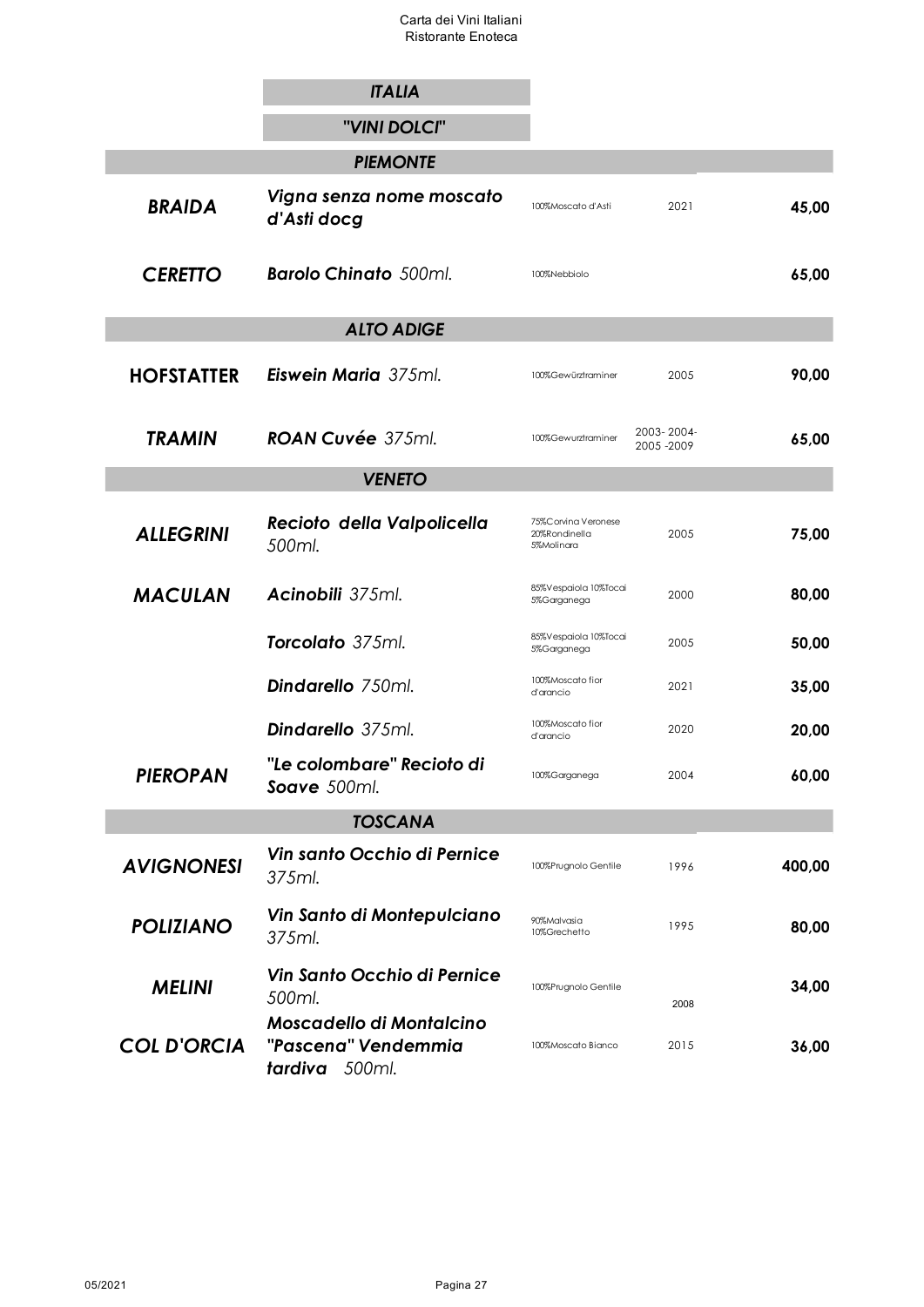|                                      | <b>UMBRIA</b>                        |                                                             |           |        |
|--------------------------------------|--------------------------------------|-------------------------------------------------------------|-----------|--------|
| <b>CASTELLO</b><br><b>DELLA SALA</b> | <b>Muffato della Sala</b> 500ml.     | 60% Sauvignon-Blanc<br>40%Grechetto, Traminer<br>e Riesling | 2006      | 70,00  |
|                                      | <b>Muffato della Sala</b> 500ml.     | 60% Sauvignon-Blanc<br>40%Grechetto, Traminer<br>e Riesling | 2008      | 60,00  |
|                                      | <b>Muffato della Sala</b> 500ml.     | 60% Sauvignon-Blanc<br>40%Grechetto, Traminer<br>e Riesling | 2018      | 55,00  |
|                                      |                                      |                                                             |           |        |
| <b>CANTINA DEL</b><br><b>NOTAIO</b>  | L'Autentica 500ml.                   | Moscato - Malvasia                                          | 2003      | 59,00  |
|                                      | <b>SICILIA</b>                       |                                                             |           |        |
| <b>CANTINE</b><br><b>PELLEGRINO</b>  | Moscato di Pantelleria doc<br>500ml. | 100%Moscato d'<br>Alessandria (Zibibbo)                     | 2021      | 28,00  |
|                                      | Passito di Pantelleria doc<br>500ml. | 100%Moscato d'<br>Alessandria (Zibibbo)                     | 2021      | 38,00  |
| DONNAFUGATA Ben Ryè                  |                                      | 100%Moscato d'<br>Alessandria (Zibibbo)                     | 2018      | 46,00  |
| <b>SALVATORE</b><br><b>MURANA</b>    | Creato 500ml.                        | 100%Moscato d'<br>Alessandria (Zibibbo)                     | 1976      | 450,00 |
|                                      | <b>Martingana</b> 500ml.             | 100%Moscato d'<br>Alessandria (Zibibbo)                     | 2001      | 105.00 |
|                                      | Mueggen 500ml.                       | 100%Moscato d'<br>Alessandria (Zibibbo)                     | 2005-2006 | 68,00  |
|                                      | <b>SARDEGNA</b>                      |                                                             |           |        |
| <b>ARGIOLAS</b>                      | <b>Angialis</b> 500ml.               | 95%Nasco 5%Malvasia                                         | 2002-2003 | 74,00  |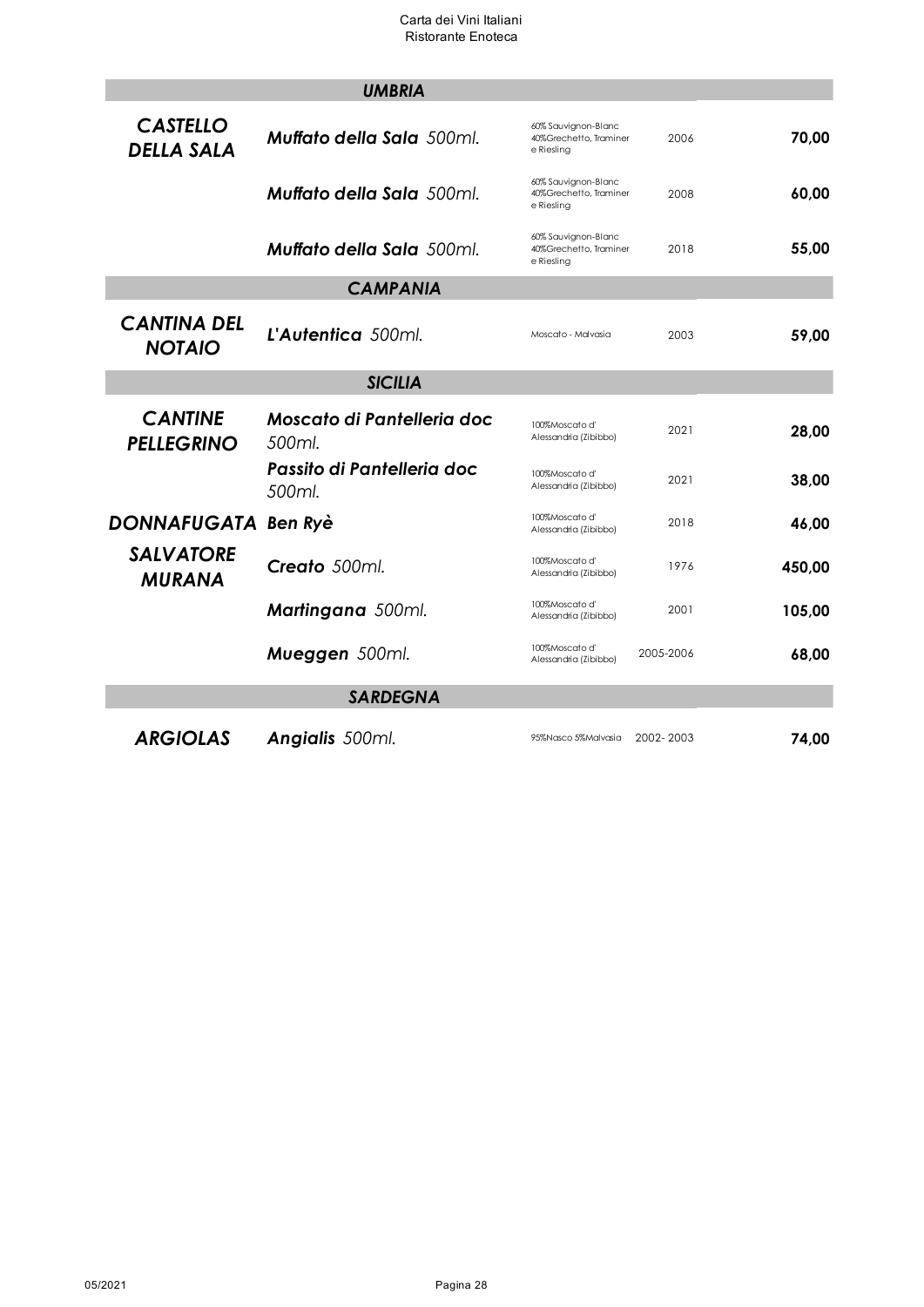## *FRANCIA*

### *"VINI DOLCI"*

### *BORDEAUX - Sauternes*

| Chateau<br>D'Yquem                | <b>Sauternes</b> 375ml. | Semillon, Sauvignon,<br>Muscadelle | 2011 | 450,00 |
|-----------------------------------|-------------------------|------------------------------------|------|--------|
| Chateau La<br><b>Tour Blanche</b> | <b>Sauternes</b> 375ml. | Semillon, Sauvignon,<br>Muscadelle | 2007 | 90,00  |
| Chałeau Doisy-<br><b>Daene</b>    | Sauternes 375ml.        | Semillon, Sauvignon,<br>Muscadelle | 2007 | 98,00  |
| <b>Chateau Du</b><br>Levant       | Sauternes 750ml.        | Semillon, Sauvignon,<br>Muscadelle | 2011 | 58,00  |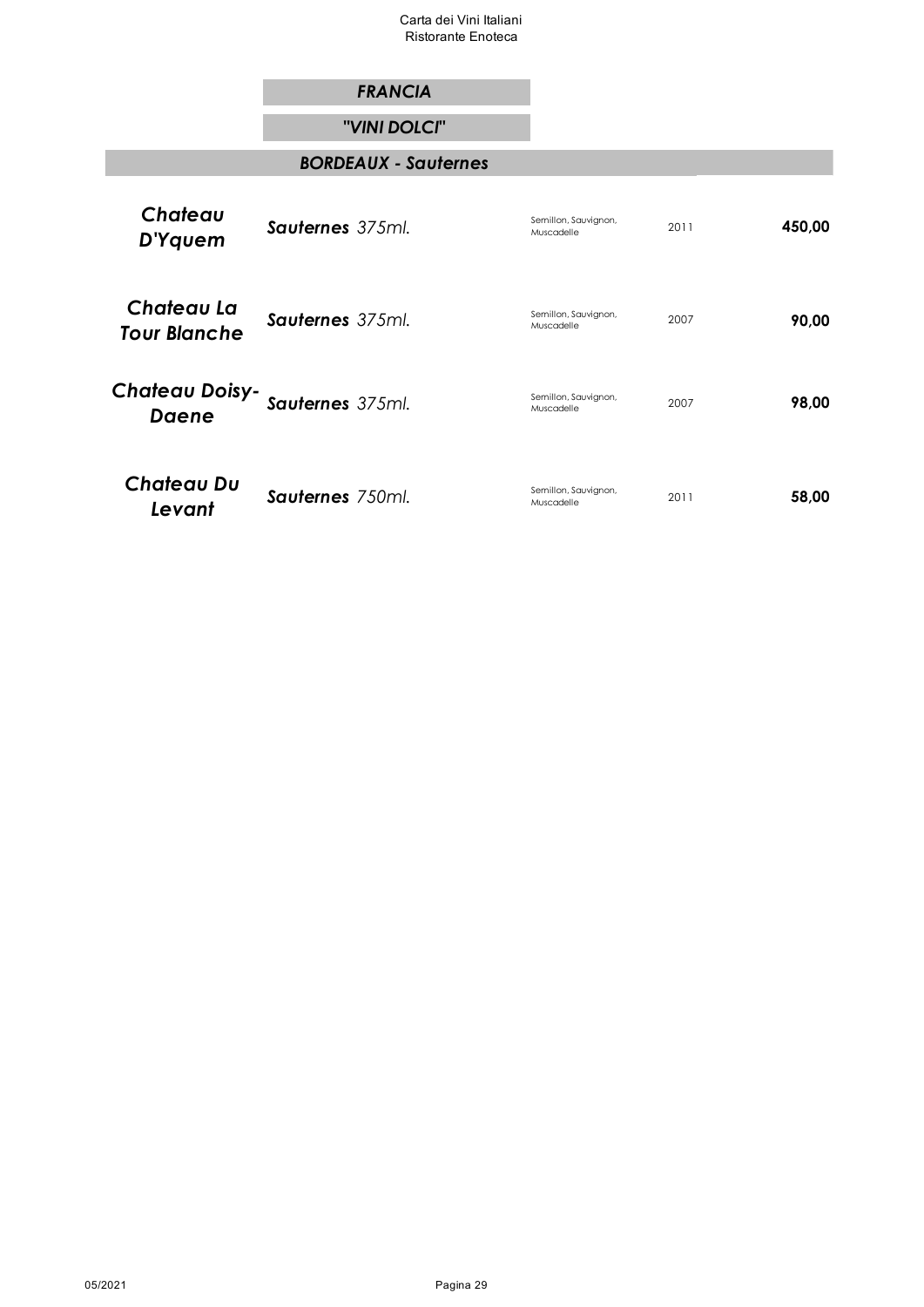# *SPAGNA*

*"VINI ROSSI"*

# *PAISES BASCOS*

# *"DO RIOJA"*

Г

| <b>BODEGAS DE</b><br>LA FAMILIA<br><b>EGUREN</b>    | Amancio                               | 580    | 100% Tempranillo                                              | 2002               | 183,00 |
|-----------------------------------------------------|---------------------------------------|--------|---------------------------------------------------------------|--------------------|--------|
|                                                     | <b>Finca el Bosque</b>                | 582    | 100% Tempranillo                                              | 2002               | 176,00 |
|                                                     | <b>El Puntido</b>                     | 583    | 100% Tempranillo                                              | 2002               | 70,00  |
|                                                     | <b>San Vincente</b>                   | 581    | 100% Tempranillo Peludo                                       | 2002               | 62,00  |
|                                                     | Sierra Cantabria Reserva              | 576*   | Tempranillo, Garciano                                         | 2001               | 26,00  |
| <b>BODEGAS</b><br><b>PALACIOS</b><br><b>REMONDO</b> | Propriedad H. Remondo                 | 597    | 40% Gamacha, 35%<br>Tempranillo, 15% Mazuelo,<br>10% Graciano | 2003 - 2004 - 2005 | 38,00  |
| <b>BODEGA</b><br><b>REMIREZ DE</b><br><b>GANUZA</b> | <b>Trasnocho</b>                      | 588*   | 90% Tempranillo, 10%<br>Graciano                              | 2002               | 133,00 |
|                                                     | <b>Remirez de Ganuza</b><br>Reserva   | 587*   | 90% Tempranillo, 10%<br>Graciano                              | 2000               | 93,00  |
| <b>BODEGAS</b><br><b>VARGAS</b>                     | <b>MARQUES DE</b> Hacienda Pradolagar | 595*   | 40% Tempranillo, 10%<br>Garnacha, 10% Mazuelo, 40%<br>altre   | 2001               | 178,00 |
|                                                     | Reserva Privada MGM                   | 593    | 60% Tempranillo, 10%<br>Garnacha, 10% Mazuelo, 20%<br>altre   | 2001               | 162,00 |
|                                                     | Reserva Privada                       | 593    | 60% Tempranillo, 10%<br>Garnacha, 10% Mazuelo, 20%<br>altre   | 2001               | 82,00  |
|                                                     | "DO CAMPO BORJA"                      |        |                                                               |                    |        |
| <b>ALTO</b><br><b>MONCAYO</b>                       | Alto Moncayo                          | $613*$ | 100%Garnacha                                                  | 2005               | 58,00  |
|                                                     | Alto Moncayo Veraton                  | $622*$ | 100%Garnacha                                                  | 2005               | 41,00  |
|                                                     | <b>CATALUNA</b>                       |        |                                                               |                    |        |
|                                                     | "DO PRIORATO"                         |        |                                                               |                    |        |
| CLOS                                                |                                       |        |                                                               |                    |        |

| CLOS<br><b>MOGADOR</b><br>(biodinamico)                     | <b>Clos Mogador</b>      | 533    | 35%Gamacha, 30%Cabemet Sauvignon,<br>18%Syrah, 15%Carigñena.     | 2003 | 96,00  |
|-------------------------------------------------------------|--------------------------|--------|------------------------------------------------------------------|------|--------|
| (biodinamico)                                               | <b>Martinet Bru</b>      | 538    | 40% Gamacha, 15% Cariñena, 30%<br>Cabernet Sauvignon, 15% Merlot | 2004 | 40,00  |
| <b>BODEGASY</b><br>VIñEDOS DEL<br><b>CAL GRAU</b>           | Les Ones                 | $570*$ | 55% Cariñena, 35%<br>Garnacha, 10% Syrah                         | 2002 | 61,00  |
|                                                             | <b>Badaceli</b>          | 568*   | 55% Cariñena, 35%<br>Garnacha, 10% Cabernet<br>Sauvignon         | 2003 | 31,00  |
|                                                             | "DO PENEDES"             |        |                                                                  |      |        |
| <b>BODEGA MAS</b><br><b>COMTAL</b>                          | <b>Petrea Merlot MGM</b> | $531*$ | 100% Merlot                                                      | 2003 | 108,00 |
|                                                             | Petrea Merlot            | $531*$ | 100% Merlot                                                      | 2003 | 53,00  |
| <b>BODEGA</b><br><b>HERETAT MONT-Gaintus</b><br><b>RUBI</b> |                          | $617*$ | 90% Sumoll 5%Garnacha<br>5%Cariñena                              | 2003 | 60,00  |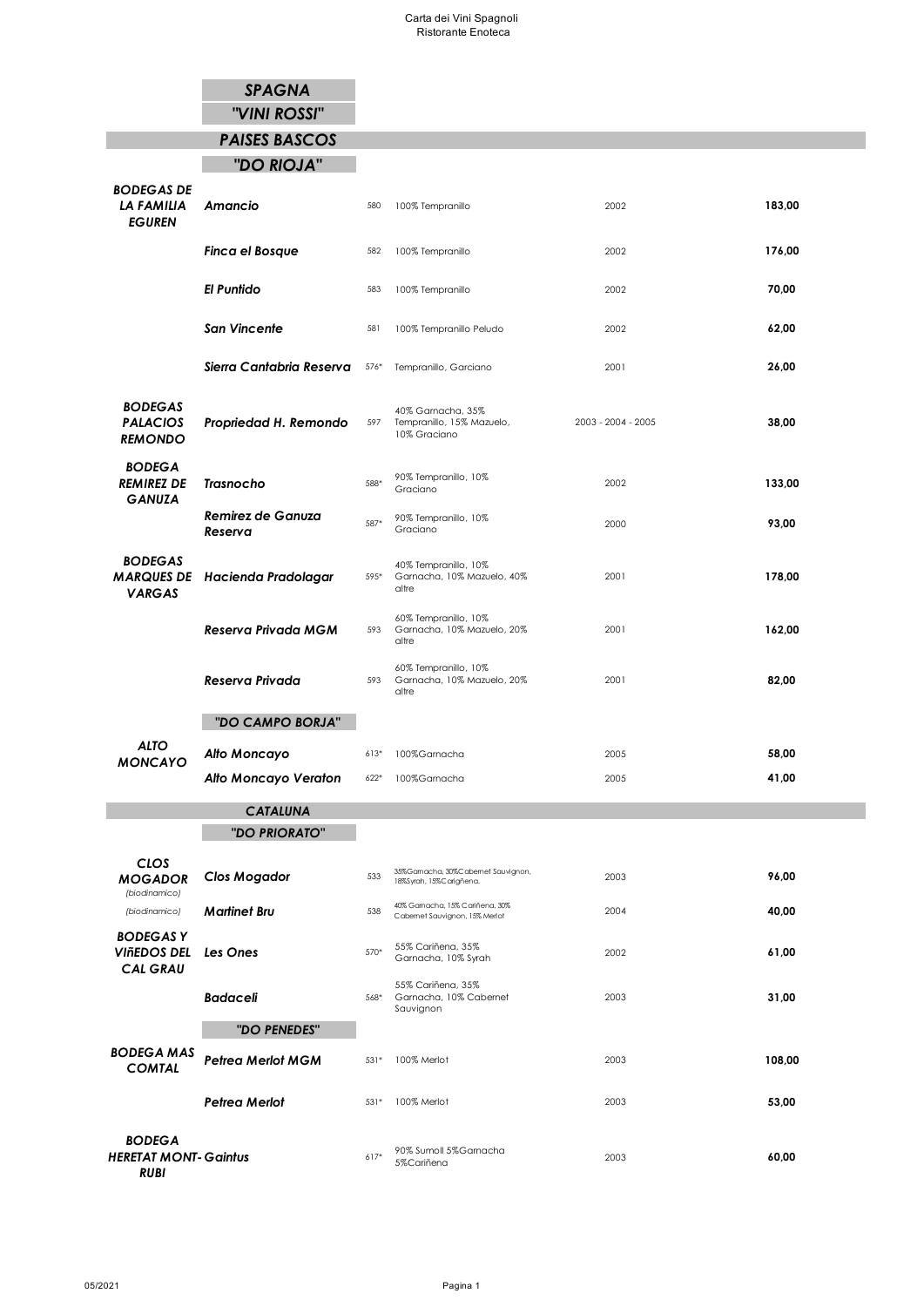#### Carta dei Vini Spagnoli Ristorante Enoteca

|                                                               | <b>CATALUNA</b><br>"DO EMPORDA' - COSTA<br><b>BRAVA"</b> |        |                                                                     |      |        |
|---------------------------------------------------------------|----------------------------------------------------------|--------|---------------------------------------------------------------------|------|--------|
| <b>CASTILLO DE</b><br>PERELADA                                | <b>Finca Garbet</b>                                      | 523*   | 85% Syrah, 15% Cabernet<br>Sauvignon                                | 2001 | 185,00 |
|                                                               | $EX$ -EX 4                                               | $522*$ | 100% Syrah                                                          | 2001 | 104,00 |
|                                                               | <b>Gran Claustro</b>                                     | 518    | 54%Cabemet Sauvignon, 27%Merlot,<br>12%Cariñena, 7%Gamacha          | 2001 | 69,00  |
|                                                               | Finca Malaveina                                          | 520*   | 48% Merlot, 20% Syrah, 19% Cabernet<br>Sauvignon, 13% Gamacha tinta | 2002 | 38,00  |
|                                                               | <b>Finca la Garriga</b>                                  | 519    | 90%Carinyena 10%Cabernet Sauvignon                                  | 2004 | 33,00  |
|                                                               | <b>CASTILLIA-LEON</b>                                    |        |                                                                     |      |        |
|                                                               | "DO RIBERA del DUERO"                                    |        |                                                                     |      |        |
| <b>BODEGAY</b><br><b>VINEDOS DEL Chafandin</b><br><b>JARO</b> |                                                          | 564*   | 100% Tinto fino                                                     | 2002 | 61,00  |
|                                                               | "DO BIERZO"                                              |        |                                                                     |      |        |
| <b>DISCENDENTES</b><br>DE J.<br><b>PALACIOS</b>               | Finca la Faraona                                         | 508    | 100% Mencia                                                         | 2003 | 974,00 |
| (biodinamico)                                                 | Las Lamas                                                | 511    | 100% Mencia                                                         | 2002 | 186,00 |
|                                                               | <b>Fontelas</b>                                          | $513*$ | 100% Mencia                                                         | 2002 | 171,00 |
|                                                               | <b>Finca Moncerbal</b>                                   | 510    | 100% Mencia                                                         | 2002 | 162,00 |
|                                                               | San Martin                                               | $512*$ | 100% Mencia                                                         | 2002 | 128,00 |
|                                                               | <b>Villa de Corrullon</b>                                | 514    | 100% Mencia                                                         | 2001 | 62,00  |
|                                                               | <b>MURCIA</b>                                            |        |                                                                     |      |        |
|                                                               | "DO VALENCIA"                                            |        |                                                                     |      |        |
| <b>CELLER DEL</b><br><b>ROURE</b>                             | Maduresa                                                 | $516*$ | 30%Syrah 30%Merlot 20%Cabemet-Sauv.<br>10%Mandò 10%Tempranillo      | 2003 | 34,00  |
| <b>BODEGA</b><br><b>MUSTIGUILLO</b>                           | Quincha Corral                                           | 603    | 90% Bobal 6%Tempranillo 4%Cabemet<br>Sauvignon                      | 2003 | 108,00 |
|                                                               | <b>Finca Terrerazo</b>                                   | 604    | 65% Bobal 20%Tempranillo 15%Cabemet<br>Sauvignon                    | 2003 | 50,00  |
|                                                               | "DO JUMILLA"                                             |        |                                                                     |      |        |
| <b>BODEGAS EL</b><br><b>NIDO</b>                              | Clio                                                     | $616*$ | 70% Cabernet Sauvignon<br>30%Monastrell                             | 2003 | 60,00  |
| <b>JULIA ROCH Y</b><br>HIJOS                                  | <b>Pie Franco</b>                                        | $524*$ | 100% Monastrell                                                     | 2000 | 46,00  |
|                                                               | Las Gravas                                               | $525*$ | 50% Monastrell, 30% Syrah 20%<br>Cabernet Sauvignon                 | 2001 | 39,00  |
|                                                               | <b>LAS ISLAS BALEARES</b>                                |        |                                                                     |      |        |
|                                                               | "DO BALEARI"                                             |        |                                                                     |      |        |
| ANIMA NEGRA An                                                |                                                          | 506*   | 90%Callet, 5%Manto Negro,<br>5%Forgoneu                             | 2003 | 56,00  |